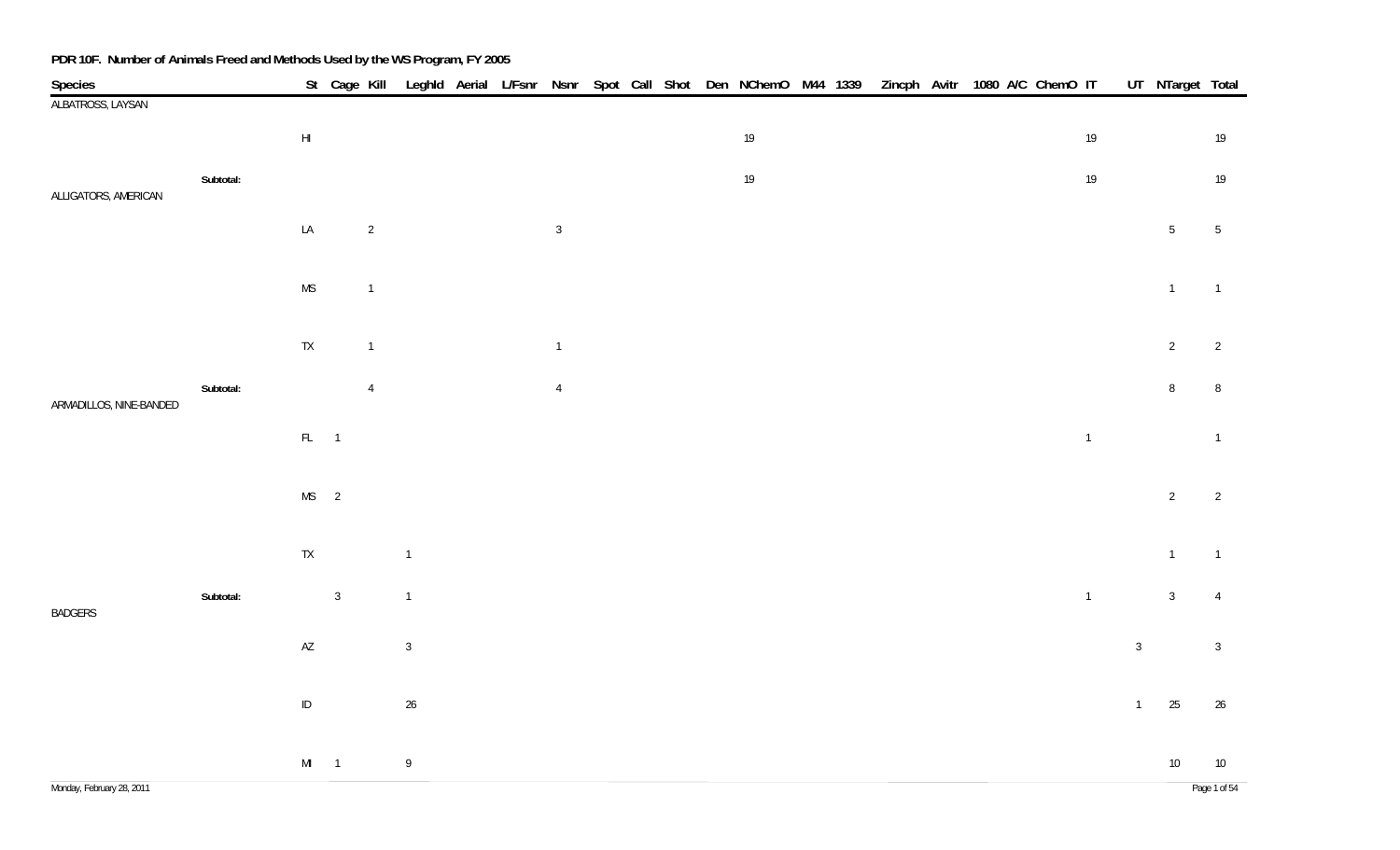| Species           |                                                                                         | St Cage Kill Leghld Aerial L/Fsnr Nsnr Spot Call Shot Den NChemO M44 1339 Zincph Avitr 1080 A/C ChemO IT |                |  |              |  |  |                |  |  |  |              |                 | UT NTarget Total |                 |
|-------------------|-----------------------------------------------------------------------------------------|----------------------------------------------------------------------------------------------------------|----------------|--|--------------|--|--|----------------|--|--|--|--------------|-----------------|------------------|-----------------|
| <b>BADGERS</b>    |                                                                                         |                                                                                                          |                |  |              |  |  |                |  |  |  |              |                 |                  |                 |
|                   | $\ensuremath{\mathsf{MN}}$                                                              |                                                                                                          | $\overline{2}$ |  |              |  |  |                |  |  |  |              |                 | $\overline{2}$   | $\overline{2}$  |
|                   | $\mathsf{MT}$                                                                           |                                                                                                          | $\overline{1}$ |  |              |  |  |                |  |  |  |              |                 | $\overline{1}$   | $\overline{1}$  |
|                   | $\mathsf{N}\mathsf{M}$                                                                  |                                                                                                          | $\overline{1}$ |  | $\mathbf{3}$ |  |  |                |  |  |  |              |                 | $\overline{4}$   | $\overline{4}$  |
|                   | ${\sf NV}$                                                                              |                                                                                                          | $10\,$         |  |              |  |  |                |  |  |  |              |                 | $10\,$           | $10\,$          |
|                   | ${\sf OR}$                                                                              |                                                                                                          | $5\,$          |  |              |  |  |                |  |  |  |              |                 | $\sqrt{5}$       | $5\phantom{.0}$ |
|                   | ${\sf TX}$                                                                              |                                                                                                          | $\mathbf{1}$   |  | $16\,$       |  |  |                |  |  |  |              |                 | $17\,$           | 17              |
|                   | $\mathsf{W}\mathsf{I}$                                                                  |                                                                                                          | $\overline{1}$ |  |              |  |  |                |  |  |  |              |                 | $\overline{1}$   | $\overline{1}$  |
|                   | WY                                                                                      |                                                                                                          | $\overline{4}$ |  |              |  |  |                |  |  |  |              | $\overline{1}$  | $\mathbf{3}$     | $\overline{4}$  |
| <b>BATS (ALL)</b> | Subtotal:                                                                               | $\mathbf{1}$                                                                                             | 63             |  | $19$         |  |  |                |  |  |  |              | $5\phantom{.0}$ | $78\,$           | 83              |
|                   | $\mathsf{KS}% _{\mathsf{K}}^{\mathsf{K}}\left( \mathsf{K}\right)$                       |                                                                                                          |                |  |              |  |  | $\mathsf{g}$   |  |  |  | $\mathsf{9}$ |                 |                  | 9               |
|                   | $\mathsf{OK}% \left( \mathcal{M}\right) \equiv\mathsf{OK}^{3}\left( \mathcal{M}\right)$ |                                                                                                          |                |  |              |  |  | $\overline{1}$ |  |  |  | $\mathbf{1}$ |                 |                  | $\overline{1}$  |
|                   | Subtotal:                                                                               |                                                                                                          |                |  |              |  |  | $10\,$         |  |  |  | $10\,$       |                 |                  | $10\,$          |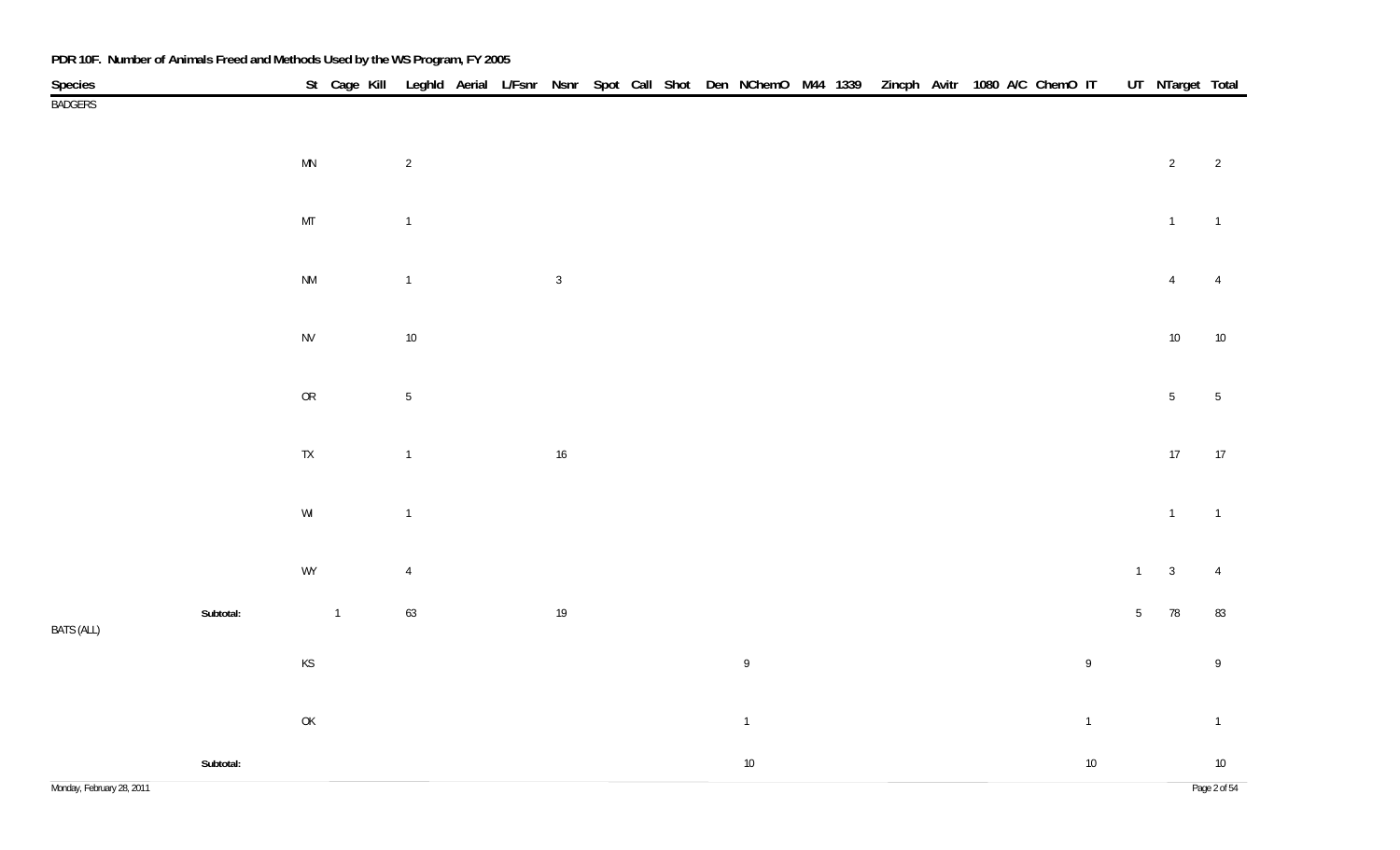| <b>Species</b>        |           |                        |        |                |                |                |  |  | St Cage Kill Leghld Aerial L/Fsnr Nsnr Spot Call Shot Den NChemO M44 1339 Zincph Avitr 1080 A/C ChemO IT |  |  |  |                  | UT_NTarget Total |                 |
|-----------------------|-----------|------------------------|--------|----------------|----------------|----------------|--|--|----------------------------------------------------------------------------------------------------------|--|--|--|------------------|------------------|-----------------|
| <b>BEARS, BLACK</b>   |           |                        |        |                |                |                |  |  |                                                                                                          |  |  |  |                  |                  |                 |
|                       |           |                        | $AZ$ 2 |                |                |                |  |  |                                                                                                          |  |  |  | $\overline{2}$   |                  | $\overline{2}$  |
|                       |           |                        |        |                |                |                |  |  |                                                                                                          |  |  |  |                  |                  |                 |
|                       |           | ${\sf CA}$             |        |                |                |                |  |  | $\boldsymbol{6}$                                                                                         |  |  |  | $\boldsymbol{6}$ |                  | $6\phantom{.0}$ |
|                       |           |                        |        |                |                |                |  |  |                                                                                                          |  |  |  |                  |                  |                 |
|                       |           | $CO$ 1                 |        |                |                |                |  |  |                                                                                                          |  |  |  |                  |                  |                 |
|                       |           |                        |        |                |                |                |  |  |                                                                                                          |  |  |  | $\overline{1}$   |                  | $\mathbf{1}$    |
|                       |           |                        |        |                |                |                |  |  |                                                                                                          |  |  |  |                  |                  |                 |
|                       |           | $\sf ID$               |        | $\overline{1}$ |                |                |  |  |                                                                                                          |  |  |  | $\overline{1}$   |                  | $\overline{1}$  |
|                       |           |                        |        |                |                |                |  |  |                                                                                                          |  |  |  |                  |                  |                 |
|                       |           | $\mathsf{MI}$          |        | $11$           |                | $\overline{1}$ |  |  |                                                                                                          |  |  |  |                  | 12               | 12              |
|                       |           |                        |        |                |                |                |  |  |                                                                                                          |  |  |  |                  |                  |                 |
|                       |           | $\mathsf{M}\mathsf{N}$ |        | $\overline{2}$ |                |                |  |  |                                                                                                          |  |  |  |                  | $\overline{2}$   | $\overline{2}$  |
|                       |           |                        |        |                |                |                |  |  |                                                                                                          |  |  |  |                  |                  |                 |
|                       |           |                        | WI 28  | $\mathbf{3}$   |                |                |  |  | $\overline{4}$                                                                                           |  |  |  | $32\,$           | $\mathbf{3}$     | $35\,$          |
|                       |           |                        |        |                |                |                |  |  |                                                                                                          |  |  |  |                  |                  |                 |
|                       |           | WV                     |        |                |                | $\mathbf{1}$   |  |  |                                                                                                          |  |  |  |                  | $\overline{1}$   | $\overline{1}$  |
|                       |           |                        |        |                |                |                |  |  |                                                                                                          |  |  |  |                  |                  |                 |
| <b>BEARS, GRIZZLY</b> | Subtotal: |                        | 31     | $17$           |                | $\overline{2}$ |  |  | $10\,$                                                                                                   |  |  |  | 42               | $18\,$           | $60\,$          |
|                       |           |                        |        |                |                |                |  |  |                                                                                                          |  |  |  |                  |                  |                 |
|                       |           | WY                     |        |                | $\overline{2}$ |                |  |  |                                                                                                          |  |  |  | $\overline{2}$   |                  | $\overline{2}$  |
|                       | Subtotal: |                        |        |                | $\overline{2}$ |                |  |  |                                                                                                          |  |  |  | $\overline{2}$   |                  | $\overline{2}$  |
| <b>BEAVERS</b>        |           |                        |        |                |                |                |  |  |                                                                                                          |  |  |  |                  |                  |                 |
|                       |           | $AZ$ 5                 |        |                |                |                |  |  | 22                                                                                                       |  |  |  | 27               |                  | 27              |
|                       |           |                        |        |                |                |                |  |  |                                                                                                          |  |  |  |                  |                  |                 |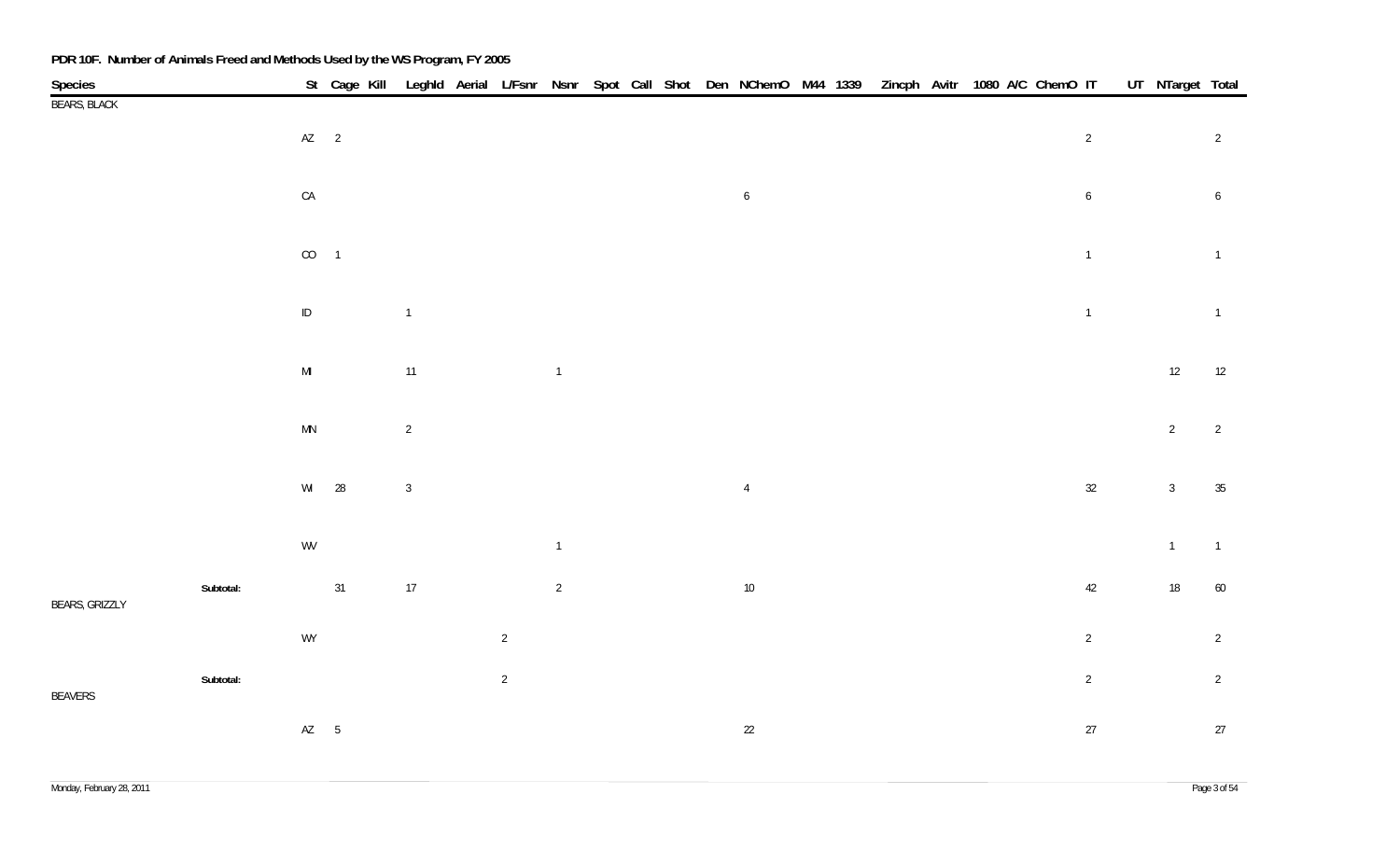| Species                   |           |                        | St Cage Kill   |                |              |  |                |  |  | Leghld Aerial L/Fsnr Nsnr Spot Call Shot Den NChemO M44 1339 Zincph Avitr 1080 A/C ChemO IT |  |  |  |                |        | UT NTarget Total |                 |
|---------------------------|-----------|------------------------|----------------|----------------|--------------|--|----------------|--|--|---------------------------------------------------------------------------------------------|--|--|--|----------------|--------|------------------|-----------------|
| <b>BEAVERS</b>            |           | ME 56                  |                |                |              |  |                |  |  |                                                                                             |  |  |  | $56\,$         |        |                  | 56              |
|                           |           | ${\sf OR}$             |                |                |              |  | $\overline{1}$ |  |  |                                                                                             |  |  |  | $\overline{1}$ |        |                  | $\overline{1}$  |
| BITTERNS, YELLOW          | Subtotal: |                        | $61$           |                |              |  | $\overline{1}$ |  |  | $22\,$                                                                                      |  |  |  | 84             |        |                  | 84              |
|                           |           | MD                     |                | $\overline{1}$ |              |  |                |  |  |                                                                                             |  |  |  |                |        | $\overline{1}$   | $\overline{1}$  |
| BLACKBIRDS, RED-WINGED    | Subtotal: |                        |                | $\overline{1}$ |              |  |                |  |  |                                                                                             |  |  |  |                |        | $\mathbf{1}$     | $\overline{1}$  |
|                           |           | CA 15                  |                |                |              |  |                |  |  |                                                                                             |  |  |  |                |        | 15               | 15              |
|                           |           | VA 18                  |                |                |              |  |                |  |  |                                                                                             |  |  |  | $16\,$         |        | $\overline{2}$   | 18              |
|                           |           | $WA$ 2                 |                |                |              |  |                |  |  |                                                                                             |  |  |  |                |        | $\overline{2}$   | $\overline{2}$  |
| BLACKBIRDS, YELLOW-HEADED | Subtotal: |                        | 35             |                |              |  |                |  |  |                                                                                             |  |  |  | 16             |        | 19               | 35              |
|                           |           | $CA$ 2                 |                |                |              |  |                |  |  |                                                                                             |  |  |  |                |        | $\overline{2}$   | $\overline{2}$  |
| <b>BOBCATS</b>            | Subtotal: |                        | $\overline{2}$ |                |              |  |                |  |  |                                                                                             |  |  |  |                |        | $\overline{2}$   | $\overline{2}$  |
|                           |           | $\mathsf{A}\mathsf{Z}$ |                |                | $10\,$       |  |                |  |  |                                                                                             |  |  |  |                | $10\,$ |                  | $10\,$          |
|                           |           | ${\sf CA}$             |                |                | $\mathbf{1}$ |  |                |  |  | $\overline{4}$                                                                              |  |  |  | $\sqrt{5}$     |        |                  | $5\phantom{.0}$ |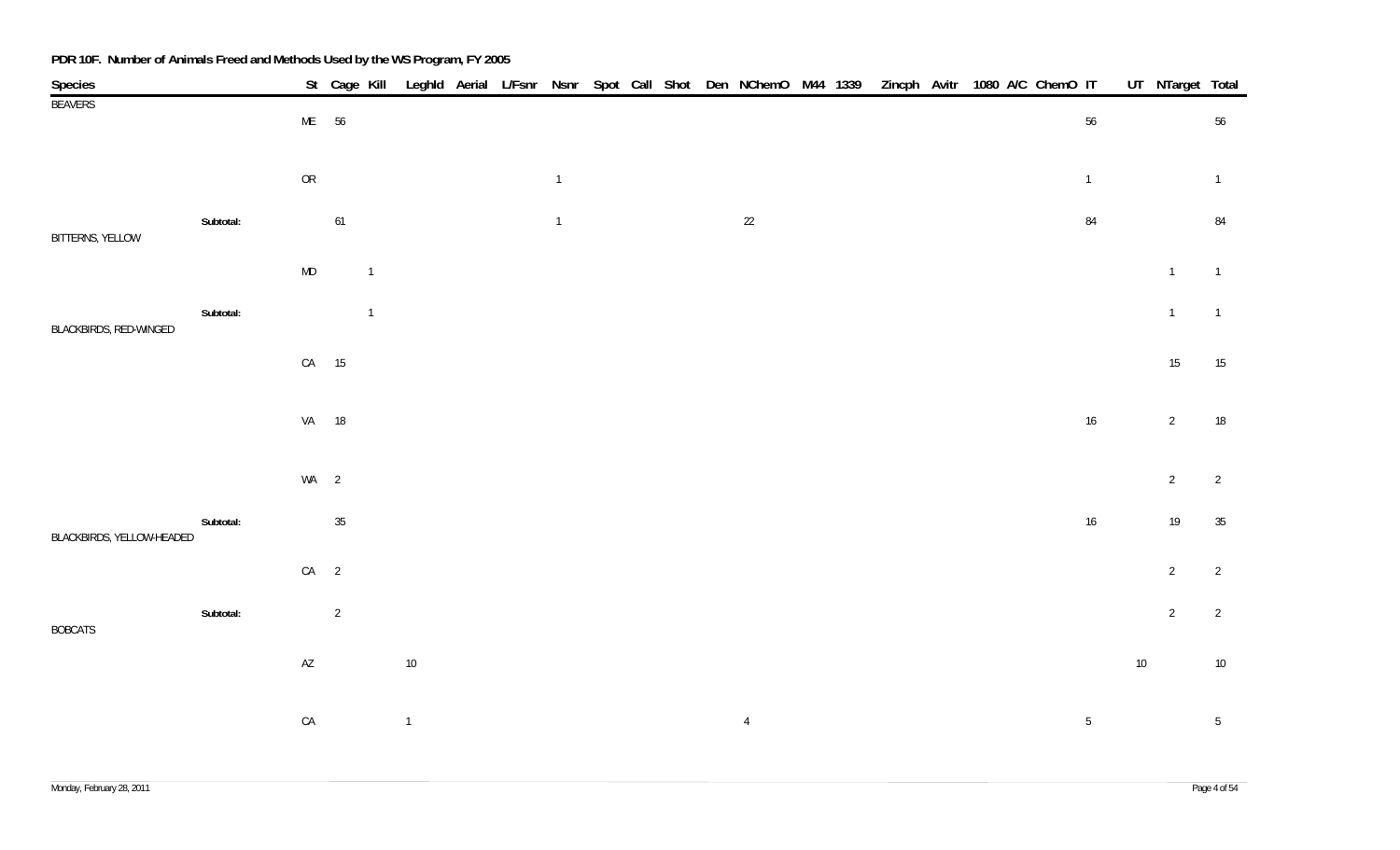| Species             |                                                                                       | St Cage Kill |                |  |                |  |  | Leghld Aerial L/Fsnr Nsnr Spot Call Shot Den NChemO M44 1339 Zincph Avitr 1080 A/C ChemO IT |  |  |  |                |                 | UT NTarget Total |                 |
|---------------------|---------------------------------------------------------------------------------------|--------------|----------------|--|----------------|--|--|---------------------------------------------------------------------------------------------|--|--|--|----------------|-----------------|------------------|-----------------|
| <b>BOBCATS</b>      | $\sf ID$                                                                              |              | $\overline{1}$ |  |                |  |  |                                                                                             |  |  |  |                | $\overline{1}$  |                  | $\overline{1}$  |
|                     | $\mathsf{MI}$                                                                         |              | 23             |  | $\overline{4}$ |  |  |                                                                                             |  |  |  |                |                 | 27               | 27              |
|                     | $\mathsf{M}\mathsf{N}$                                                                |              | $\sqrt{5}$     |  |                |  |  |                                                                                             |  |  |  |                |                 | $5\phantom{.0}$  | $\overline{5}$  |
|                     | $\mathsf{NE}\xspace$                                                                  |              | $\overline{1}$ |  |                |  |  |                                                                                             |  |  |  |                |                 | $\overline{1}$   | $\overline{1}$  |
|                     | $\mathsf{N}\mathsf{M}$                                                                |              | $\mathbf{3}$   |  |                |  |  |                                                                                             |  |  |  |                | $1 \qquad 2$    |                  | $\overline{3}$  |
|                     | ${\sf NV}$                                                                            |              | 27             |  |                |  |  |                                                                                             |  |  |  | $\overline{3}$ | 5 <sub>5</sub>  | 19               | 27              |
|                     | $\mathsf{OK}% \left( \mathcal{M}\right) \equiv\mathsf{OK}(\mathcal{M}_{\mathrm{CL}})$ |              | $\overline{1}$ |  |                |  |  |                                                                                             |  |  |  |                |                 | $\overline{1}$   | $\overline{1}$  |
|                     | OR                                                                                    |              | $\, 8$         |  |                |  |  | $\overline{1}$                                                                              |  |  |  | $\sqrt{6}$     | $2 \qquad 1$    |                  | $\overline{9}$  |
|                     | $\sf{UT}$                                                                             |              | $\overline{7}$ |  |                |  |  |                                                                                             |  |  |  |                | $4 \qquad 3$    |                  | $\overline{7}$  |
|                     | $\ensuremath{\mathsf{W}}\xspace\ensuremath{\mathsf{I}}$                               |              | $5\,$          |  |                |  |  |                                                                                             |  |  |  |                |                 | $5\phantom{.0}$  | $5\phantom{.0}$ |
|                     | WY                                                                                    |              | $12$           |  |                |  |  |                                                                                             |  |  |  |                | $2\overline{ }$ | 10               | 12              |
| CARDINALS, NORTHERN | Subtotal:                                                                             |              | 104            |  | $\overline{4}$ |  |  | $5\,$                                                                                       |  |  |  | 14             | $25\,$          | 74               | 113             |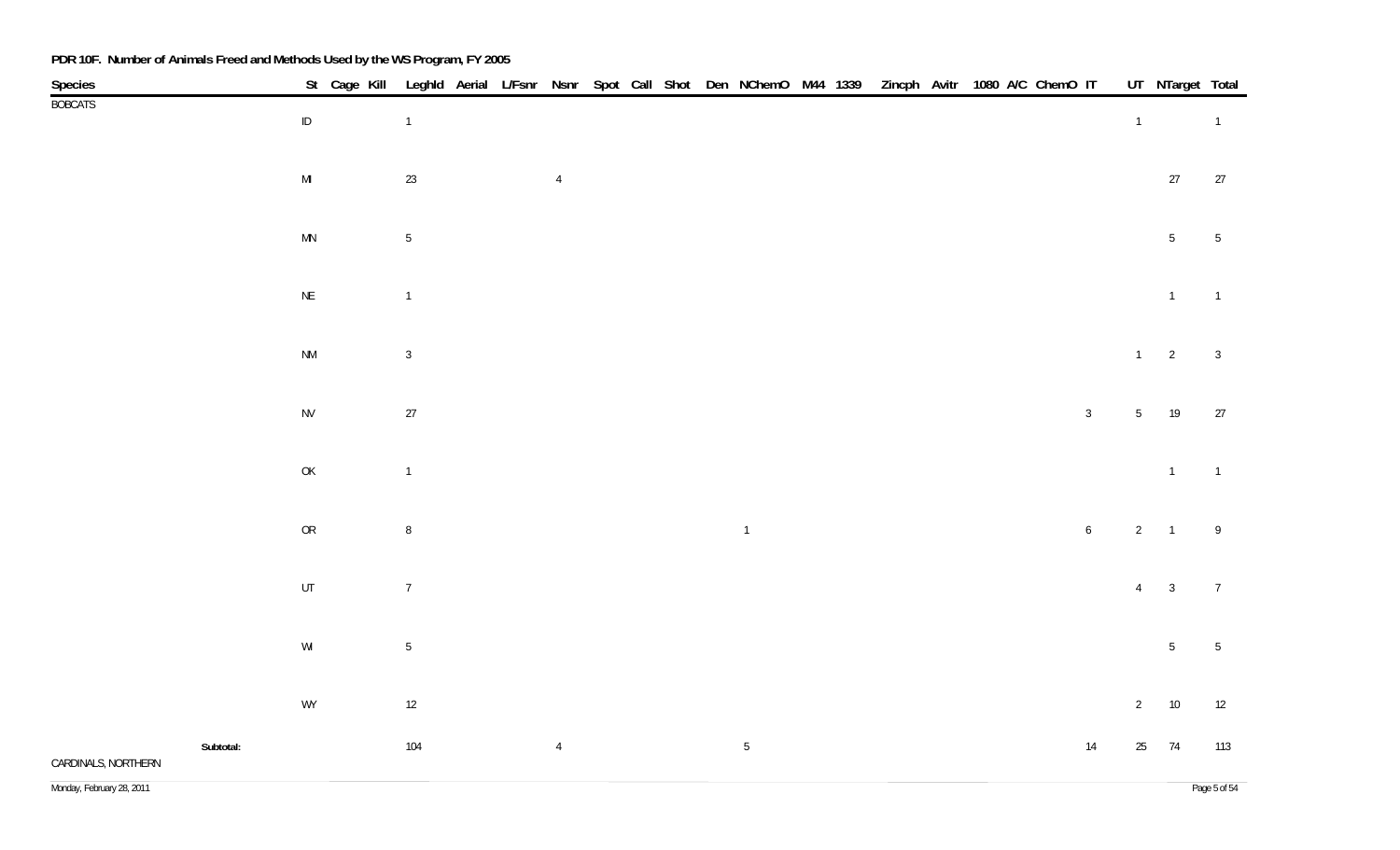| Species                  |           |               | St Cage Kill Leghld Aerial L/Fsnr Nsnr Spot Call Shot Den NChemO M44 1339 Zincph Avitr 1080 A/C ChemO IT UT NTarget Total |                |                |                |  |  |                |  |  |  |                |                |                 |                 |
|--------------------------|-----------|---------------|---------------------------------------------------------------------------------------------------------------------------|----------------|----------------|----------------|--|--|----------------|--|--|--|----------------|----------------|-----------------|-----------------|
| CARDINALS, NORTHERN      |           |               |                                                                                                                           |                |                |                |  |  |                |  |  |  |                |                |                 |                 |
|                          |           |               | HI 116                                                                                                                    |                |                |                |  |  |                |  |  |  | 113            |                | $\overline{3}$  | 116             |
|                          |           |               |                                                                                                                           |                |                |                |  |  |                |  |  |  |                |                |                 |                 |
|                          |           | $TN \qquad 2$ |                                                                                                                           |                |                |                |  |  |                |  |  |  |                |                | $2\overline{ }$ | $\overline{2}$  |
|                          | Subtotal: |               | 118                                                                                                                       |                |                |                |  |  |                |  |  |  | 113            |                | 5 <sub>5</sub>  | 118             |
| CARDINALS, RED CRESTED   |           |               |                                                                                                                           |                |                |                |  |  |                |  |  |  |                |                |                 |                 |
|                          |           |               | $HI$ 12                                                                                                                   |                |                |                |  |  |                |  |  |  | 12             |                |                 | 12              |
|                          | Subtotal: |               | 12                                                                                                                        |                |                |                |  |  |                |  |  |  | 12             |                |                 | 12              |
| CATS, FERAL/FREE RANGING |           |               |                                                                                                                           |                |                |                |  |  |                |  |  |  |                |                |                 |                 |
|                          |           |               | AL 11                                                                                                                     |                |                |                |  |  |                |  |  |  |                |                | 11              | 11              |
|                          |           |               |                                                                                                                           |                |                |                |  |  |                |  |  |  |                |                |                 |                 |
|                          |           | $AZ$ 5        |                                                                                                                           |                |                |                |  |  |                |  |  |  | $\overline{4}$ |                | $\overline{1}$  | $5\phantom{.0}$ |
|                          |           |               | CA 78                                                                                                                     | $\sqrt{3}$     |                | $\overline{2}$ |  |  | $\overline{3}$ |  |  |  | $67$           |                | 18 1            | 86              |
|                          |           |               |                                                                                                                           |                |                |                |  |  |                |  |  |  |                |                |                 |                 |
|                          |           | $GU$ 4        |                                                                                                                           |                |                |                |  |  |                |  |  |  | $\overline{4}$ |                |                 | $\overline{4}$  |
|                          |           |               |                                                                                                                           |                |                |                |  |  |                |  |  |  |                |                |                 |                 |
|                          |           |               | HI 206                                                                                                                    | $\overline{1}$ | $\overline{1}$ |                |  |  | $\, 8$         |  |  |  | $210\,$        |                | $6\overline{6}$ | 216             |
|                          |           |               |                                                                                                                           |                |                |                |  |  |                |  |  |  |                |                |                 |                 |
|                          |           | $ID \t 3$     |                                                                                                                           |                |                | $\mathbf{1}$   |  |  |                |  |  |  |                | $\overline{1}$ | $\overline{3}$  | $\overline{4}$  |
|                          |           |               |                                                                                                                           |                |                |                |  |  |                |  |  |  |                |                |                 |                 |
|                          |           | $IL$ 7        |                                                                                                                           |                |                |                |  |  |                |  |  |  |                |                | $7\overline{ }$ | $\overline{7}$  |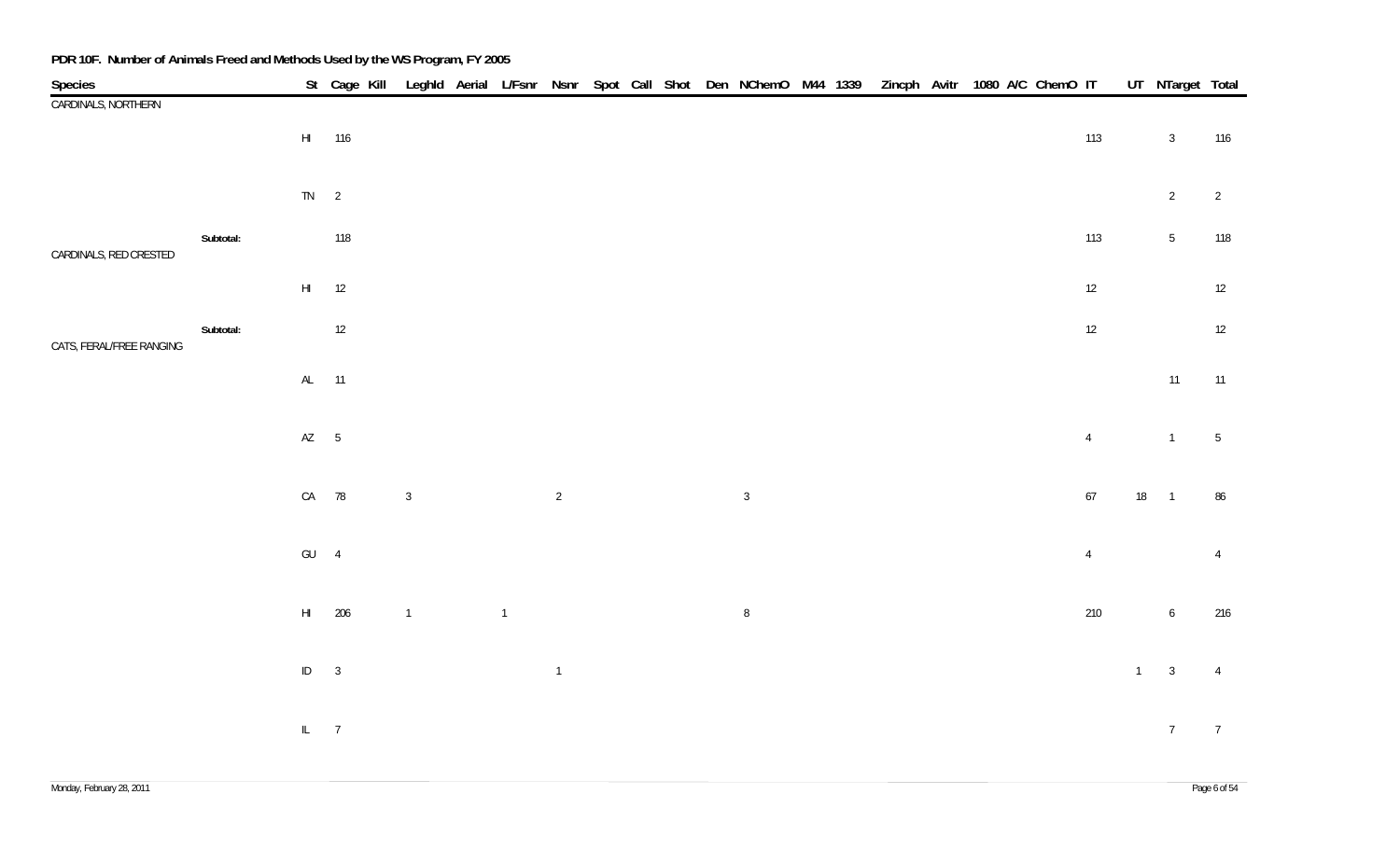| Species<br>CATS, FERAL/FREE RANGING |               | St Cage Kill Leghld Aerial L/Fsnr Nsnr Spot Call Shot Den NChemO M44 1339 Zincph Avitr 1080 A/C ChemO IT UT NTarget Total |                |  |               |  |  |  |  |  |                |                |                |                 |                                |
|-------------------------------------|---------------|---------------------------------------------------------------------------------------------------------------------------|----------------|--|---------------|--|--|--|--|--|----------------|----------------|----------------|-----------------|--------------------------------|
|                                     | $KS$ 2        |                                                                                                                           |                |  |               |  |  |  |  |  |                | $\overline{2}$ |                |                 | $\overline{2}$                 |
|                                     | $KY$ 3        |                                                                                                                           |                |  |               |  |  |  |  |  |                | $\mathbf{3}$   |                |                 | $\overline{3}$                 |
|                                     | $MA$ 2        |                                                                                                                           |                |  |               |  |  |  |  |  |                | $\overline{1}$ | $\overline{1}$ |                 | $\overline{2}$                 |
|                                     |               | $MD$ 10                                                                                                                   |                |  |               |  |  |  |  |  |                |                |                | $10\,$          | $10\,$                         |
|                                     | $ME$ 3        |                                                                                                                           |                |  |               |  |  |  |  |  |                |                |                | $\overline{3}$  | $\mathbf{3}$                   |
|                                     | $MI$ 2        |                                                                                                                           | $\overline{1}$ |  |               |  |  |  |  |  |                |                |                | $\mathbf{3}$    | $\mathbf{3}$                   |
|                                     | $MO$ 7        |                                                                                                                           |                |  |               |  |  |  |  |  |                | $\sqrt{7}$     |                |                 | $7\,$                          |
|                                     | $\mathsf{MT}$ |                                                                                                                           | $\overline{c}$ |  |               |  |  |  |  |  |                |                |                | $\overline{2}$  | $\overline{2}$                 |
|                                     | $NC$ 7        |                                                                                                                           |                |  | $\mathbbm{1}$ |  |  |  |  |  | $\overline{2}$ | $\mathbf{3}$   |                | $7\overline{ }$ | $10\,$                         |
|                                     | NE 6          |                                                                                                                           |                |  |               |  |  |  |  |  |                | $\sqrt{5}$     |                | $\overline{1}$  | $\boldsymbol{6}$               |
|                                     | $NJ$ 1        |                                                                                                                           |                |  |               |  |  |  |  |  |                | $\mathbf 1$    |                |                 | $\overline{1}$                 |
| Monday, February 28, 2011           | $NV$ 3        |                                                                                                                           |                |  |               |  |  |  |  |  |                | $\overline{2}$ |                | 1               | $\overline{3}$<br>Page 7 of 54 |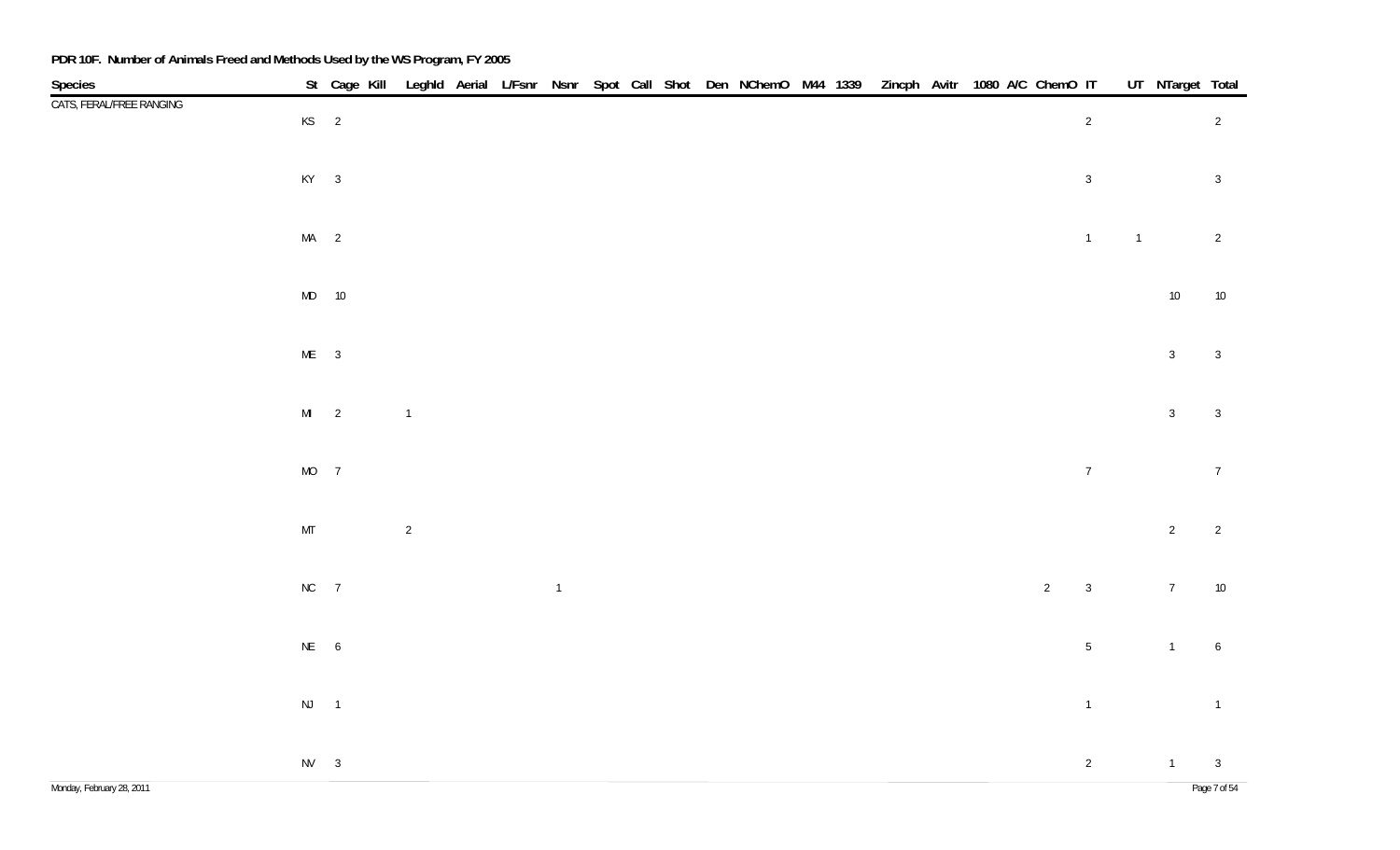| Species                  |                                                         | St Cage Kill Leghld Aerial L/Fsnr Nsnr Spot Call Shot Den NChemO M44 1339 Zincph Avitr 1080 A/C ChemO IT |                |  |                |  |  |                |  |  |  |                |                | UT NTarget Total |                |
|--------------------------|---------------------------------------------------------|----------------------------------------------------------------------------------------------------------|----------------|--|----------------|--|--|----------------|--|--|--|----------------|----------------|------------------|----------------|
| CATS, FERAL/FREE RANGING |                                                         |                                                                                                          |                |  |                |  |  |                |  |  |  |                |                |                  |                |
|                          | NY 15                                                   |                                                                                                          |                |  |                |  |  |                |  |  |  |                |                | $15\,$           | 15             |
|                          | OH <sub>1</sub>                                         |                                                                                                          |                |  |                |  |  |                |  |  |  |                |                | $\overline{1}$   | $\overline{1}$ |
|                          | OK 8                                                    |                                                                                                          | $\overline{1}$ |  |                |  |  |                |  |  |  | $\sqrt{5}$     |                | $\overline{4}$   | $\,9$          |
|                          | OR 4                                                    |                                                                                                          |                |  |                |  |  |                |  |  |  |                |                | $\overline{4}$   | $\overline{4}$ |
|                          | PA 22                                                   |                                                                                                          |                |  |                |  |  |                |  |  |  | $\, 8$         |                | $14\,$           | 22             |
|                          | TN 35                                                   |                                                                                                          |                |  |                |  |  |                |  |  |  | $\sqrt{5}$     |                | $30\,$           | $35\,$         |
|                          | $TX \qquad 4$                                           |                                                                                                          |                |  |                |  |  |                |  |  |  | $\sqrt{2}$     |                | $\overline{2}$   | $\overline{4}$ |
|                          | VA 10                                                   |                                                                                                          |                |  |                |  |  | $\overline{1}$ |  |  |  | $\sqrt{3}$     |                | $1 \qquad 7$     | 11             |
|                          | VT 9                                                    |                                                                                                          |                |  |                |  |  |                |  |  |  | $\sqrt{2}$     | 5 <sub>5</sub> | $\overline{4}$   | 11             |
|                          | $\ensuremath{\mathsf{W}}\xspace\ensuremath{\mathsf{I}}$ |                                                                                                          | $\mathbbm{1}$  |  |                |  |  |                |  |  |  |                |                | $\overline{1}$   | $\overline{1}$ |
|                          | WV 8                                                    |                                                                                                          |                |  | $\overline{1}$ |  |  |                |  |  |  | $\overline{1}$ | $\overline{4}$ | $\overline{4}$   | $\overline{9}$ |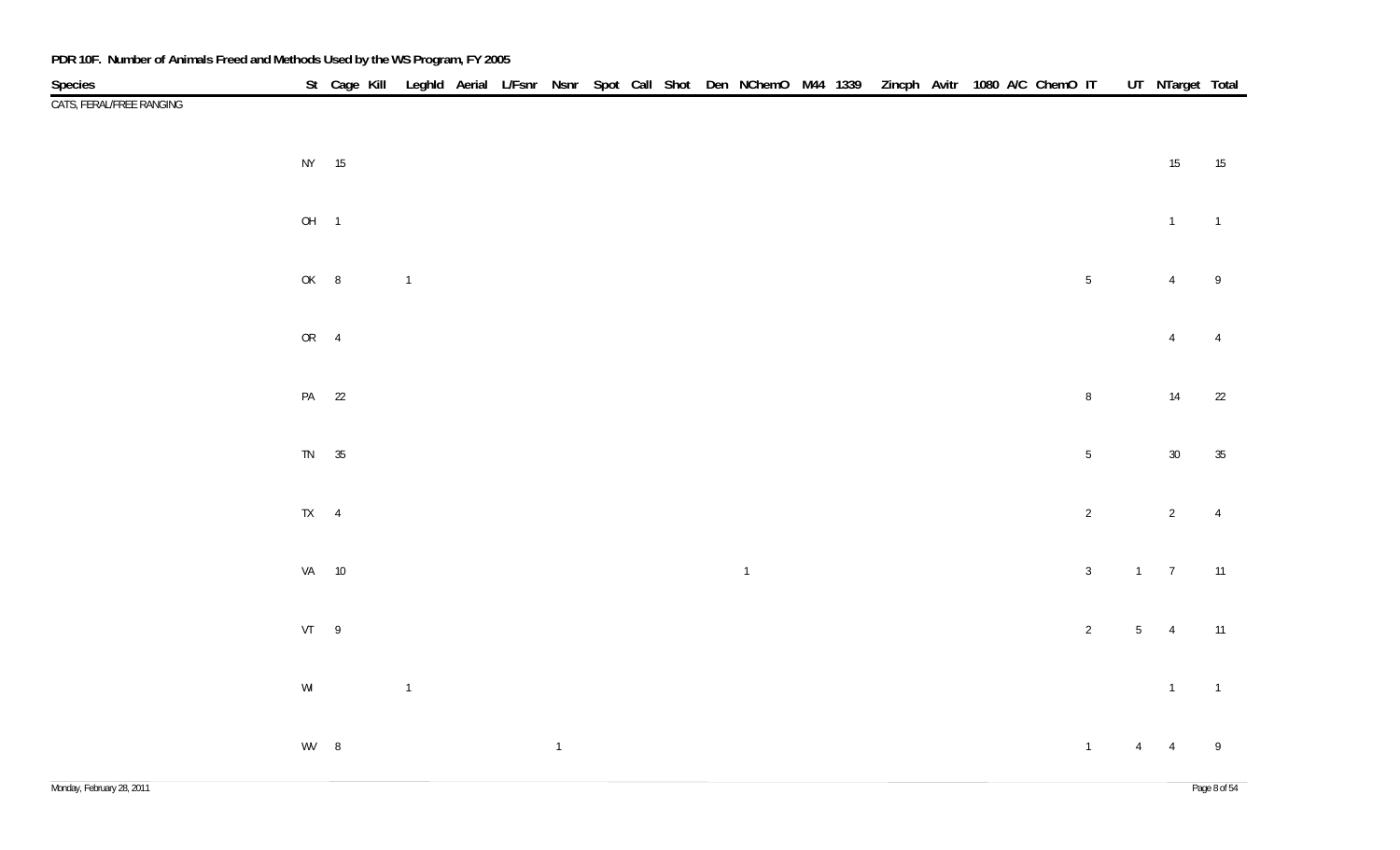| Species                     |           |        |             |                |                |                 |  |  | St Cage Kill Leghld Aerial L/Fsnr Nsnr Spot Call Shot Den NChemO M44 1339 Zincph Avitr 1080 A/C ChemO IT |  |  |                |                |                  |                | UT NTarget Total        |                |
|-----------------------------|-----------|--------|-------------|----------------|----------------|-----------------|--|--|----------------------------------------------------------------------------------------------------------|--|--|----------------|----------------|------------------|----------------|-------------------------|----------------|
| CATS, FERAL/FREE RANGING    |           |        |             |                |                |                 |  |  |                                                                                                          |  |  |                |                |                  |                |                         |                |
|                             |           | WY     | 43          | $\overline{2}$ |                |                 |  |  |                                                                                                          |  |  |                |                | $5\phantom{.0}$  | $\mathbf{3}$   | 37                      | 45             |
|                             | Subtotal: |        | 519         | 11             | $\overline{1}$ | $5\phantom{.0}$ |  |  | $12$                                                                                                     |  |  |                | $\overline{2}$ | 340              | 33             | 179                     | 552            |
| CATTLE, FERAL               |           | OR     |             |                |                | $\overline{1}$  |  |  |                                                                                                          |  |  |                |                |                  |                | $\overline{1}$          | $\overline{1}$ |
|                             |           |        |             |                |                |                 |  |  |                                                                                                          |  |  |                |                |                  |                |                         |                |
|                             |           | VA     |             |                |                | $\overline{1}$  |  |  |                                                                                                          |  |  |                |                |                  |                | $\overline{1}$          | $\overline{1}$ |
|                             | Subtotal: |        |             |                |                | $\overline{2}$  |  |  |                                                                                                          |  |  |                |                |                  |                | $\overline{2}$          | 2              |
| CHICKEN, FERAL/FREE RANGING |           | $AZ$ 2 |             |                |                |                 |  |  |                                                                                                          |  |  |                |                |                  | $1 -$          | $\overline{1}$          | $\overline{2}$ |
|                             |           |        |             |                |                |                 |  |  |                                                                                                          |  |  |                |                |                  |                |                         |                |
|                             |           | $HI$ 7 |             |                |                |                 |  |  |                                                                                                          |  |  |                |                | $\boldsymbol{6}$ |                | $\overline{1}$          | $\overline{7}$ |
|                             | Subtotal: |        | $\,$ 9 $\,$ |                |                |                 |  |  |                                                                                                          |  |  |                |                | $\boldsymbol{6}$ | $\overline{1}$ | $\overline{2}$          | $\overline{9}$ |
| COOTS, AMERICAN             |           | TX     |             |                |                |                 |  |  |                                                                                                          |  |  | $\overline{1}$ |                |                  | $\overline{1}$ |                         | $\overline{1}$ |
|                             |           |        |             |                |                |                 |  |  |                                                                                                          |  |  |                |                |                  |                |                         |                |
| CORMORANTS, DOUBLE-CRESTED  | Subtotal: |        |             |                |                |                 |  |  |                                                                                                          |  |  | $\overline{1}$ |                |                  | $\overline{1}$ |                         | $\overline{1}$ |
|                             |           | VT     |             |                |                |                 |  |  | 133                                                                                                      |  |  |                |                | 133              |                |                         | 133            |
|                             | Subtotal: |        |             |                |                |                 |  |  | 133                                                                                                      |  |  |                |                | 133              |                |                         | 133            |
| COWBIRDS, BROWN-HEADED      |           | $NV$ 4 |             |                |                |                 |  |  |                                                                                                          |  |  |                |                |                  | $\overline{1}$ | $\overline{\mathbf{3}}$ | $\overline{4}$ |
|                             |           |        |             |                |                |                 |  |  |                                                                                                          |  |  |                |                |                  |                |                         |                |
|                             |           | $NY$ 1 |             |                |                |                 |  |  |                                                                                                          |  |  |                |                |                  |                | $\overline{1}$          | $\overline{1}$ |
| Monday, February 28, 2011   |           |        |             |                |                |                 |  |  |                                                                                                          |  |  |                |                |                  |                |                         | Page 9 of 54   |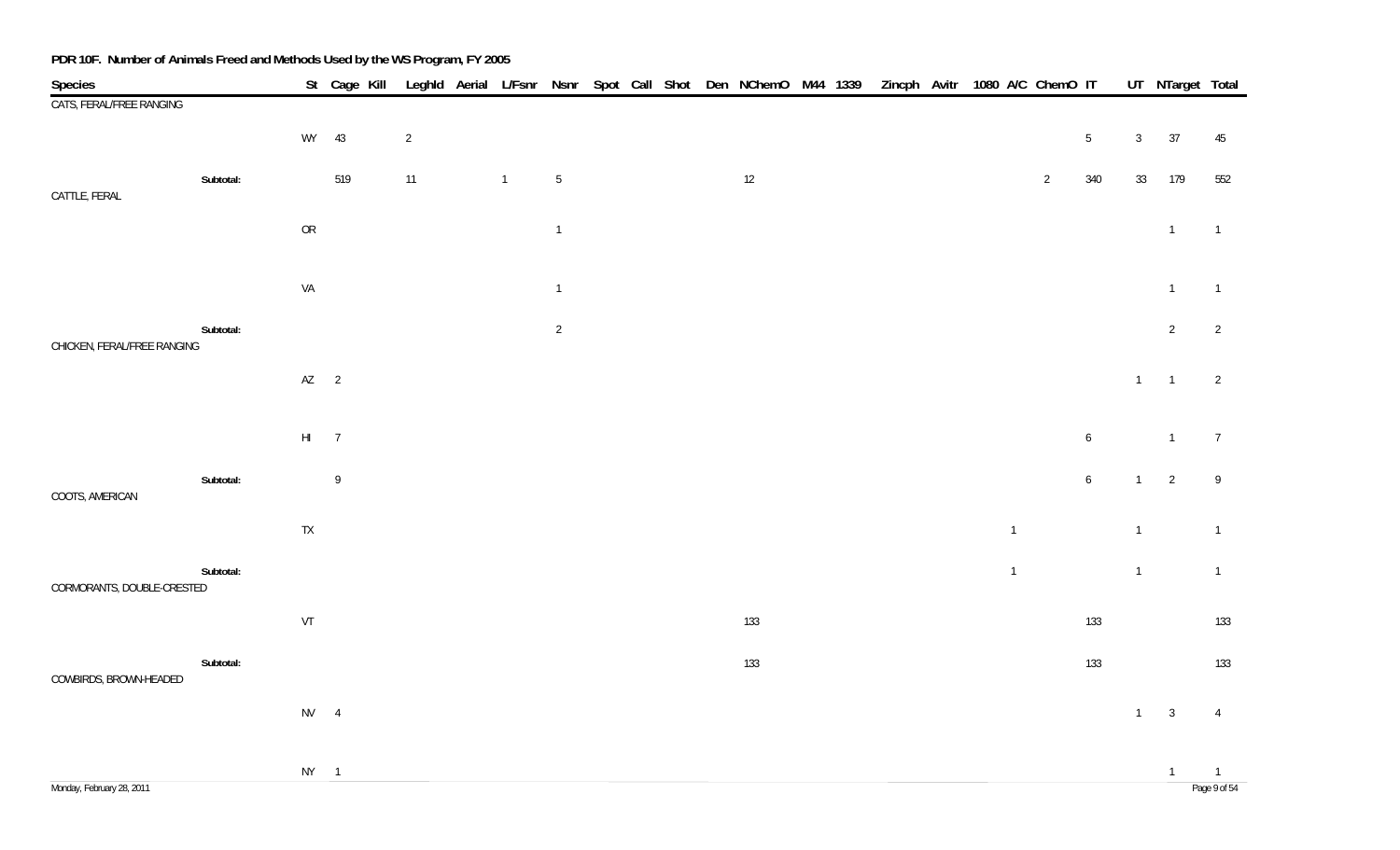| Species                |           |                                                         | St Cage Kill Leghld Aerial L/Fsnr Nsnr Spot Call Shot Den NChemO M44 1339 |                |  |        |  |  |                |  |  | Zincph Avitr 1080 A/C ChemO IT |        |                  |                | UT NTarget Total |                  |
|------------------------|-----------|---------------------------------------------------------|---------------------------------------------------------------------------|----------------|--|--------|--|--|----------------|--|--|--------------------------------|--------|------------------|----------------|------------------|------------------|
| COWBIRDS, BROWN-HEADED |           |                                                         |                                                                           |                |  |        |  |  |                |  |  |                                |        |                  |                |                  |                  |
| COYOTES                | Subtotal: |                                                         | $\sqrt{5}$                                                                |                |  |        |  |  |                |  |  |                                |        |                  | $1 -$          | $\overline{4}$   | $5\phantom{.0}$  |
|                        |           | $\mathsf{A}\mathsf{Z}$                                  |                                                                           | 9              |  |        |  |  |                |  |  |                                |        | $\, 8$           | $\mathbf{1}$   |                  | $\boldsymbol{9}$ |
|                        |           | ${\sf CA}$                                              |                                                                           | $\overline{6}$ |  |        |  |  | $\overline{2}$ |  |  |                                |        | $\boldsymbol{6}$ |                | $\overline{2}$   | $\, 8$           |
|                        |           | $\mathsf{MI}$                                           |                                                                           | $33\,$         |  | $\, 8$ |  |  |                |  |  |                                |        | $28\,$           | 1              | 12               | 41               |
|                        |           | $\ensuremath{\mathsf{W}}\xspace\ensuremath{\mathsf{I}}$ |                                                                           | $\overline{1}$ |  |        |  |  |                |  |  |                                |        |                  |                | $\overline{1}$   | $\overline{1}$   |
| CROWS, AMERICAN        | Subtotal: |                                                         |                                                                           | $49\,$         |  | $\, 8$ |  |  | $\overline{2}$ |  |  |                                |        | $42\,$           | $\overline{2}$ | 15               | 59               |
|                        |           | ${\sf CA}$                                              |                                                                           |                |  |        |  |  | $\sqrt{3}$     |  |  |                                |        | $\mathbf{3}$     |                |                  | $\mathbf{3}$     |
|                        |           | $\mathsf{MD}$                                           |                                                                           | $\overline{1}$ |  |        |  |  |                |  |  |                                |        |                  |                | $\overline{1}$   | $\overline{1}$   |
|                        |           | $NC$ 6                                                  |                                                                           |                |  |        |  |  |                |  |  |                                |        |                  |                | 6                | $\boldsymbol{6}$ |
| DEER, MULE             | Subtotal: |                                                         | $\boldsymbol{6}$                                                          | $\overline{1}$ |  |        |  |  | $\mathbf{3}$   |  |  |                                |        | $\mathbf{3}$     |                | $7\overline{ }$  | $10\,$           |
|                        |           | $\mathsf{A}\mathsf{Z}$                                  |                                                                           | $\mathbf{1}$   |  |        |  |  |                |  |  |                                |        |                  |                | $\overline{1}$   | $\overline{1}$   |
|                        |           | CA                                                      |                                                                           |                |  |        |  |  |                |  |  |                                | $25\,$ | 25               |                |                  | 25               |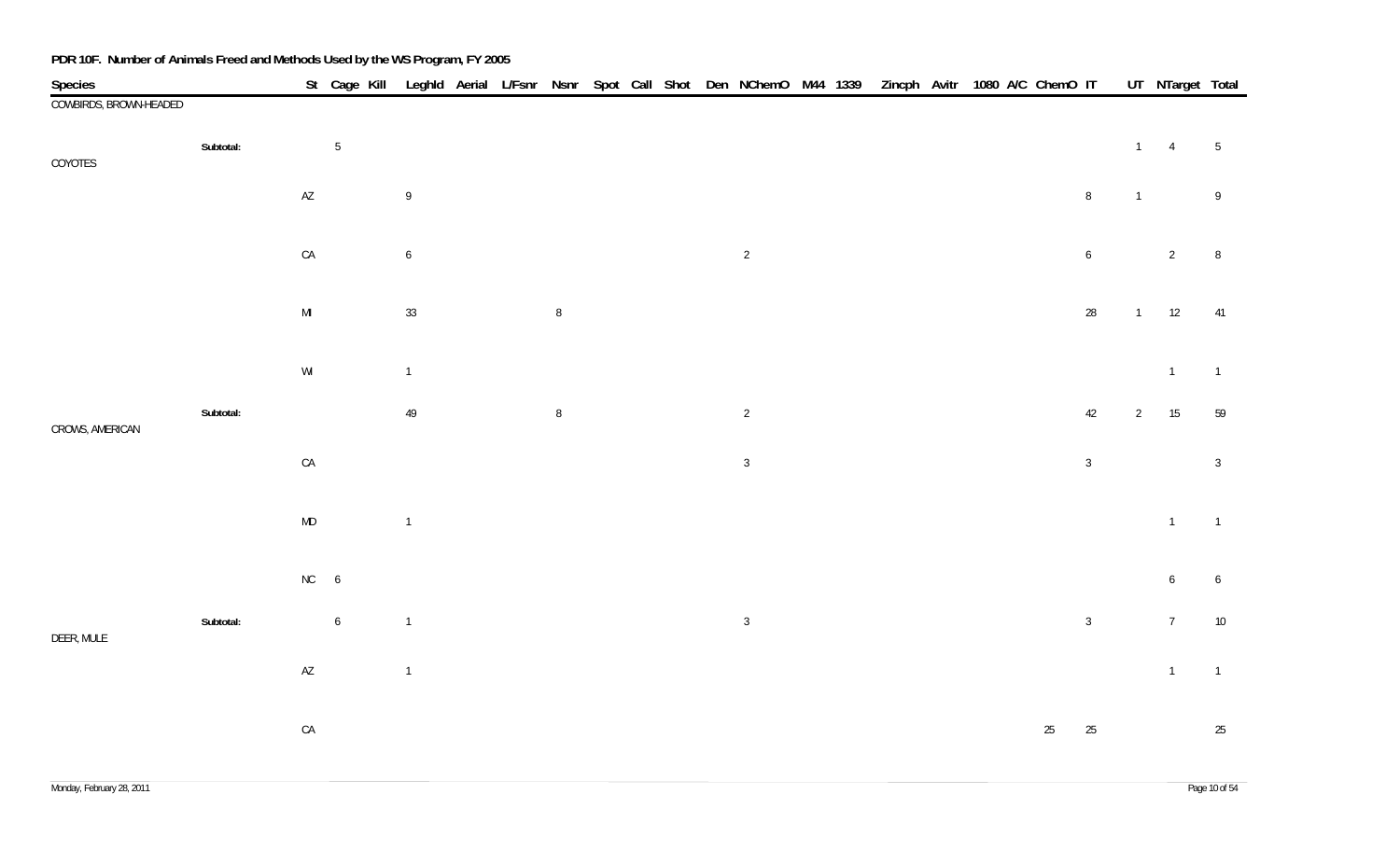|                           |           |                                                                                                    |                |                |  |                |  |  | St Cage Kill Leghld Aerial L/Fsnr Nsnr Spot Call Shot Den NChemO M44 1339 Zincph Avitr 1080 A/C ChemO IT |  |  |  |        |                | UT NTarget Total |                |
|---------------------------|-----------|----------------------------------------------------------------------------------------------------|----------------|----------------|--|----------------|--|--|----------------------------------------------------------------------------------------------------------|--|--|--|--------|----------------|------------------|----------------|
| Species<br>DEER, MULE     |           | $\sf ID$                                                                                           |                |                |  | $\overline{1}$ |  |  |                                                                                                          |  |  |  |        |                | $\mathbf{1}$     | $\overline{1}$ |
|                           |           |                                                                                                    |                |                |  |                |  |  |                                                                                                          |  |  |  |        |                |                  |                |
|                           |           | $\mathsf{MT}$                                                                                      |                |                |  | $\overline{1}$ |  |  |                                                                                                          |  |  |  |        |                | $\overline{1}$   | $\overline{1}$ |
|                           |           |                                                                                                    |                |                |  |                |  |  |                                                                                                          |  |  |  |        |                |                  |                |
|                           |           | $NE$ 1                                                                                             |                |                |  |                |  |  |                                                                                                          |  |  |  |        | $\overline{1}$ |                  | $\overline{1}$ |
|                           |           |                                                                                                    |                |                |  |                |  |  |                                                                                                          |  |  |  |        |                |                  |                |
|                           |           | $\mathsf{N}\mathsf{M}$                                                                             |                |                |  | $\overline{1}$ |  |  |                                                                                                          |  |  |  |        |                | $\overline{1}$   | $\overline{1}$ |
|                           |           |                                                                                                    |                |                |  |                |  |  |                                                                                                          |  |  |  |        |                |                  |                |
|                           |           | ${\sf NV}$                                                                                         |                | $\overline{1}$ |  |                |  |  |                                                                                                          |  |  |  |        |                | $\overline{1}$   | $\overline{1}$ |
|                           |           |                                                                                                    |                |                |  |                |  |  |                                                                                                          |  |  |  |        |                |                  |                |
|                           |           | UT                                                                                                 |                | $\mathbf{1}$   |  |                |  |  |                                                                                                          |  |  |  |        |                | $\overline{1}$   | $\overline{1}$ |
|                           |           |                                                                                                    |                |                |  |                |  |  |                                                                                                          |  |  |  |        |                |                  |                |
|                           |           | WY                                                                                                 |                | $\overline{4}$ |  | $\overline{2}$ |  |  |                                                                                                          |  |  |  |        |                | $\boldsymbol{6}$ | 6              |
|                           | Subtotal: |                                                                                                    | $\overline{1}$ | $\overline{7}$ |  | $\sqrt{5}$     |  |  |                                                                                                          |  |  |  | $25\,$ | $26\,$         |                  |                |
| DEER, WHITE-TAILED (WILD) |           |                                                                                                    |                |                |  |                |  |  |                                                                                                          |  |  |  |        |                | 12               | $38\,$         |
|                           |           | $\mathsf{MI}$                                                                                      |                | $\sqrt{2}$     |  | $\overline{4}$ |  |  |                                                                                                          |  |  |  |        |                | 6                | 6              |
|                           |           |                                                                                                    |                |                |  |                |  |  |                                                                                                          |  |  |  |        |                |                  |                |
|                           |           | $\mathsf{M}\mathsf{N}$                                                                             |                | $\overline{1}$ |  | $\overline{2}$ |  |  |                                                                                                          |  |  |  |        |                | $\mathbf{3}$     | $\overline{3}$ |
|                           |           |                                                                                                    |                |                |  |                |  |  |                                                                                                          |  |  |  |        |                |                  |                |
|                           |           | $\mathsf{OK}% \left( \mathcal{M}\right) \equiv\mathsf{OK}(\mathcal{M}_{\mathrm{CL}}(\mathcal{M}))$ |                |                |  | $\overline{1}$ |  |  |                                                                                                          |  |  |  |        |                | $\overline{1}$   | $\overline{1}$ |
|                           |           |                                                                                                    |                |                |  |                |  |  |                                                                                                          |  |  |  |        |                |                  |                |
|                           |           | $TX \qquad 1$                                                                                      |                | $\overline{7}$ |  | 11             |  |  |                                                                                                          |  |  |  |        |                | 19               | 19             |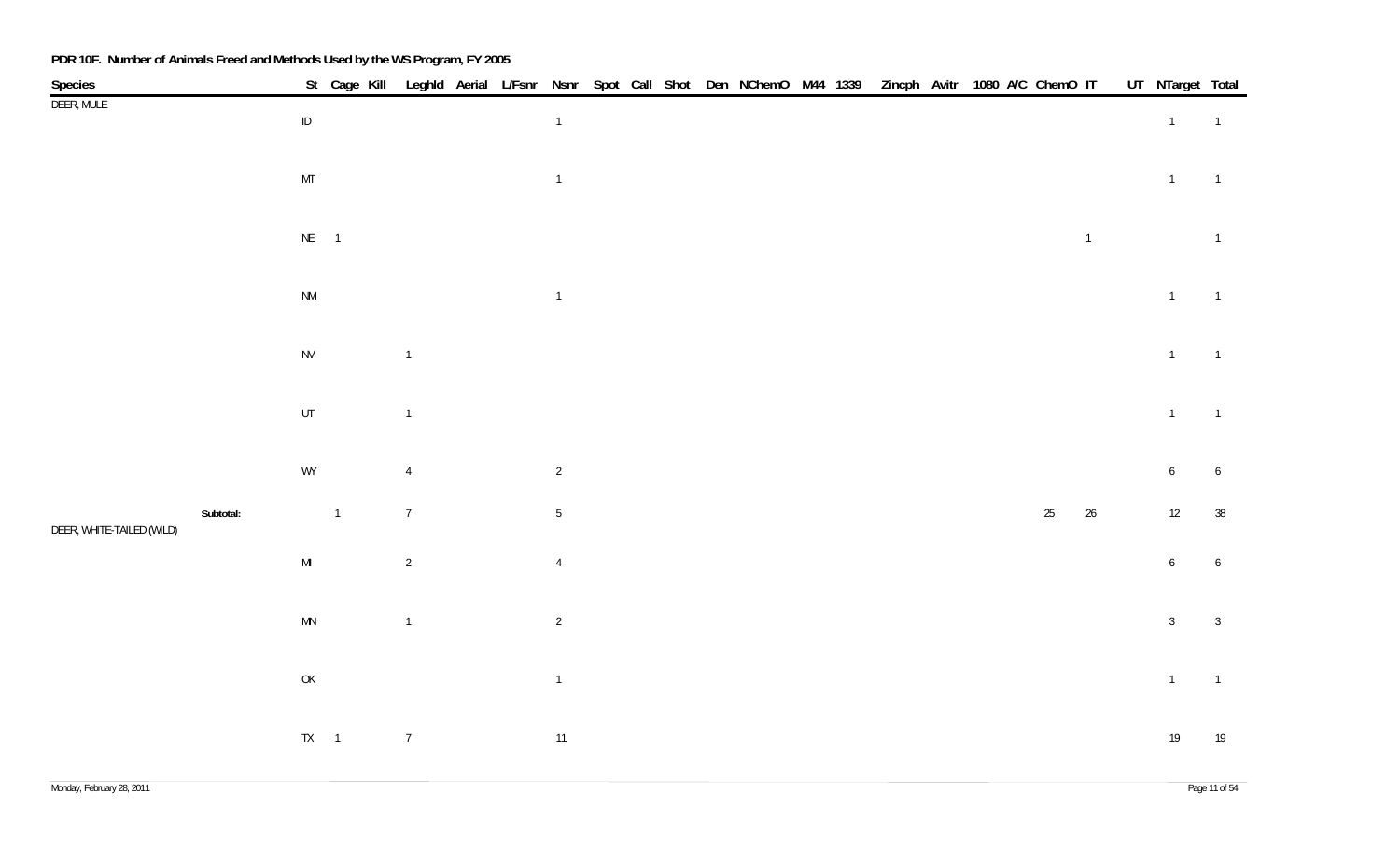| Species                            |           |                                                         | St Cage Kill   |              |                |                |  |                | Leghld Aerial L/Fsnr Nsnr Spot Call Shot Den NChemO M44 1339 Zincph Avitr 1080 A/C ChemO IT |  |  |  |                |                | UT NTarget Total |                |
|------------------------------------|-----------|---------------------------------------------------------|----------------|--------------|----------------|----------------|--|----------------|---------------------------------------------------------------------------------------------|--|--|--|----------------|----------------|------------------|----------------|
| DEER, WHITE-TAILED (WILD)          |           |                                                         |                |              |                |                |  |                |                                                                                             |  |  |  |                |                |                  |                |
|                                    |           | $\ensuremath{\mathsf{W}}\xspace\ensuremath{\mathsf{I}}$ |                | $\mathbf{1}$ |                |                |  |                |                                                                                             |  |  |  |                |                | $\overline{1}$   | $\overline{1}$ |
|                                    | Subtotal: |                                                         | $\overline{1}$ | 11           |                | $18\,$         |  |                |                                                                                             |  |  |  |                |                | 30               | 30             |
| DEER, Z-(OTHER)                    |           | ${\sf OR}$                                              |                | $\mathbf{1}$ |                |                |  |                |                                                                                             |  |  |  |                |                | $\mathbf{1}$     | $\overline{1}$ |
|                                    |           | WY                                                      |                |              |                | $\overline{1}$ |  |                |                                                                                             |  |  |  |                |                | $\mathbf{1}$     | $\overline{1}$ |
| DOGS, FERAL/FREE RANGING & HYBRIDS | Subtotal: |                                                         |                | $\mathbf{1}$ |                | $\overline{1}$ |  |                |                                                                                             |  |  |  |                |                | $\overline{2}$   | $\overline{2}$ |
|                                    |           | $\mathsf{AK}$                                           |                | $\sqrt{2}$   |                |                |  |                | $\, 8$                                                                                      |  |  |  | $\,8\,$        |                | $\overline{2}$   | $10\,$         |
|                                    |           | $AL$ 1                                                  |                |              |                |                |  |                |                                                                                             |  |  |  |                |                | $\overline{1}$   | $\overline{1}$ |
|                                    |           | $AZ$ 2                                                  |                | 13           |                |                |  | $\overline{1}$ | 66                                                                                          |  |  |  | 81             | $\overline{1}$ |                  | 82             |
|                                    |           |                                                         | CA 11          | $\mathbf 1$  | $\mathbf{3}$   | 11             |  |                | 11                                                                                          |  |  |  | $29$           | $\, 8$         |                  | 37             |
|                                    |           | $\mathsf{GA}$                                           |                | $\sqrt{2}$   |                |                |  |                |                                                                                             |  |  |  |                |                | $\overline{2}$   | $\overline{2}$ |
|                                    |           | $GU$ 7                                                  |                |              |                |                |  |                |                                                                                             |  |  |  | $\overline{7}$ |                |                  | $\overline{7}$ |
|                                    |           | $HI$ 3                                                  |                |              | $\overline{2}$ |                |  |                | $\, 8$                                                                                      |  |  |  | 13             |                |                  | 13             |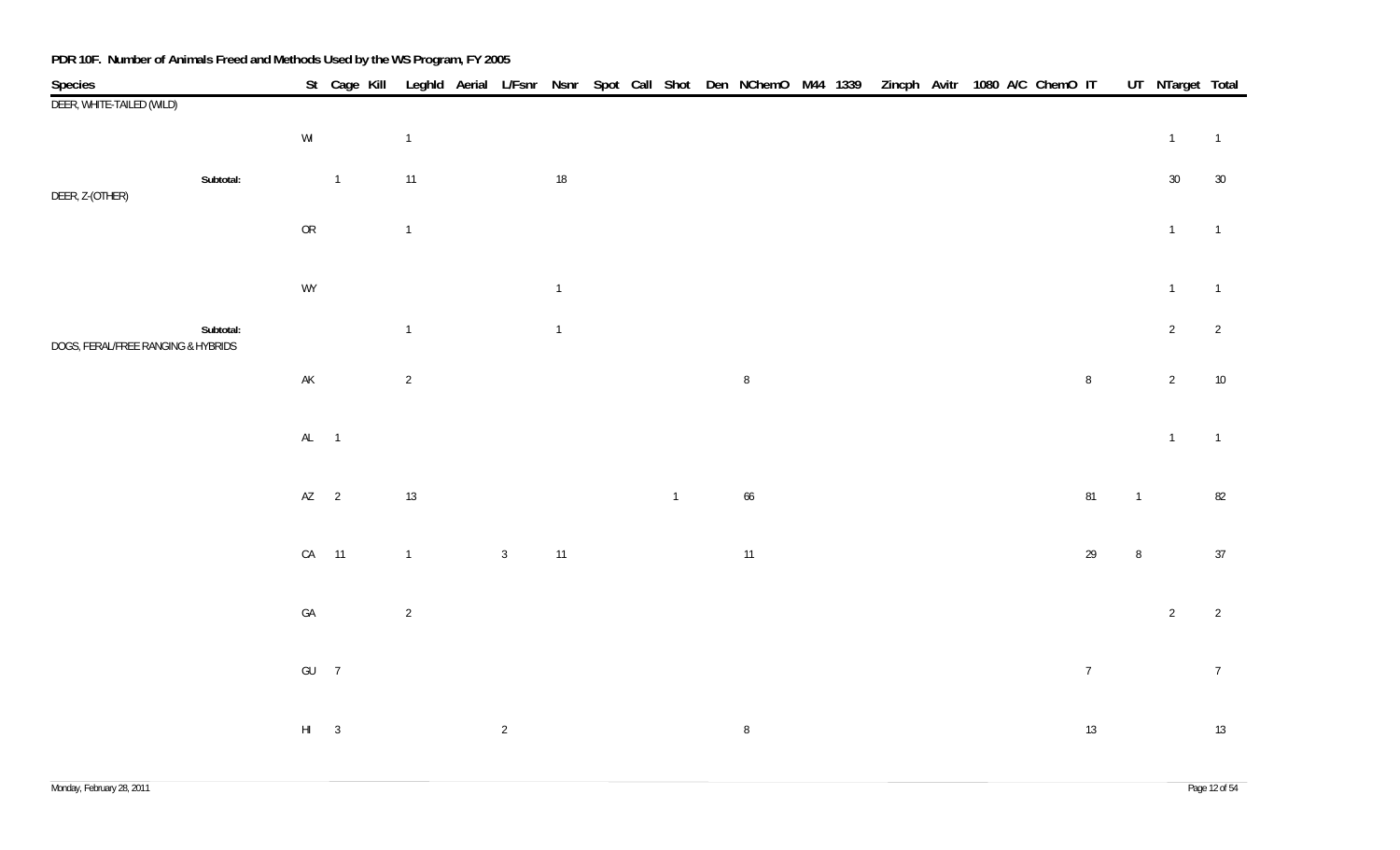| Species<br>DOGS, FERAL/FREE RANGING & HYBRIDS |                                                                                                    | St Cage Kill Leghld Aerial L/Fsnr Nsnr Spot Call Shot Den NChemO M44 1339 Zincph Avitr 1080 A/C ChemO IT |                  |  |                  |  |  |                |  |  |  |                | UT NTarget Total |                     |
|-----------------------------------------------|----------------------------------------------------------------------------------------------------|----------------------------------------------------------------------------------------------------------|------------------|--|------------------|--|--|----------------|--|--|--|----------------|------------------|---------------------|
|                                               | $\sf ID$                                                                                           |                                                                                                          | $\overline{2}$   |  | $\overline{4}$   |  |  |                |  |  |  | $\overline{4}$ | $\overline{2}$   | $\overline{6}$      |
|                                               | $\sf MA$                                                                                           |                                                                                                          |                  |  |                  |  |  | $\overline{1}$ |  |  |  | $\overline{1}$ |                  | $\overline{1}$      |
|                                               | $\mathsf{MI}$                                                                                      |                                                                                                          | $\overline{c}$   |  |                  |  |  |                |  |  |  |                | $\overline{2}$   | $\overline{2}$      |
|                                               | $\mathsf{MN}$                                                                                      |                                                                                                          | $\mathbf{1}$     |  |                  |  |  |                |  |  |  |                | $\overline{1}$   | $\overline{1}$      |
|                                               | $\mathsf{MS}\xspace$                                                                               |                                                                                                          | $\overline{1}$   |  |                  |  |  |                |  |  |  | $\mathbf 1$    |                  | $\overline{1}$      |
|                                               | $\mathsf{MT}$                                                                                      |                                                                                                          | $\overline{1}$   |  |                  |  |  |                |  |  |  |                | $\overline{1}$   | $\overline{1}$      |
|                                               | $NC$ 1                                                                                             |                                                                                                          | $\overline{1}$   |  |                  |  |  |                |  |  |  |                | $\overline{2}$   | $\overline{2}$      |
|                                               | $\sf ND$                                                                                           |                                                                                                          | $\overline{3}$   |  |                  |  |  |                |  |  |  |                | 3 <sup>7</sup>   | $\overline{3}$      |
|                                               | $\mathsf{N}\mathsf{M}$                                                                             |                                                                                                          | $\mathbf{3}$     |  | $\overline{1}$   |  |  |                |  |  |  | $\overline{1}$ | $\mathbf{3}$     |                     |
|                                               | $NV$ 1                                                                                             |                                                                                                          | $\mathbf{1}$     |  |                  |  |  |                |  |  |  | $\overline{1}$ | $\overline{1}$   | $\overline{2}$      |
|                                               | $\mathsf{OH}$                                                                                      |                                                                                                          |                  |  | $\overline{1}$   |  |  |                |  |  |  | $\overline{1}$ |                  | $\overline{1}$      |
| Monday, February 28, 2011                     | $\mathsf{OK}% \left( \mathcal{M}\right) \equiv\mathsf{OK}(\mathcal{M}_{\mathrm{CL}}(\mathcal{M}))$ |                                                                                                          | $\boldsymbol{6}$ |  | $\boldsymbol{6}$ |  |  |                |  |  |  | $\overline{1}$ | 11               | 12<br>Page 13 of 54 |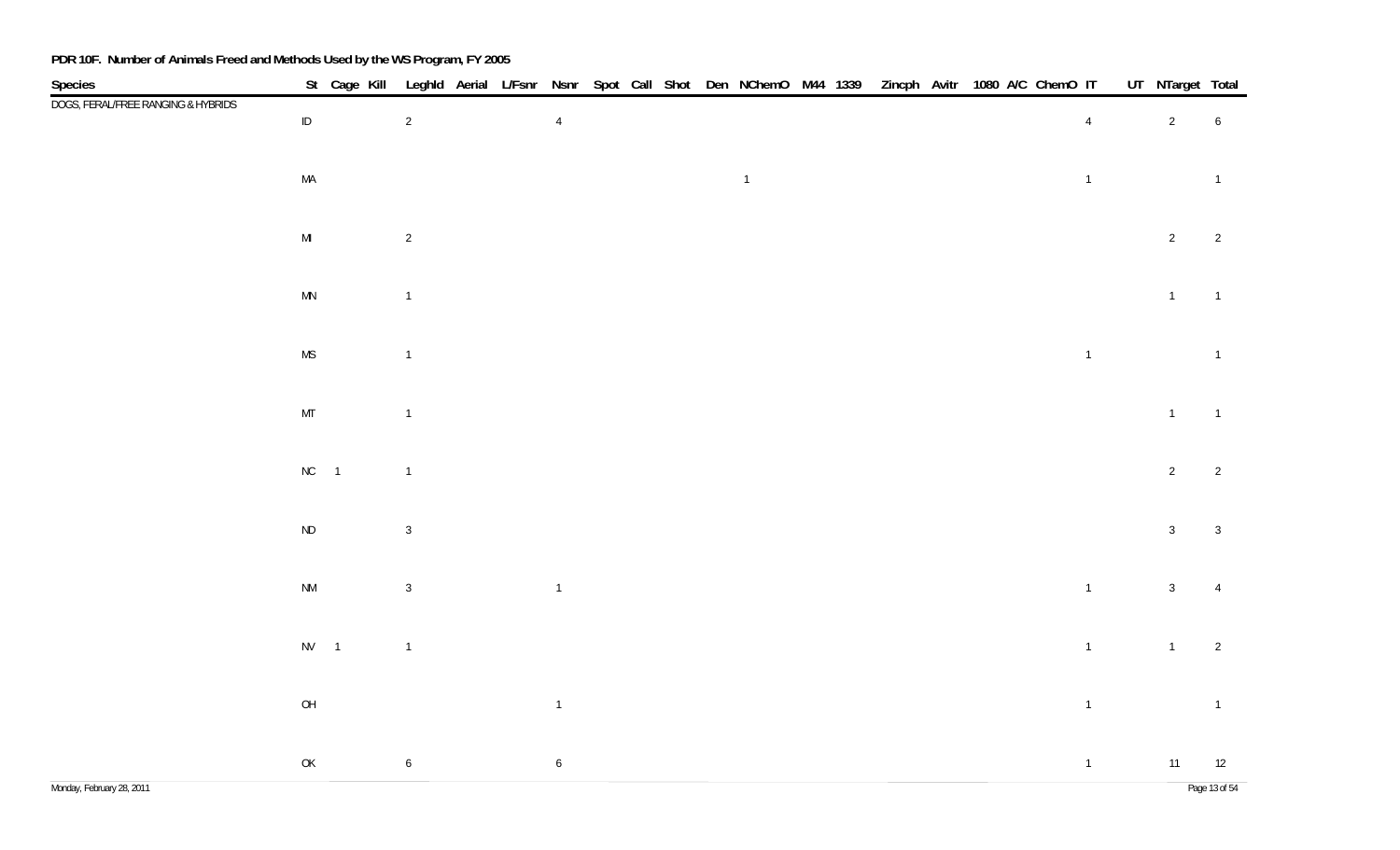| Species                            |           |                          | St Cage Kill Leghld Aerial L/Fsnr Nsnr Spot Call Shot Den NChemO M44 1339 Zincph Avitr 1080 A/C ChemO IT |                |       |                 |  |                |                |  |  |  |                |     |                 | UT NTarget Total |                                 |
|------------------------------------|-----------|--------------------------|----------------------------------------------------------------------------------------------------------|----------------|-------|-----------------|--|----------------|----------------|--|--|--|----------------|-----|-----------------|------------------|---------------------------------|
| DOGS, FERAL/FREE RANGING & HYBRIDS |           |                          |                                                                                                          |                |       |                 |  |                |                |  |  |  |                |     |                 |                  |                                 |
|                                    |           | ${\sf OR}$               |                                                                                                          | $\overline{2}$ |       | $\overline{2}$  |  |                |                |  |  |  |                |     |                 | $\overline{4}$   | $\overline{4}$                  |
|                                    |           | $\mathsf{SC}$            |                                                                                                          | $\mathbf{1}$   |       |                 |  |                |                |  |  |  | $\overline{1}$ |     |                 |                  | $\overline{1}$                  |
|                                    |           | ${\sf TX}$               |                                                                                                          | $\,9$          |       | $\overline{4}$  |  |                |                |  |  |  | $\overline{2}$ |     | 7               | $\overline{4}$   | 13                              |
|                                    |           | $VA$ 4                   |                                                                                                          | $\overline{2}$ |       | $6\overline{6}$ |  |                |                |  |  |  | $\overline{3}$ |     | $5\phantom{.0}$ | $\overline{4}$   | 12                              |
|                                    |           | WV                       |                                                                                                          |                |       | $\overline{1}$  |  |                |                |  |  |  |                |     |                 | $\overline{1}$   | $\overline{1}$                  |
| DOVE, MOURNING                     | Subtotal: |                          | $30\,$                                                                                                   | 53             | $5\,$ | 36              |  | $\overline{1}$ | 94             |  |  |  |                | 154 | 21              | 44               | 219                             |
|                                    |           | ${\sf CA}$               |                                                                                                          |                |       |                 |  |                | $\overline{4}$ |  |  |  |                |     |                 | $\overline{4}$   | $\overline{4}$                  |
|                                    |           | $KY$ 2                   |                                                                                                          |                |       |                 |  |                |                |  |  |  |                |     |                 | $\overline{2}$   | $\overline{2}$                  |
| DOVES, SPOTTED                     | Subtotal: |                          | $\overline{2}$                                                                                           |                |       |                 |  |                | $\overline{4}$ |  |  |  |                |     |                 | $6\phantom{.0}$  | $\boldsymbol{6}$                |
|                                    |           | $\mathsf{H}\mathsf{I}^-$ | 162                                                                                                      |                |       |                 |  |                |                |  |  |  |                | 146 |                 | 16               | 162                             |
| DOVES, ZEBRA                       | Subtotal: |                          | 162                                                                                                      |                |       |                 |  |                |                |  |  |  |                | 146 |                 | 16               | 162                             |
|                                    |           | $HI$ 2                   |                                                                                                          |                |       |                 |  |                |                |  |  |  | $\overline{2}$ |     |                 |                  | $\overline{2}$                  |
| Monday, February 28, 2011          | Subtotal: |                          | $\overline{2}$                                                                                           |                |       |                 |  |                |                |  |  |  | $\overline{2}$ |     |                 |                  | $\overline{2}$<br>Page 14 of 54 |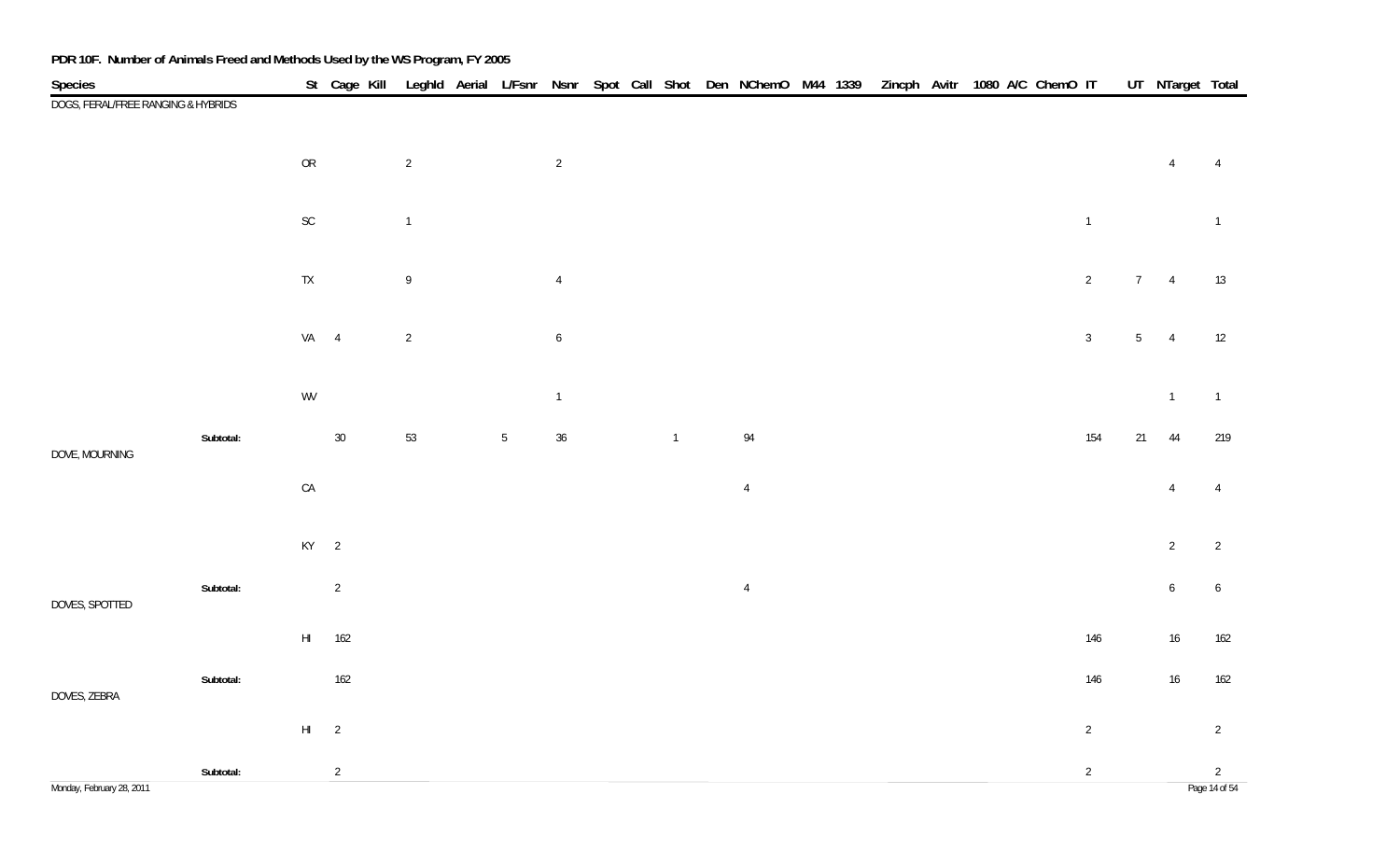| Species                   |           |               | St Cage Kill Leghld Aerial L/Fsnr Nsnr Spot Call Shot Den NChemO M44 1339 |  |  |  |  |                  |  | Zincph Avitr 1080 A/C ChemO IT |  |                 |                | UT NTarget Total |                |
|---------------------------|-----------|---------------|---------------------------------------------------------------------------|--|--|--|--|------------------|--|--------------------------------|--|-----------------|----------------|------------------|----------------|
| DUCKS, AMERICAN BLACK     |           |               |                                                                           |  |  |  |  |                  |  |                                |  |                 |                |                  |                |
|                           |           | $\sf MD$      | $\overline{2}$                                                            |  |  |  |  |                  |  |                                |  |                 |                | $\overline{2}$   | $\overline{2}$ |
|                           | Subtotal: |               | $\overline{2}$                                                            |  |  |  |  |                  |  |                                |  |                 |                | $\overline{2}$   | 2              |
| DUCKS, CANVASBACK         |           |               |                                                                           |  |  |  |  |                  |  |                                |  |                 |                |                  |                |
|                           |           | CA            |                                                                           |  |  |  |  | $\mathbf{1}$     |  |                                |  |                 | $\overline{1}$ |                  | $\overline{1}$ |
|                           | Subtotal: |               |                                                                           |  |  |  |  | $\mathbf{1}$     |  |                                |  |                 | $\overline{1}$ |                  | $\overline{1}$ |
| DUCKS, DABBLING (OTHER)   |           |               |                                                                           |  |  |  |  |                  |  |                                |  |                 |                |                  |                |
|                           |           | CA            |                                                                           |  |  |  |  | $\boldsymbol{7}$ |  |                                |  |                 | $\overline{7}$ |                  | $\overline{7}$ |
| DUCKS, FERAL              | Subtotal: |               |                                                                           |  |  |  |  | $\overline{7}$   |  |                                |  |                 | $\overline{7}$ |                  | $\overline{7}$ |
|                           |           | $\mathsf{AZ}$ |                                                                           |  |  |  |  | $60\,$           |  |                                |  | $5\phantom{.0}$ | 65             |                  | 65             |
|                           |           |               |                                                                           |  |  |  |  |                  |  |                                |  |                 |                |                  |                |
|                           |           | ${\sf TX}$    |                                                                           |  |  |  |  |                  |  |                                |  | 143             | 143            |                  | 143            |
|                           | Subtotal: |               |                                                                           |  |  |  |  |                  |  |                                |  | 148             | 208            |                  | 208            |
| DUCKS, RUDDY              |           |               |                                                                           |  |  |  |  | $60\,$           |  |                                |  |                 |                |                  |                |
|                           |           | <b>NV</b>     |                                                                           |  |  |  |  | $\sqrt{2}$       |  |                                |  |                 | $\overline{2}$ |                  | $\overline{2}$ |
|                           | Subtotal: |               |                                                                           |  |  |  |  | $\sqrt{2}$       |  |                                |  |                 | 2              |                  | $\overline{2}$ |
| DUCKS, WOOD               |           |               |                                                                           |  |  |  |  |                  |  |                                |  |                 |                |                  |                |
|                           |           |               | OH <sub>1</sub>                                                           |  |  |  |  |                  |  |                                |  |                 |                | $\overline{1}$   | $\overline{1}$ |
|                           |           |               |                                                                           |  |  |  |  |                  |  |                                |  |                 |                |                  |                |
|                           |           |               | $WA$ 3                                                                    |  |  |  |  |                  |  |                                |  |                 |                | $\mathbf{3}$     | $\overline{3}$ |
| EAGLES, BALD              | Subtotal: |               | $\overline{4}$                                                            |  |  |  |  |                  |  |                                |  |                 |                | $\overline{4}$   | $\overline{4}$ |
| Monday, February 28, 2011 |           |               |                                                                           |  |  |  |  |                  |  |                                |  |                 |                |                  | Page 15 of 54  |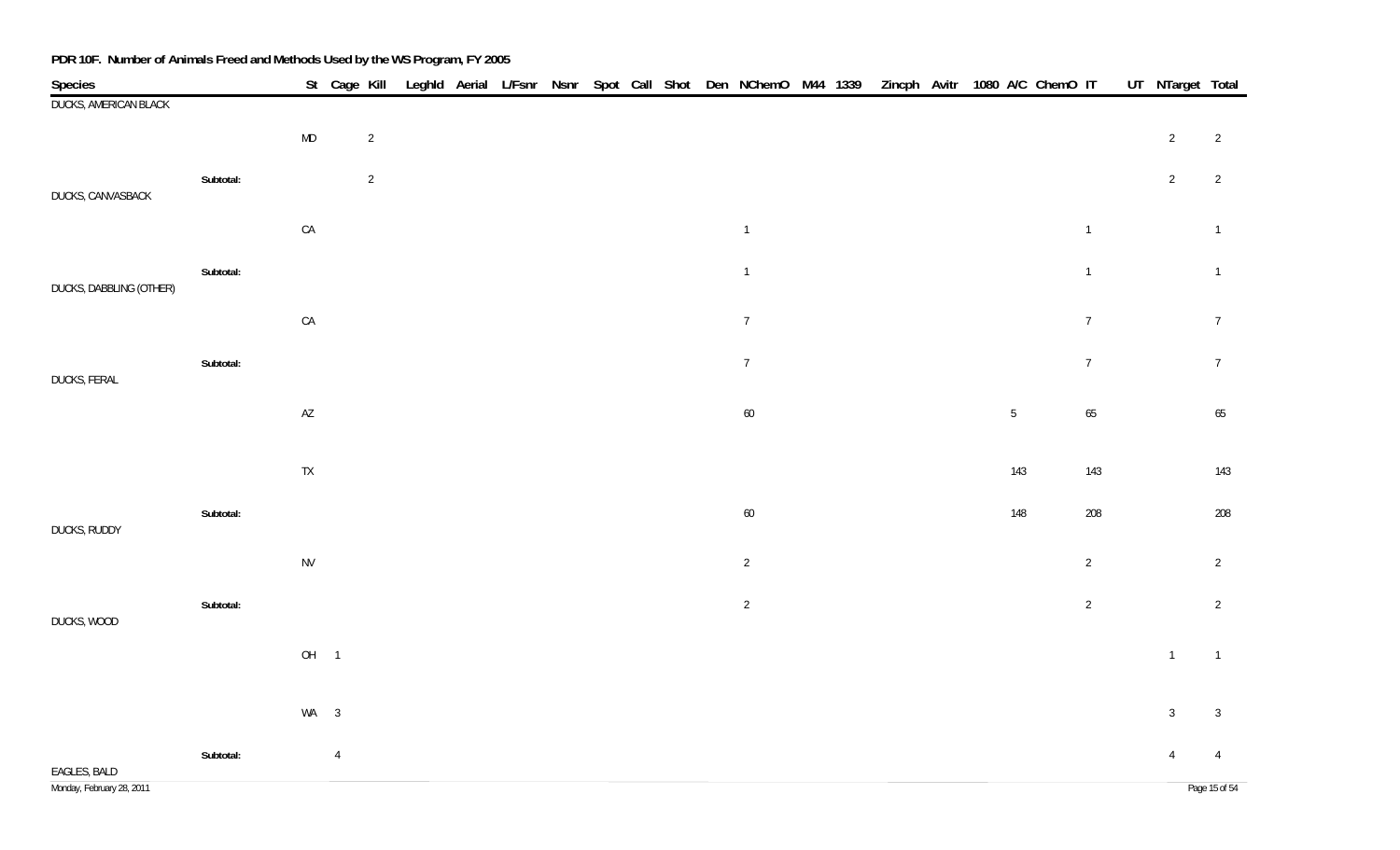| Species              |           |               | St Cage Kill   |                |  |                |  |              | Leghld Aerial L/Fsnr Nsnr Spot Call Shot Den NChemO M44 1339 |  | Zincph Avitr 1080 A/C ChemO IT |  |  |                | UT NTarget Total |                |
|----------------------|-----------|---------------|----------------|----------------|--|----------------|--|--------------|--------------------------------------------------------------|--|--------------------------------|--|--|----------------|------------------|----------------|
| EAGLES, BALD         |           |               |                |                |  |                |  |              |                                                              |  |                                |  |  |                |                  |                |
|                      |           | MD            |                | $\sqrt{2}$     |  |                |  |              |                                                              |  |                                |  |  |                | $\overline{2}$   | $\overline{2}$ |
|                      |           |               |                |                |  |                |  |              |                                                              |  |                                |  |  |                |                  |                |
|                      |           | $\mathsf{MI}$ |                |                |  | $\overline{1}$ |  |              |                                                              |  |                                |  |  |                | $\overline{1}$   | $\overline{1}$ |
|                      | Subtotal: |               |                | $\overline{2}$ |  | $\overline{1}$ |  |              |                                                              |  |                                |  |  |                | $\mathbf{3}$     | $\overline{3}$ |
| EGRETS, CATTLE       |           |               |                |                |  |                |  |              |                                                              |  |                                |  |  |                |                  |                |
|                      |           | $\mathsf{FL}$ |                |                |  |                |  | $\mathbf{3}$ |                                                              |  |                                |  |  | $\sqrt{3}$     |                  | $\mathbf{3}$   |
|                      | Subtotal: |               |                |                |  |                |  | $\mathbf{3}$ |                                                              |  |                                |  |  | $\mathbf{3}$   |                  | $\overline{3}$ |
| ELK, WAPITI (WILD)   |           |               |                |                |  |                |  |              |                                                              |  |                                |  |  |                |                  |                |
|                      |           | ${\sf CA}$    |                |                |  |                |  |              | $\mathbf{1}$                                                 |  |                                |  |  | $\overline{1}$ |                  | $\overline{1}$ |
|                      | Subtotal: |               |                |                |  |                |  |              | $\overline{1}$                                               |  |                                |  |  | $\overline{1}$ |                  | $\overline{1}$ |
| EXOTIC BIRDS (OTHER) |           |               |                |                |  |                |  |              |                                                              |  |                                |  |  |                |                  |                |
|                      |           | $\mathsf{HI}$ |                |                |  |                |  |              | $\mathbf{1}$                                                 |  |                                |  |  | $\overline{1}$ |                  | $\overline{1}$ |
|                      | Subtotal: |               |                |                |  |                |  |              | $\overline{1}$                                               |  |                                |  |  | $\overline{1}$ |                  | $\overline{1}$ |
| FALCON (OTHER)       |           |               |                |                |  |                |  |              |                                                              |  |                                |  |  |                |                  |                |
|                      |           | $\sf{UT}$     |                |                |  |                |  |              | $\mathbf{1}$                                                 |  |                                |  |  | $\overline{1}$ |                  | $\overline{1}$ |
|                      |           |               |                |                |  |                |  |              |                                                              |  |                                |  |  |                |                  |                |
| FALCONS, PEREGRINE   | Subtotal: |               |                |                |  |                |  |              | $\overline{1}$                                               |  |                                |  |  | $\overline{1}$ |                  | $\overline{1}$ |
|                      |           | $CA$ 1        |                |                |  |                |  |              |                                                              |  |                                |  |  | $\overline{1}$ |                  | $\overline{1}$ |
|                      |           |               |                |                |  |                |  |              |                                                              |  |                                |  |  |                |                  |                |
| FINCHES, HOUSE       | Subtotal: |               | $\overline{1}$ |                |  |                |  |              |                                                              |  |                                |  |  | $\overline{1}$ |                  | $\overline{1}$ |
|                      |           | $HI$ 1        |                |                |  |                |  |              |                                                              |  |                                |  |  | $\overline{1}$ |                  | $\overline{1}$ |
|                      |           |               |                |                |  |                |  |              |                                                              |  |                                |  |  |                |                  |                |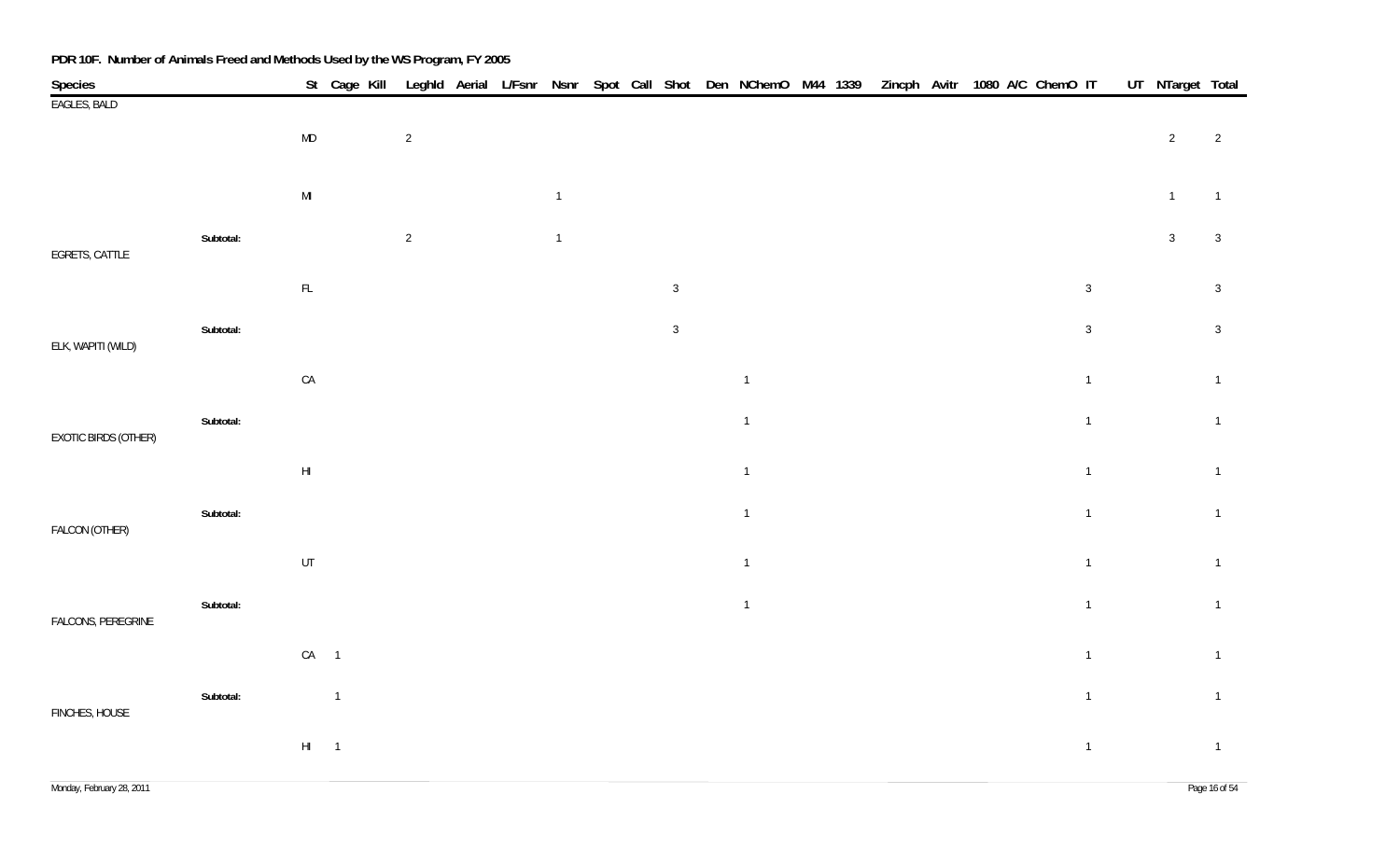|                           |           |           |                |                |                |  |                |  |  | St Cage Kill Leghld Aerial L/Fsnr Nsnr Spot Call Shot Den NChemO M44 1339 |  | Zincph Avitr 1080 A/C ChemO IT |  |  |                          |       | UT NTarget Total |                |
|---------------------------|-----------|-----------|----------------|----------------|----------------|--|----------------|--|--|---------------------------------------------------------------------------|--|--------------------------------|--|--|--------------------------|-------|------------------|----------------|
| Species<br>FINCHES, HOUSE |           |           |                |                |                |  |                |  |  |                                                                           |  |                                |  |  |                          |       |                  |                |
|                           |           | NE 15     |                |                |                |  |                |  |  |                                                                           |  |                                |  |  |                          |       | $15\,$           | 15             |
|                           | Subtotal: |           | $16$           |                |                |  |                |  |  |                                                                           |  |                                |  |  | $\overline{\mathbf{1}}$  |       | 15               | 16             |
| FISH (OTHER)              |           | $\sf MD$  |                | $\overline{1}$ |                |  |                |  |  |                                                                           |  |                                |  |  |                          |       | $\overline{1}$   | $\overline{1}$ |
|                           |           |           |                |                |                |  |                |  |  |                                                                           |  |                                |  |  |                          |       |                  |                |
|                           |           | WA        |                |                |                |  |                |  |  | 2344                                                                      |  |                                |  |  |                          |       | 2344             | 2344           |
|                           | Subtotal: |           |                | $\overline{1}$ |                |  |                |  |  | 2,344                                                                     |  |                                |  |  |                          |       | 2,345            | 2,345          |
| <b>FISHERS</b>            |           | $NY$ 1    |                |                |                |  |                |  |  |                                                                           |  |                                |  |  |                          |       | $\overline{1}$   | $\overline{1}$ |
|                           |           |           |                |                |                |  |                |  |  |                                                                           |  |                                |  |  |                          |       |                  |                |
|                           |           | $VT \t 3$ |                |                |                |  |                |  |  |                                                                           |  |                                |  |  |                          | $1 -$ | $\overline{2}$   | $\overline{3}$ |
|                           |           |           |                |                |                |  |                |  |  |                                                                           |  |                                |  |  |                          |       |                  |                |
|                           |           | $Wl$ 3    |                |                |                |  |                |  |  |                                                                           |  |                                |  |  |                          |       | $\mathbf{3}$     | $\sqrt{3}$     |
| FOXES, GRAY               | Subtotal: |           | $\overline{7}$ |                |                |  |                |  |  |                                                                           |  |                                |  |  |                          | $1 -$ | $\overline{6}$   | $\overline{7}$ |
|                           |           | AL 1      |                |                |                |  |                |  |  |                                                                           |  |                                |  |  | $\overline{\phantom{a}}$ |       |                  | $\overline{1}$ |
|                           |           |           |                |                |                |  |                |  |  |                                                                           |  |                                |  |  |                          |       |                  |                |
|                           |           | $AZ$ 1    |                |                | $\overline{2}$ |  |                |  |  |                                                                           |  |                                |  |  |                          |       | $\overline{3}$   | $\overline{3}$ |
|                           |           | CA 68     |                |                |                |  | $\overline{2}$ |  |  |                                                                           |  |                                |  |  | 16                       | 23    | 31               | 70             |
|                           |           |           |                |                |                |  |                |  |  |                                                                           |  |                                |  |  |                          |       |                  |                |
|                           |           | $FL = 1$  |                |                |                |  |                |  |  |                                                                           |  |                                |  |  | $\overline{\phantom{a}}$ |       |                  | $\overline{1}$ |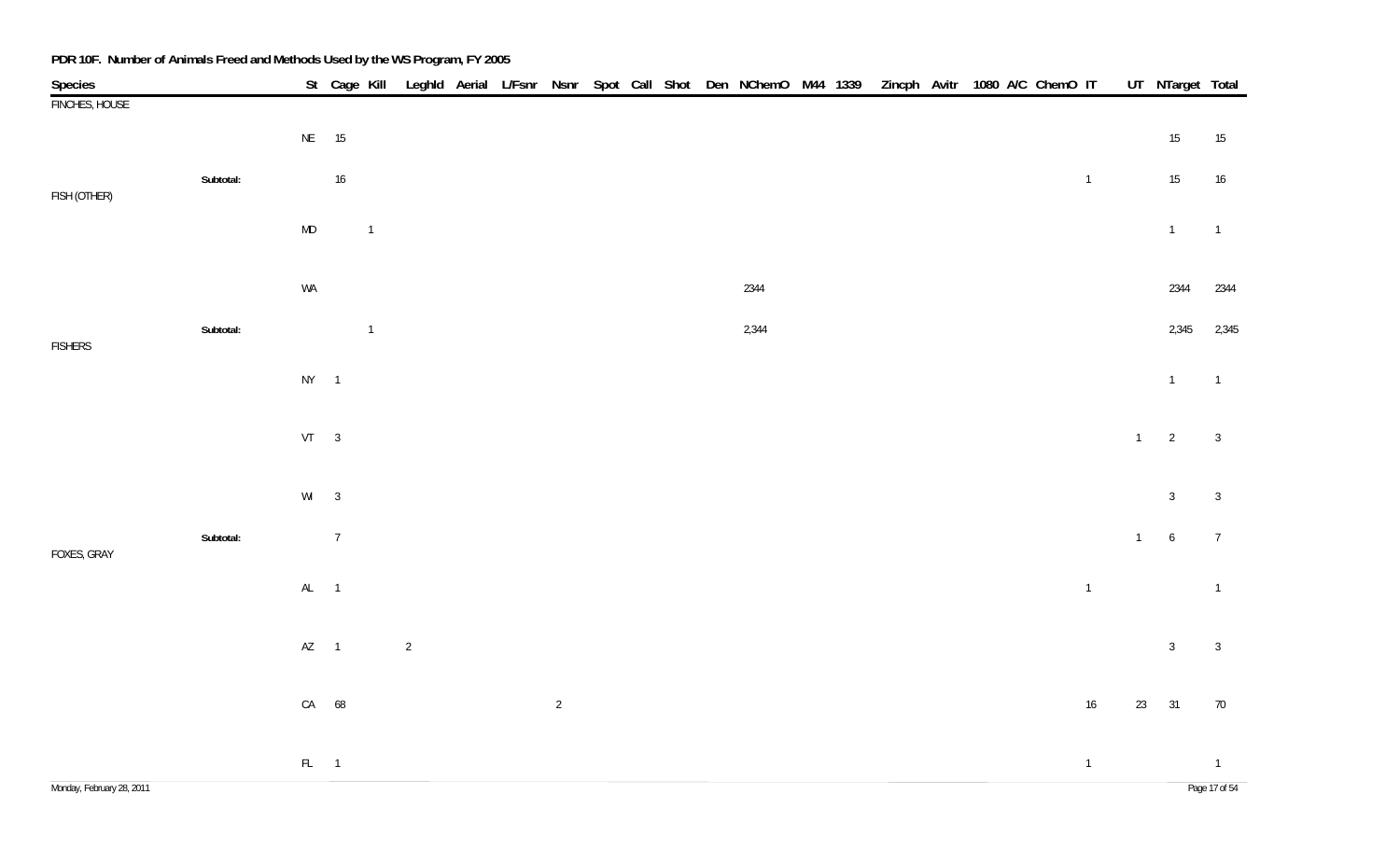| PDR 10F. Number of Animals Freed and Methods Used by the WS Program, FY 2005 |           |                        |    |                |  |                |  |  |                                                                                                          |  |  |  |                |              |                  |                |
|------------------------------------------------------------------------------|-----------|------------------------|----|----------------|--|----------------|--|--|----------------------------------------------------------------------------------------------------------|--|--|--|----------------|--------------|------------------|----------------|
| Species                                                                      |           |                        |    |                |  |                |  |  | St Cage Kill Leghld Aerial L/Fsnr Nsnr Spot Call Shot Den NChemO M44 1339 Zincph Avitr 1080 A/C ChemO IT |  |  |  |                |              | UT NTarget Total |                |
| FOXES, GRAY                                                                  |           |                        |    |                |  |                |  |  |                                                                                                          |  |  |  |                |              |                  |                |
|                                                                              |           |                        |    |                |  |                |  |  |                                                                                                          |  |  |  |                |              |                  |                |
|                                                                              |           | $\mathsf{MI}$          |    | $\overline{1}$ |  |                |  |  |                                                                                                          |  |  |  |                |              | $\overline{1}$   | $\overline{1}$ |
|                                                                              |           |                        |    |                |  |                |  |  |                                                                                                          |  |  |  |                |              |                  |                |
|                                                                              |           | $\mathsf{M}\mathsf{N}$ |    | $\overline{1}$ |  |                |  |  |                                                                                                          |  |  |  |                |              | $\overline{1}$   | $\overline{1}$ |
|                                                                              |           |                        |    |                |  |                |  |  |                                                                                                          |  |  |  |                |              |                  |                |
|                                                                              |           | $\mathsf{N}\mathsf{M}$ |    | $10\,$         |  |                |  |  |                                                                                                          |  |  |  | $\overline{1}$ |              | $\mathsf{9}$     | $10$           |
|                                                                              |           |                        |    |                |  |                |  |  |                                                                                                          |  |  |  |                |              |                  |                |
|                                                                              |           | NV 15                  |    | $\mathfrak{Z}$ |  |                |  |  |                                                                                                          |  |  |  |                |              | $18\,$           | 18             |
|                                                                              |           |                        |    |                |  |                |  |  |                                                                                                          |  |  |  |                |              |                  |                |
|                                                                              |           | $\mathsf{OK}$          |    | $\overline{1}$ |  |                |  |  |                                                                                                          |  |  |  |                |              | $\overline{1}$   | $\overline{1}$ |
|                                                                              |           |                        |    |                |  |                |  |  |                                                                                                          |  |  |  |                |              |                  |                |
|                                                                              |           | ${\sf OR}$             |    |                |  | $\overline{1}$ |  |  |                                                                                                          |  |  |  |                |              | $\overline{1}$   | $\overline{1}$ |
|                                                                              |           |                        |    |                |  |                |  |  |                                                                                                          |  |  |  |                |              |                  |                |
|                                                                              |           | ${\sf TX}$             |    | $\overline{2}$ |  |                |  |  |                                                                                                          |  |  |  |                |              | $\overline{2}$   | $\overline{2}$ |
|                                                                              |           |                        |    |                |  |                |  |  |                                                                                                          |  |  |  |                |              |                  |                |
|                                                                              |           | VA                     |    | $\overline{2}$ |  |                |  |  |                                                                                                          |  |  |  |                |              | $\overline{2}$   | $\overline{2}$ |
|                                                                              |           |                        |    |                |  |                |  |  |                                                                                                          |  |  |  |                |              |                  |                |
|                                                                              |           | WV                     |    | $\mathbf{1}$   |  |                |  |  |                                                                                                          |  |  |  |                | $\mathbf{1}$ |                  | $\overline{1}$ |
|                                                                              | Subtotal: |                        | 86 | $23\,$         |  | $\overline{3}$ |  |  |                                                                                                          |  |  |  | $19$           |              | 24 69            | 112            |
| FOXES, KIT                                                                   |           |                        |    |                |  |                |  |  |                                                                                                          |  |  |  |                |              |                  |                |
|                                                                              |           | $\mathsf{A}\mathsf{Z}$ |    | $\overline{1}$ |  |                |  |  |                                                                                                          |  |  |  |                |              | $\mathbf{1}$     | $\overline{1}$ |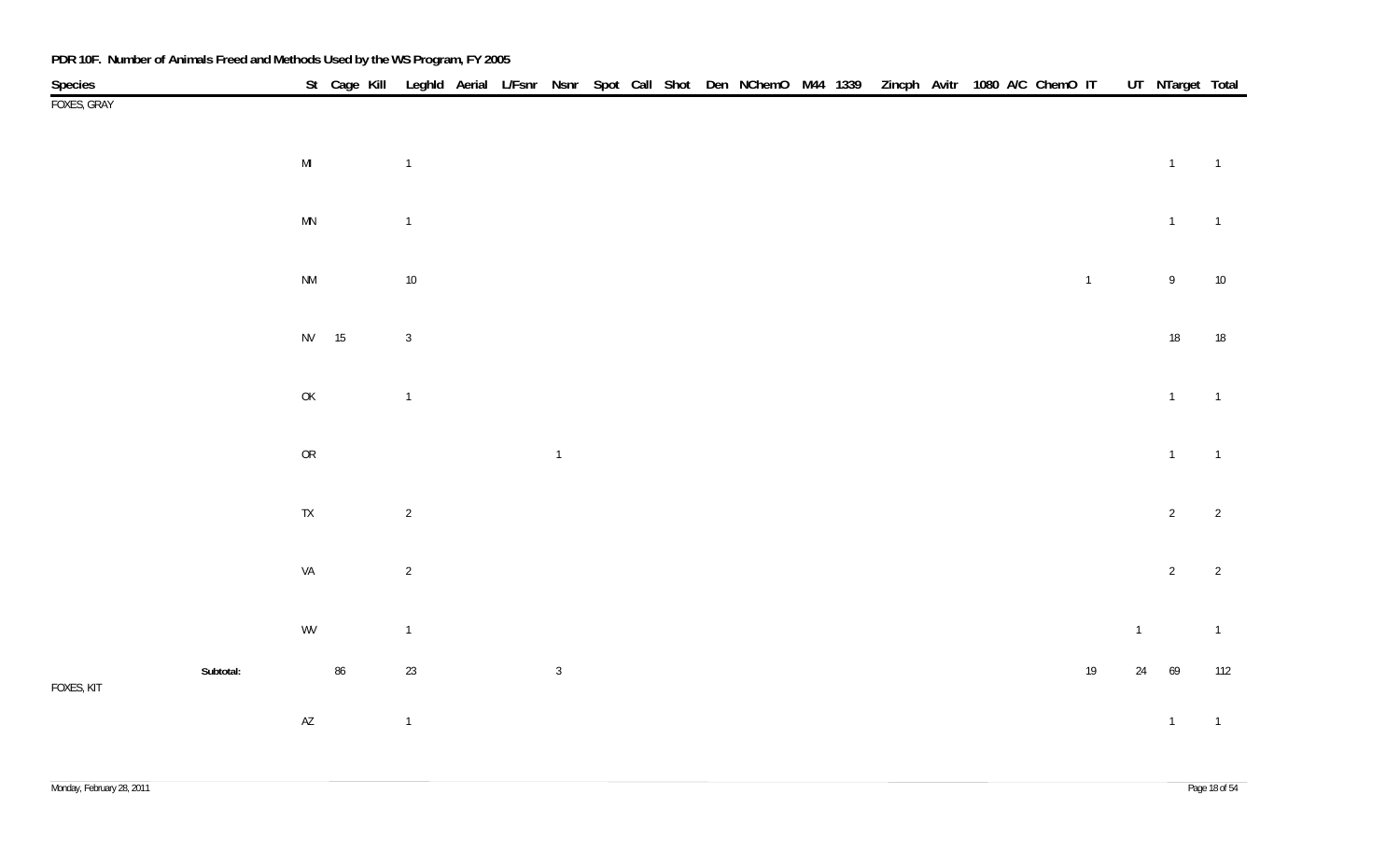| Species                                       |           |                        |                |                  |  |                  |  |  | St Cage Kill Leghld Aerial L/Fsnr Nsnr Spot Call Shot Den NChemO M44 1339 Zincph Avitr 1080 A/C ChemO IT |  |  |  |                |                 | UT_NTarget Total |                         |
|-----------------------------------------------|-----------|------------------------|----------------|------------------|--|------------------|--|--|----------------------------------------------------------------------------------------------------------|--|--|--|----------------|-----------------|------------------|-------------------------|
| FOXES, KIT                                    |           | ${\sf NV}$             |                | $\overline{2}$   |  |                  |  |  |                                                                                                          |  |  |  |                |                 | $\overline{2}$   | $\overline{2}$          |
| FOXES, RED                                    | Subtotal: |                        |                | $\mathbf{3}$     |  |                  |  |  |                                                                                                          |  |  |  |                |                 | $\mathbf{3}$     | $\sqrt{3}$              |
|                                               |           | $\mathsf{MI}$          |                | $\overline{2}$   |  |                  |  |  |                                                                                                          |  |  |  |                |                 | $\overline{2}$   | $\overline{2}$          |
|                                               |           | $\mathsf{M}\mathsf{N}$ |                | $\mathsf{9}$     |  | $\overline{1}$   |  |  |                                                                                                          |  |  |  |                |                 | $10\,$           | $10$                    |
|                                               |           | $\mathsf{MT}$          |                | $\overline{1}$   |  |                  |  |  |                                                                                                          |  |  |  |                |                 | $\mathbf{1}$     | $\overline{1}$          |
|                                               |           | $NC$ 1                 |                |                  |  |                  |  |  |                                                                                                          |  |  |  |                |                 | $\overline{1}$   | $\overline{1}$          |
|                                               |           | ${\sf OR}$             |                | $\boldsymbol{6}$ |  | $\boldsymbol{6}$ |  |  |                                                                                                          |  |  |  |                | $\overline{4}$  | $\, 8$           | 12                      |
|                                               |           | PA <sub>2</sub>        |                |                  |  |                  |  |  |                                                                                                          |  |  |  |                |                 | $\overline{2}$   | $\overline{2}$          |
|                                               |           | VA 1                   |                | $\sqrt{2}$       |  | $\overline{2}$   |  |  |                                                                                                          |  |  |  | $\overline{1}$ |                 | $\overline{4}$   | $5\phantom{.0}$         |
|                                               |           | WV                     |                | $\sqrt{3}$       |  | $\overline{7}$   |  |  |                                                                                                          |  |  |  |                | $\overline{1}$  | 9                | $10\,$                  |
| FRANCOLINS, BLACK                             | Subtotal: |                        | $\overline{4}$ | $23\,$           |  | $16\,$           |  |  |                                                                                                          |  |  |  | $\overline{1}$ | $5\overline{)}$ | 37               | 43                      |
|                                               |           | $\mathsf{H}\mathsf{I}$ | $10\,$         |                  |  |                  |  |  |                                                                                                          |  |  |  | $10\,$         |                 |                  | $10\,$                  |
| FRANCOLINS, GRAY<br>Monday, February 28, 2011 | Subtotal: |                        | $10\,$         |                  |  |                  |  |  |                                                                                                          |  |  |  | $10\,$         |                 |                  | $10\,$<br>Page 19 of 54 |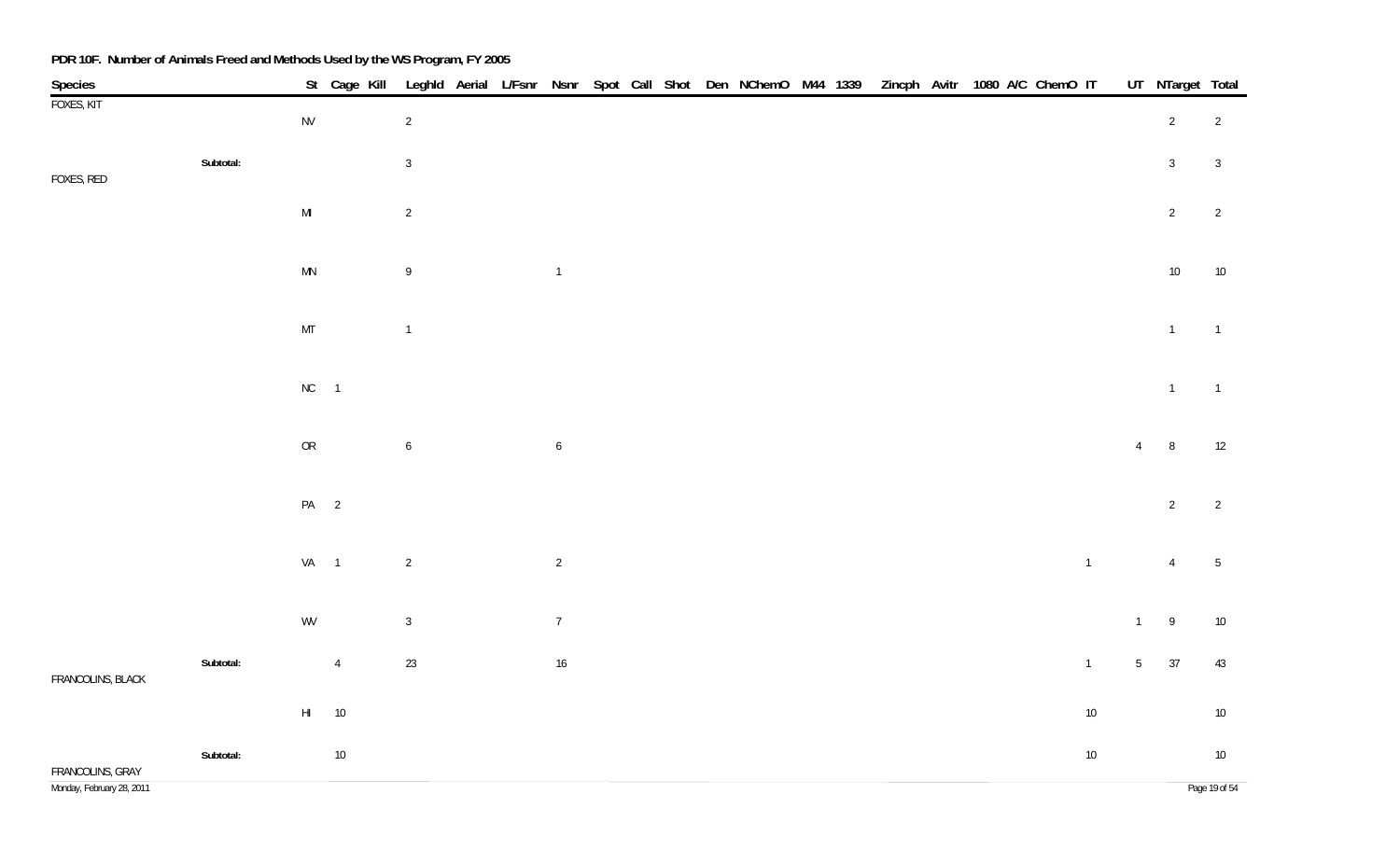| Species                   |           |                                                         |                |                |  |  |  | St Cage Kill Leghld Aerial L/Fsnr Nsnr Spot Call Shot Den NChemO M44 1339 Zincph Avitr 1080 A/C ChemO IT |  |  |        |        | UT NTarget Total |                |
|---------------------------|-----------|---------------------------------------------------------|----------------|----------------|--|--|--|----------------------------------------------------------------------------------------------------------|--|--|--------|--------|------------------|----------------|
| FRANCOLINS, GRAY          |           |                                                         |                |                |  |  |  |                                                                                                          |  |  |        |        |                  |                |
|                           |           |                                                         | HI 37          |                |  |  |  |                                                                                                          |  |  |        | $10\,$ | $27\,$           | 37             |
|                           | Subtotal: |                                                         | $37\,$         |                |  |  |  |                                                                                                          |  |  |        | $10\,$ | $27\,$           | 37             |
| FROGS/TOADS (ALL)         |           | $\mathsf{HI}=-1$                                        |                |                |  |  |  |                                                                                                          |  |  |        |        | $\mathbf{1}$     | $\overline{1}$ |
|                           |           |                                                         |                |                |  |  |  |                                                                                                          |  |  |        |        |                  |                |
| GEESE, CANADA             | Subtotal: |                                                         | $\overline{1}$ |                |  |  |  |                                                                                                          |  |  |        |        | $\mathbf{1}$     | $\overline{1}$ |
|                           |           | $\mathsf{AZ}$                                           |                |                |  |  |  |                                                                                                          |  |  | 11     | 11     |                  | $11$           |
|                           |           | GA 9                                                    |                |                |  |  |  |                                                                                                          |  |  |        | $\,9$  |                  | $\overline{9}$ |
|                           |           | $\mathsf{MD}$                                           |                | $\overline{1}$ |  |  |  |                                                                                                          |  |  |        |        | $\overline{1}$   | $\overline{1}$ |
|                           |           |                                                         |                |                |  |  |  |                                                                                                          |  |  |        |        |                  |                |
|                           |           |                                                         | NJ 30          |                |  |  |  |                                                                                                          |  |  |        | $30\,$ |                  | $30\,$         |
|                           |           | ${\sf OR}$                                              |                | $\overline{1}$ |  |  |  |                                                                                                          |  |  |        |        | $\overline{1}$   | $\overline{1}$ |
|                           |           |                                                         |                |                |  |  |  |                                                                                                          |  |  |        |        |                  |                |
|                           |           | ${\sf TX}$                                              |                |                |  |  |  |                                                                                                          |  |  | $17$   | 17     |                  | 17             |
|                           |           |                                                         | $UT$ 12        |                |  |  |  |                                                                                                          |  |  | $86\,$ | $98\,$ |                  | 98             |
|                           |           |                                                         |                |                |  |  |  |                                                                                                          |  |  |        |        |                  |                |
|                           |           | $\ensuremath{\mathsf{W}}\xspace\ensuremath{\mathsf{I}}$ |                | $\overline{1}$ |  |  |  |                                                                                                          |  |  |        |        | $\overline{1}$   | $\overline{1}$ |
|                           | Subtotal: |                                                         | 51             | $\sqrt{3}$     |  |  |  |                                                                                                          |  |  | 114    | 165    | $\mathbf{3}$     | 168            |
| Monday, February 28, 2011 |           |                                                         |                |                |  |  |  |                                                                                                          |  |  |        |        |                  | Page 20 of 54  |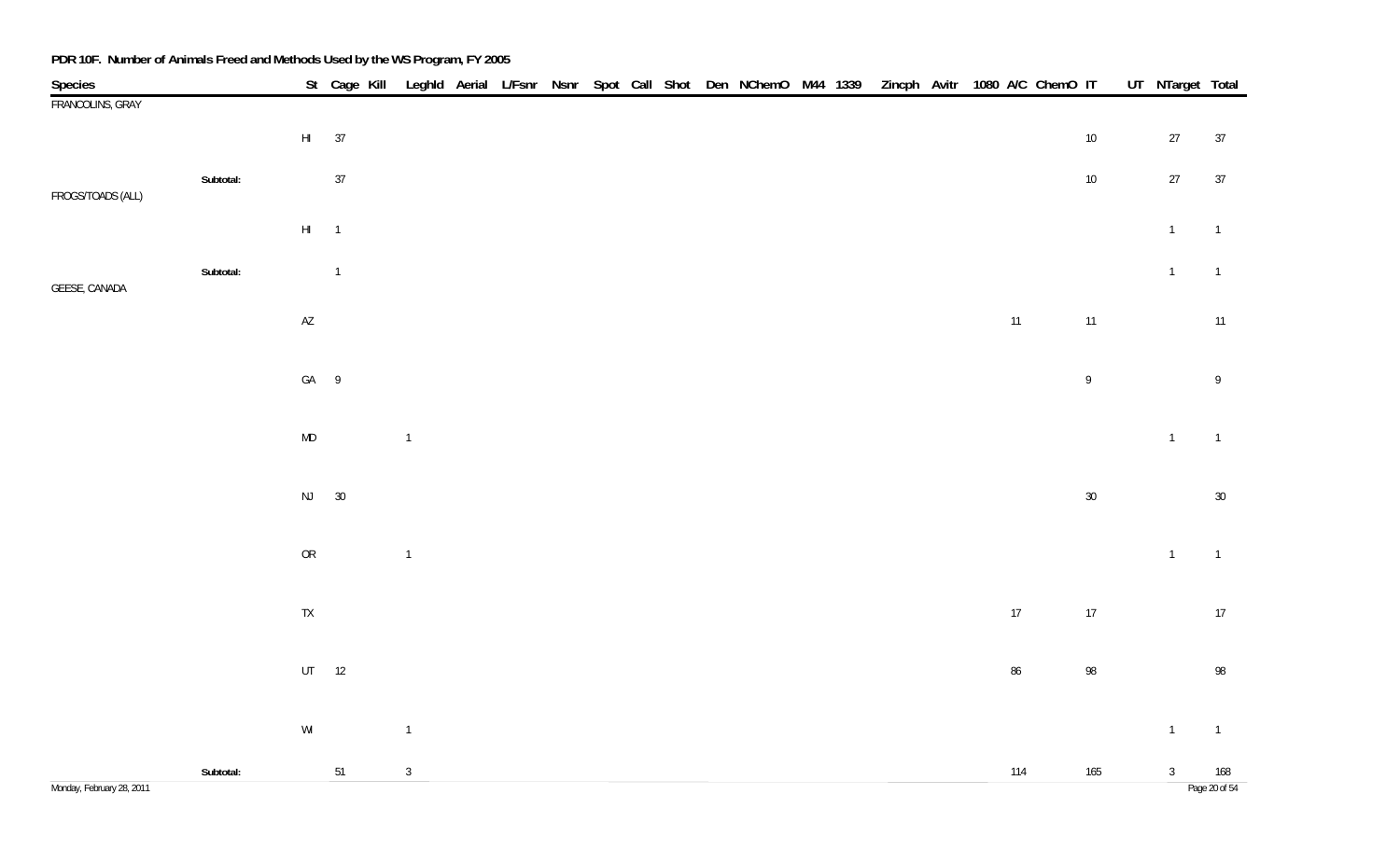| Species                    |           |               | St Cage Kill |                |  |                |  |  | Leghld Aerial L/Fsnr Nsnr Spot Call Shot Den NChemO M44 1339 |  |  |                | Zincph Avitr 1080 A/C ChemO IT |                  | UT_NTarget Total |                                 |
|----------------------------|-----------|---------------|--------------|----------------|--|----------------|--|--|--------------------------------------------------------------|--|--|----------------|--------------------------------|------------------|------------------|---------------------------------|
| <b>GEESE, FERAL</b>        |           |               |              |                |  |                |  |  |                                                              |  |  |                |                                |                  |                  |                                 |
|                            |           | $\mathsf{AZ}$ |              |                |  |                |  |  | $\boldsymbol{6}$                                             |  |  |                |                                | $\boldsymbol{6}$ |                  | $6\phantom{.}6$                 |
|                            |           |               |              |                |  |                |  |  |                                                              |  |  |                |                                |                  |                  |                                 |
|                            |           | ${\sf TX}$    |              |                |  |                |  |  |                                                              |  |  | $\overline{4}$ |                                | $\overline{4}$   |                  | $\overline{4}$                  |
|                            |           |               |              |                |  |                |  |  |                                                              |  |  |                |                                |                  |                  |                                 |
|                            |           | VA            |              |                |  | $\overline{1}$ |  |  |                                                              |  |  |                |                                |                  | $\overline{1}$   | $\overline{1}$                  |
| GEESE, WHITE-FRONTED (ALL) | Subtotal: |               |              |                |  | $\overline{1}$ |  |  | $\boldsymbol{6}$                                             |  |  | $\overline{4}$ |                                | $10\,$           | $\overline{1}$   | 11                              |
|                            |           | $\mathsf{AK}$ |              | $\mathbf{1}$   |  |                |  |  |                                                              |  |  |                |                                |                  | $\overline{1}$   | $\overline{1}$                  |
|                            |           |               |              |                |  |                |  |  |                                                              |  |  |                |                                |                  |                  |                                 |
| GOATS, FERAL               | Subtotal: |               |              | $\overline{1}$ |  |                |  |  |                                                              |  |  |                |                                |                  | $\overline{1}$   | $\overline{1}$                  |
|                            |           | ${\sf OR}$    |              |                |  | $\mathbf{1}$   |  |  |                                                              |  |  |                |                                |                  | $\overline{1}$   | $\overline{1}$                  |
|                            | Subtotal: |               |              |                |  |                |  |  |                                                              |  |  |                |                                |                  | $\mathbf{1}$     | $\overline{1}$                  |
| <b>GRACKLES, COMMON</b>    |           |               |              |                |  | $\overline{1}$ |  |  |                                                              |  |  |                |                                |                  |                  |                                 |
|                            |           | <b>MS</b>     |              |                |  |                |  |  |                                                              |  |  |                |                                | 4000             |                  | 4000                            |
|                            | Subtotal: |               |              |                |  |                |  |  |                                                              |  |  |                |                                | 4,000            |                  | 4,000                           |
| GRACKLES, GREAT-TAILED     |           |               |              |                |  |                |  |  |                                                              |  |  |                |                                |                  |                  |                                 |
|                            |           | <b>NV</b>     |              |                |  |                |  |  | $\overline{1}$                                               |  |  |                |                                | $\mathbf{1}$     |                  | $\overline{1}$                  |
|                            | Subtotal: |               |              |                |  |                |  |  | $\overline{1}$                                               |  |  |                |                                | $\overline{1}$   |                  | $\overline{1}$                  |
| GROUSE, RUFFED             |           |               |              |                |  |                |  |  |                                                              |  |  |                |                                |                  |                  |                                 |
|                            |           | $ME$ 1        |              |                |  |                |  |  |                                                              |  |  |                |                                |                  | $\overline{1}$   | $\overline{1}$                  |
|                            |           |               |              |                |  |                |  |  |                                                              |  |  |                |                                |                  |                  |                                 |
| Monday, February 28, 2011  |           | $NY$ 1        |              |                |  |                |  |  |                                                              |  |  |                |                                |                  | $\overline{1}$   | $\overline{1}$<br>Page 21 of 54 |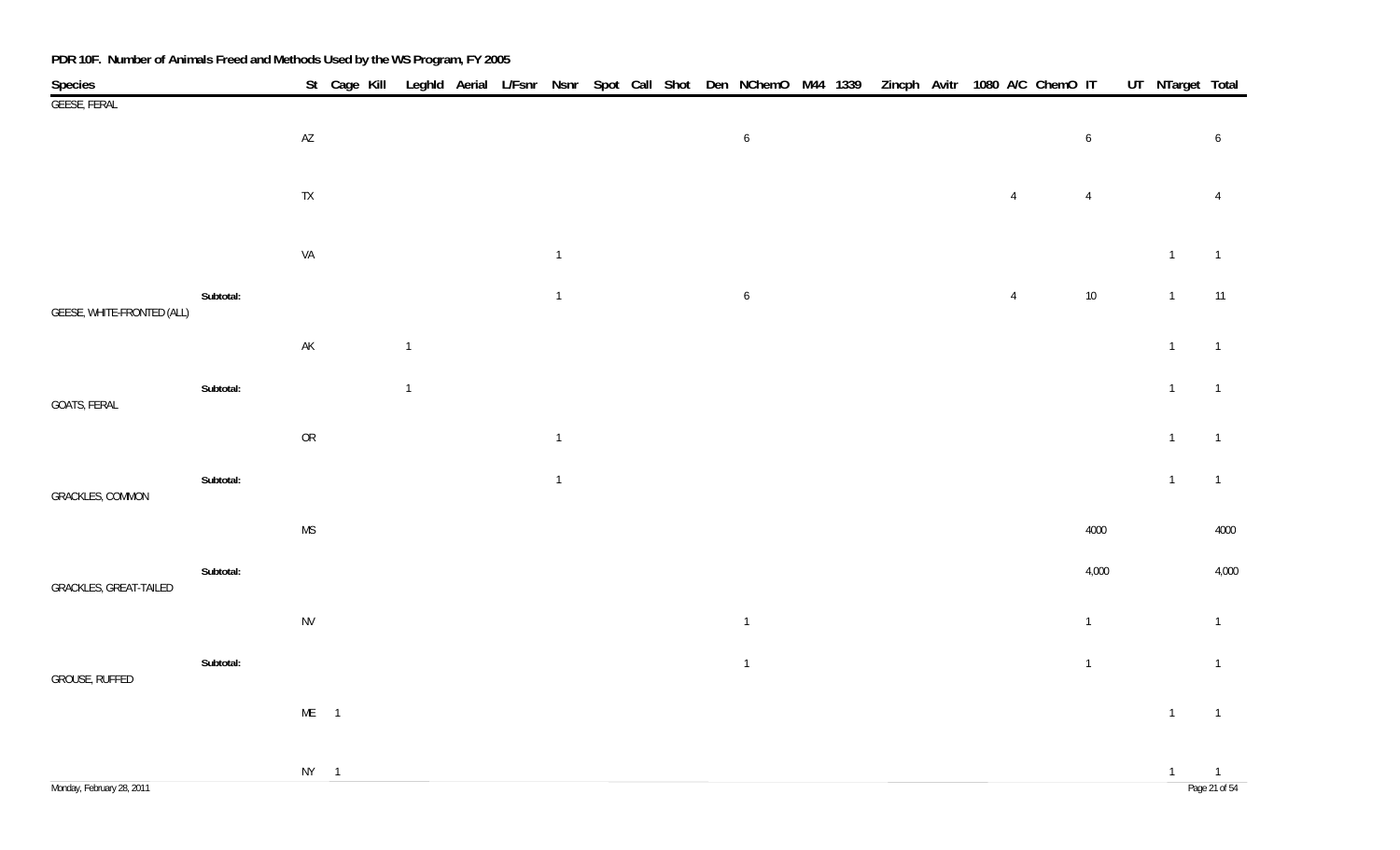| Species                  |           |               | St Cage Kill   |                |  |                |  |                | Leghld Aerial L/Fsnr Nsnr Spot Call Shot Den NChemO M44 1339 |  | Zincph Avitr 1080 A/C ChemO IT |  |  |                |                | UT_NTarget Total |                |
|--------------------------|-----------|---------------|----------------|----------------|--|----------------|--|----------------|--------------------------------------------------------------|--|--------------------------------|--|--|----------------|----------------|------------------|----------------|
| <b>GROUSE, RUFFED</b>    |           |               |                |                |  |                |  |                |                                                              |  |                                |  |  |                |                |                  |                |
| GULLS, LAUGHING          | Subtotal: |               | $\overline{2}$ |                |  |                |  |                |                                                              |  |                                |  |  |                |                | $\overline{2}$   | $\overline{2}$ |
|                          |           | $\mathsf{FL}$ |                |                |  |                |  | $\overline{4}$ |                                                              |  |                                |  |  | $\overline{4}$ |                |                  | $\overline{4}$ |
| GULLS, WESTERN           | Subtotal: |               |                |                |  |                |  | $\overline{4}$ |                                                              |  |                                |  |  | $\overline{4}$ |                |                  | $\overline{4}$ |
|                          |           | ${\sf CA}$    |                | $\overline{1}$ |  |                |  |                |                                                              |  |                                |  |  |                |                | $\overline{1}$   | $\overline{1}$ |
| HARES, JACKRABBITS (ALL) | Subtotal: |               |                | $\mathbf{1}$   |  |                |  |                |                                                              |  |                                |  |  |                |                | $\mathbf{1}$     | $\overline{1}$ |
|                          |           |               | CA 101         |                |  |                |  |                | $\overline{2}$                                               |  |                                |  |  | 102            | $\overline{1}$ |                  | 103            |
|                          |           | ${\sf TX}$    |                | $\overline{2}$ |  | $\overline{2}$ |  |                |                                                              |  |                                |  |  |                |                | $\overline{4}$   | $\overline{4}$ |
| HARES, SNOWSHOE          | Subtotal: |               | 101            | $\overline{2}$ |  | $\overline{2}$ |  |                | $\overline{2}$                                               |  |                                |  |  | 102            | $\overline{1}$ | $\overline{4}$   | $107$          |
|                          |           |               | ME 105         |                |  |                |  |                |                                                              |  |                                |  |  | 98             |                | $7\overline{ }$  | 105            |
|                          |           | $NY$ 4        |                |                |  |                |  |                |                                                              |  |                                |  |  |                |                | $\overline{4}$   | $\overline{4}$ |
| HAWKS, COOPER'S          | Subtotal: |               | 109            |                |  |                |  |                |                                                              |  |                                |  |  | 98             |                | 11               | 109            |
|                          |           | $\mathsf{MD}$ |                |                |  |                |  |                |                                                              |  |                                |  |  |                |                |                  |                |
|                          |           | $\mathsf{ME}$ |                |                |  |                |  |                | $\mathbf{1}$                                                 |  |                                |  |  | $\overline{1}$ |                |                  | $\overline{1}$ |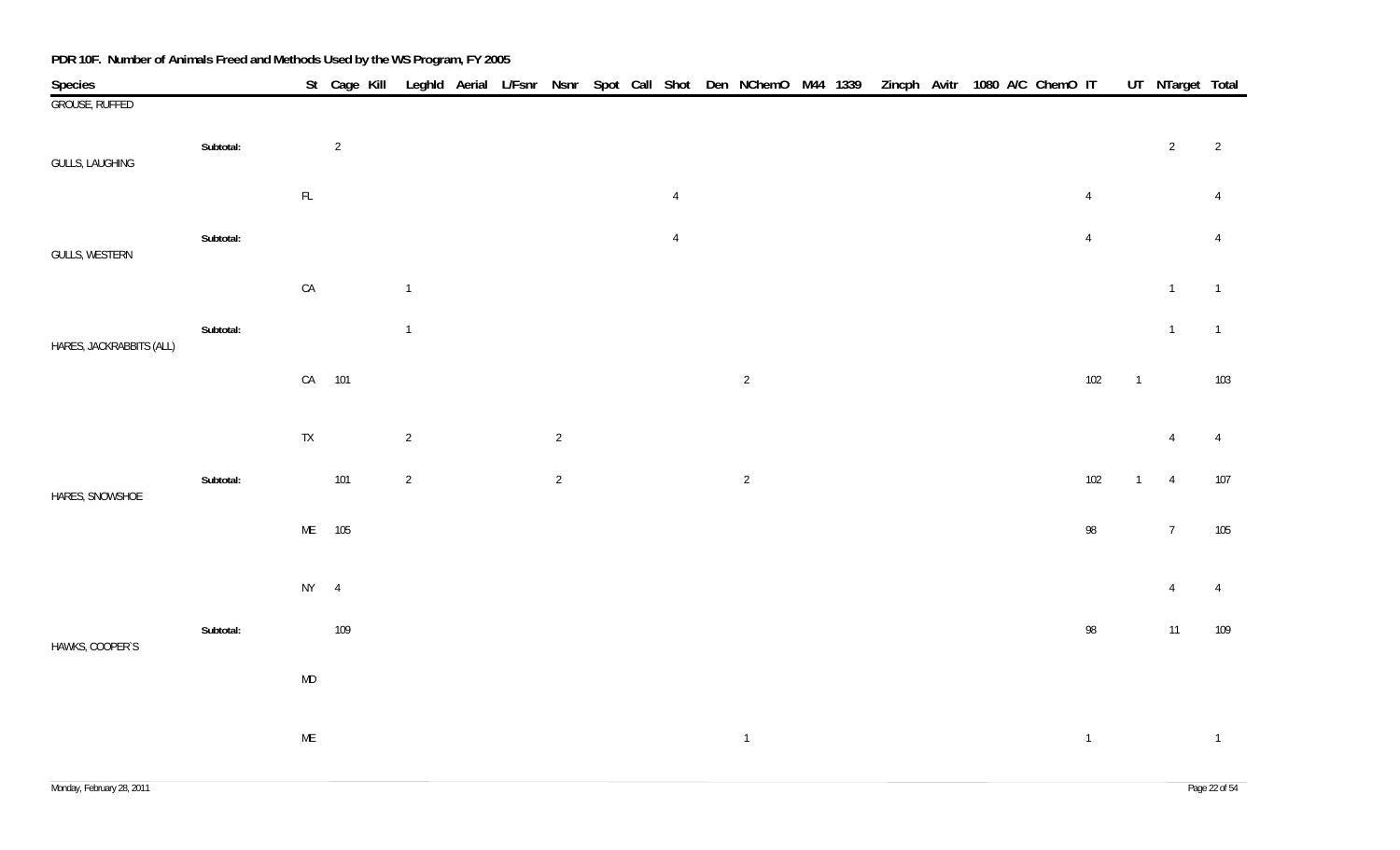|                            |           |                                                                                       | St Cage Kill Leghld Aerial L/Fsnr Nsnr Spot Call Shot Den NChemO M44 1339 Zincph Avitr 1080 A/C ChemO IT |                |  |  |  |                |  |  |  |                | UT NTarget Total |                     |
|----------------------------|-----------|---------------------------------------------------------------------------------------|----------------------------------------------------------------------------------------------------------|----------------|--|--|--|----------------|--|--|--|----------------|------------------|---------------------|
| Species<br>HAWKS, COOPER'S |           |                                                                                       |                                                                                                          |                |  |  |  |                |  |  |  |                |                  |                     |
|                            |           | $MO$ 1                                                                                |                                                                                                          |                |  |  |  |                |  |  |  |                | $\mathbf{1}$     | $\overline{1}$      |
|                            |           | $\mathsf{OK}$                                                                         |                                                                                                          |                |  |  |  | $\overline{1}$ |  |  |  | $\overline{1}$ |                  | $\overline{1}$      |
|                            |           | $VA$ 1                                                                                |                                                                                                          |                |  |  |  |                |  |  |  |                | $\mathbf{1}$     | $\overline{1}$      |
|                            |           |                                                                                       |                                                                                                          |                |  |  |  |                |  |  |  |                |                  |                     |
|                            |           | WA 1                                                                                  |                                                                                                          |                |  |  |  |                |  |  |  |                | $\overline{1}$   | $\overline{1}$      |
| HAWKS, RED-SHOULDERED      | Subtotal: |                                                                                       | $\overline{3}$                                                                                           |                |  |  |  | $\overline{2}$ |  |  |  | $\overline{2}$ | $\mathfrak{Z}$   | $5\phantom{.0}$     |
|                            |           | ${\sf CA}$                                                                            |                                                                                                          | $\overline{2}$ |  |  |  |                |  |  |  | $\overline{2}$ |                  | $\overline{2}$      |
| HAWKS, RED-TAILED          | Subtotal: |                                                                                       |                                                                                                          | $\overline{2}$ |  |  |  |                |  |  |  | $\overline{2}$ |                  | $\overline{2}$      |
|                            |           | $\mathsf{A}\mathsf{Z}$                                                                |                                                                                                          |                |  |  |  | $10\,$         |  |  |  | $10\,$         |                  | $10\,$              |
|                            |           |                                                                                       |                                                                                                          |                |  |  |  |                |  |  |  |                |                  |                     |
|                            |           | $\mathsf{CA}$                                                                         |                                                                                                          | $\mathbf{1}$   |  |  |  | $\overline{1}$ |  |  |  | $\overline{2}$ |                  | $\overline{2}$      |
|                            |           | $IN$ 7                                                                                |                                                                                                          |                |  |  |  |                |  |  |  | $\overline{7}$ |                  | $7\overline{ }$     |
|                            |           | $\mathsf{OK}% \left( \mathcal{M}\right) \equiv\mathsf{OK}(\mathcal{M}_{\mathrm{CL}})$ |                                                                                                          |                |  |  |  | $\overline{2}$ |  |  |  | $\overline{2}$ |                  | $\overline{2}$      |
|                            |           |                                                                                       |                                                                                                          |                |  |  |  |                |  |  |  |                |                  |                     |
|                            |           | UT                                                                                    |                                                                                                          |                |  |  |  | $\overline{1}$ |  |  |  | $\overline{1}$ |                  | $\overline{1}$      |
| Monday, February 28, 2011  | Subtotal: |                                                                                       | $\overline{7}$                                                                                           | $\overline{1}$ |  |  |  | $14$           |  |  |  | $22\,$         |                  | 22<br>Page 23 of 54 |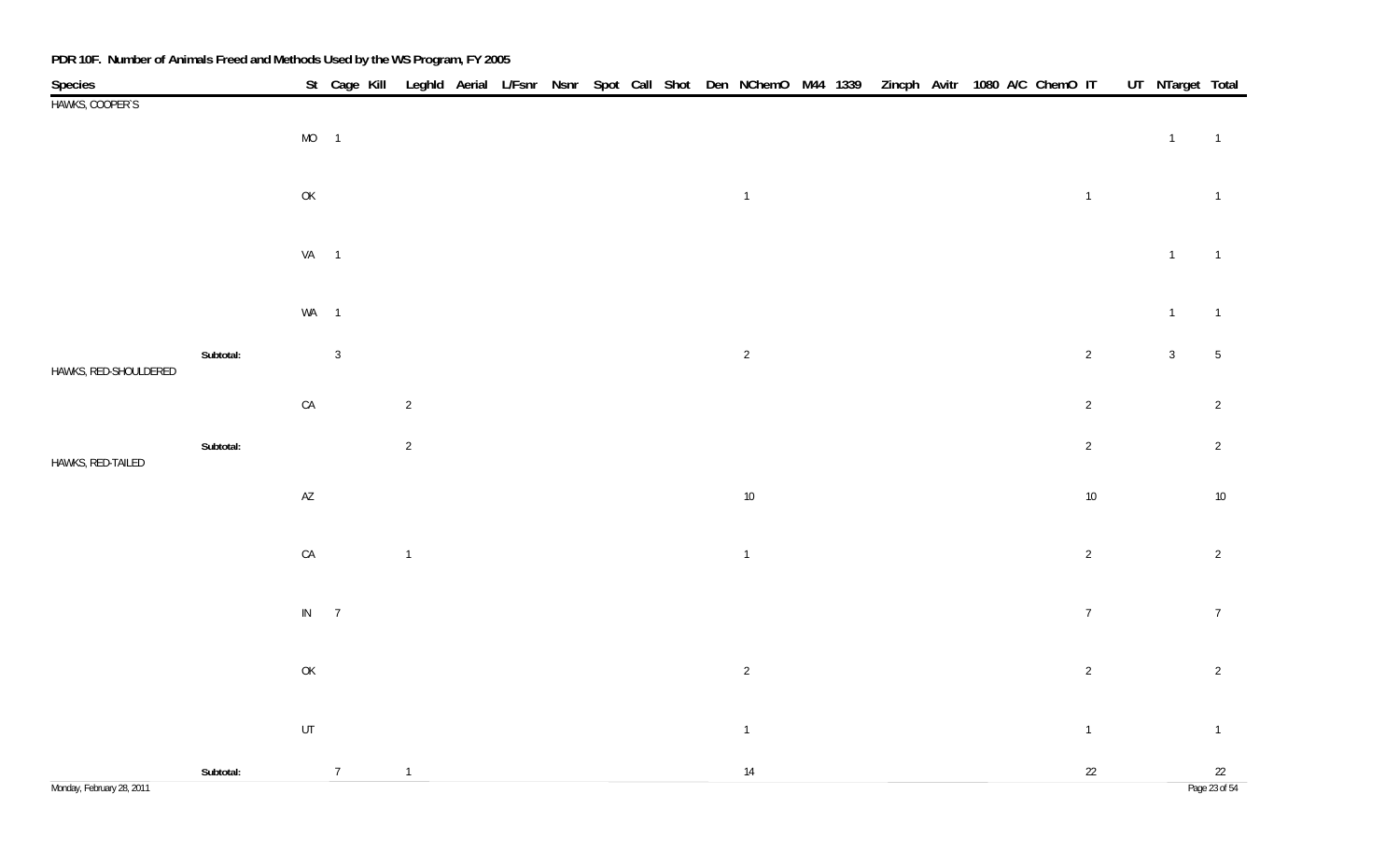| <b>Species</b>       |           |                                                                                       | St Cage Kill   |                |  |        |  |  | Leghld Aerial L/Fsnr Nsnr Spot Call Shot Den NChemO M44 1339 |  | Zincph Avitr 1080 A/C ChemO IT |  |  |                 |              | UT NTarget Total |                  |
|----------------------|-----------|---------------------------------------------------------------------------------------|----------------|----------------|--|--------|--|--|--------------------------------------------------------------|--|--------------------------------|--|--|-----------------|--------------|------------------|------------------|
| HAWKS, SHARP-SHINNED |           | $NY$ 1                                                                                |                |                |  |        |  |  |                                                              |  |                                |  |  |                 |              | $\overline{1}$   | $\overline{1}$   |
|                      |           |                                                                                       |                |                |  |        |  |  |                                                              |  |                                |  |  |                 |              |                  |                  |
|                      |           | PA 3                                                                                  |                |                |  |        |  |  |                                                              |  |                                |  |  |                 |              | $\mathfrak{Z}$   | $\mathbf{3}$     |
|                      |           | $TX = 1$                                                                              |                |                |  |        |  |  | $\overline{1}$                                               |  |                                |  |  | $\overline{2}$  |              |                  | $\overline{2}$   |
| HAWKS, SWAINSONS     | Subtotal: |                                                                                       | $5\,$          |                |  |        |  |  | $\mathbf{1}$                                                 |  |                                |  |  | $\overline{2}$  |              | $\overline{4}$   | $6\phantom{.0}$  |
|                      |           | ${\sf TX}$                                                                            |                |                |  |        |  |  | $\overline{2}$                                               |  |                                |  |  | $\overline{2}$  |              |                  | $\overline{2}$   |
| HAWKS, z-(OTHER)     | Subtotal: |                                                                                       |                |                |  |        |  |  | $\overline{2}$                                               |  |                                |  |  | $\overline{2}$  |              |                  | $\overline{2}$   |
|                      |           | $\mathsf{OK}% \left( \mathcal{M}\right) \equiv\mathsf{OK}(\mathcal{M}_{\mathrm{CL}})$ |                |                |  |        |  |  | $\overline{2}$                                               |  |                                |  |  | $\overline{2}$  |              |                  | $\overline{2}$   |
|                      |           | WA 4                                                                                  |                |                |  |        |  |  |                                                              |  |                                |  |  |                 |              | $\overline{4}$   | $\overline{4}$   |
| HERONS, GREAT BLUE   | Subtotal: |                                                                                       | $\overline{4}$ |                |  |        |  |  | $\overline{2}$                                               |  |                                |  |  | $\overline{2}$  |              | $\overline{4}$   | $\boldsymbol{6}$ |
|                      |           | MD                                                                                    |                | $\mathbf{1}$   |  |        |  |  |                                                              |  |                                |  |  |                 |              | $\overline{1}$   | $\overline{1}$   |
|                      |           | $MO$                                                                                  |                | $\mathbf{1}$   |  |        |  |  |                                                              |  |                                |  |  |                 |              | $\overline{1}$   | $\overline{1}$   |
| HOGS, FERAL          | Subtotal: |                                                                                       |                | $\overline{2}$ |  |        |  |  |                                                              |  |                                |  |  |                 |              | $\overline{2}$   | $\overline{2}$   |
|                      |           | $CA$ 6                                                                                |                |                |  | $\, 8$ |  |  |                                                              |  |                                |  |  | $6\phantom{.}6$ | $\mathbf{3}$ | $\sqrt{5}$       | 14               |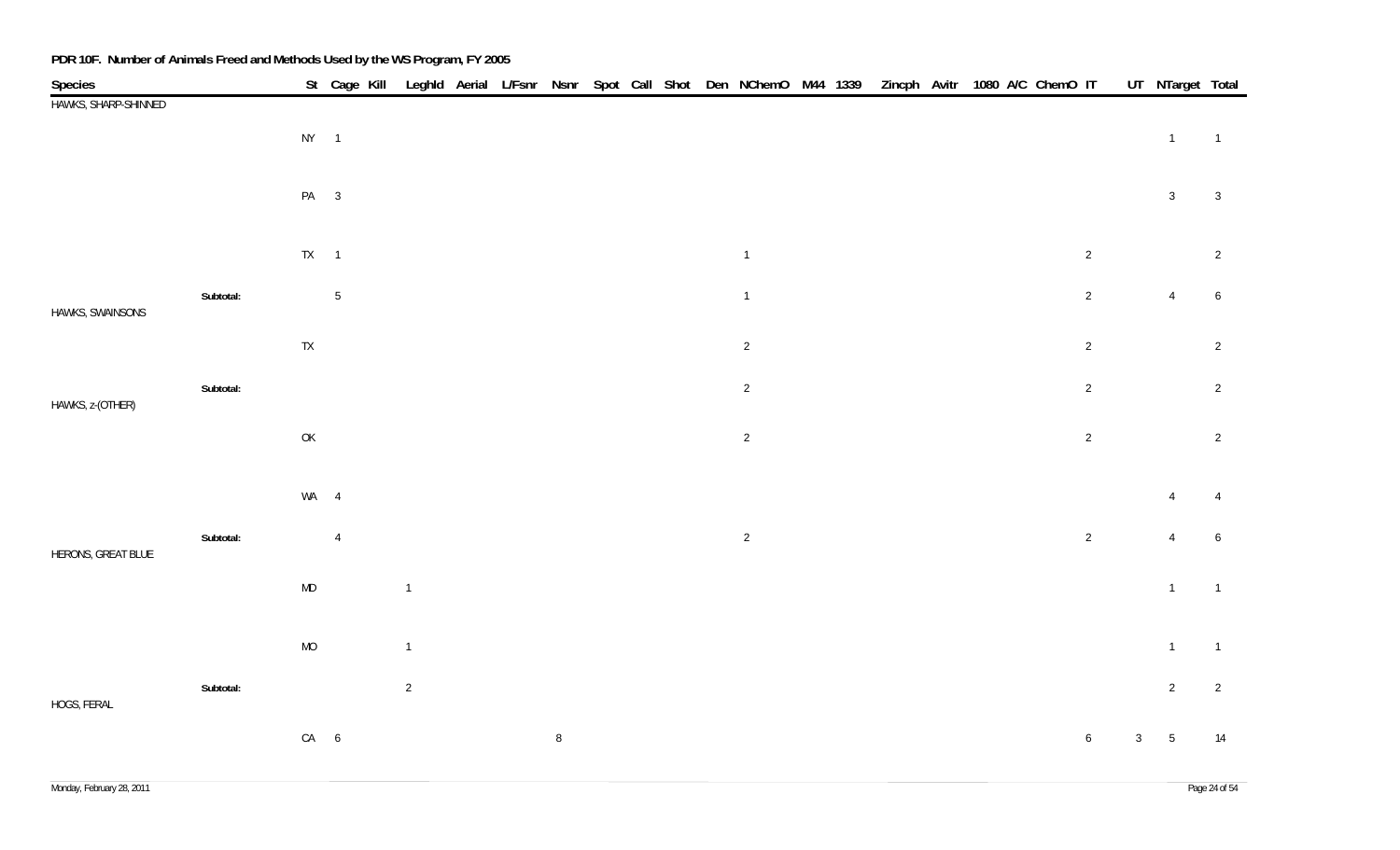| Species                  |           |                        | St Cage Kill Leghld Aerial L/Fsnr Nsnr Spot Call Shot Den NChemO M44 1339 |            |  |        |  |  |                 |  | Zincph Avitr 1080 A/C ChemO IT |  |  |                |              | UT_NTarget Total |                  |
|--------------------------|-----------|------------------------|---------------------------------------------------------------------------|------------|--|--------|--|--|-----------------|--|--------------------------------|--|--|----------------|--------------|------------------|------------------|
| HOGS, FERAL              | Subtotal: |                        | $\boldsymbol{6}$                                                          |            |  | $\, 8$ |  |  |                 |  |                                |  |  | $\sqrt{6}$     | $\mathbf{3}$ | $5\phantom{.0}$  | 14               |
| JAYS, BLUE               |           |                        |                                                                           |            |  |        |  |  |                 |  |                                |  |  |                |              |                  |                  |
|                          |           | $MO$ 1                 |                                                                           |            |  |        |  |  |                 |  |                                |  |  | $\overline{1}$ |              |                  | $\overline{1}$   |
|                          |           |                        |                                                                           |            |  |        |  |  |                 |  |                                |  |  |                |              |                  |                  |
|                          |           | $NY$ 1                 |                                                                           |            |  |        |  |  |                 |  |                                |  |  |                |              | $\overline{1}$   | $\overline{1}$   |
|                          |           |                        |                                                                           |            |  |        |  |  |                 |  |                                |  |  |                |              |                  |                  |
|                          |           | VA 6                   |                                                                           |            |  |        |  |  |                 |  |                                |  |  |                |              | 6                | 6                |
|                          | Subtotal: |                        | $\, 8$                                                                    |            |  |        |  |  |                 |  |                                |  |  | $\overline{1}$ |              | $7\overline{ }$  | $\, 8$           |
| JAYS, SCRUB              |           |                        |                                                                           |            |  |        |  |  |                 |  |                                |  |  |                |              |                  |                  |
|                          |           |                        | CA 13                                                                     |            |  |        |  |  |                 |  |                                |  |  | $\overline{1}$ |              | 12               | 13               |
|                          | Subtotal: |                        | 13                                                                        |            |  |        |  |  |                 |  |                                |  |  | $\overline{1}$ |              | 12               | 13               |
| KESTRELS, AMERICAN       |           |                        |                                                                           |            |  |        |  |  |                 |  |                                |  |  |                |              |                  |                  |
|                          |           | ${\sf CA}$             |                                                                           | $\sqrt{7}$ |  |        |  |  | $\overline{4}$  |  |                                |  |  | 11             |              |                  | 11               |
|                          |           |                        |                                                                           |            |  |        |  |  |                 |  |                                |  |  |                |              |                  |                  |
|                          |           | PA <sub>2</sub>        |                                                                           |            |  |        |  |  |                 |  |                                |  |  | $\overline{1}$ |              | $\mathbf{1}$     | $\overline{2}$   |
|                          |           |                        |                                                                           |            |  |        |  |  |                 |  |                                |  |  |                |              |                  |                  |
|                          |           | WA 1                   |                                                                           |            |  |        |  |  |                 |  |                                |  |  |                |              | $\overline{1}$   | $\overline{1}$   |
|                          | Subtotal: |                        | $\mathbf{3}$                                                              | $\sqrt{7}$ |  |        |  |  | $\overline{4}$  |  |                                |  |  | $12\,$         |              | $\overline{2}$   | 14               |
| LIONS, MOUNTAIN (COUGAR) |           |                        |                                                                           |            |  |        |  |  |                 |  |                                |  |  |                |              |                  |                  |
|                          |           | $\mathsf{A}\mathsf{Z}$ |                                                                           |            |  |        |  |  | $6\phantom{.0}$ |  |                                |  |  | $\overline{6}$ |              |                  | $\boldsymbol{6}$ |
|                          |           |                        |                                                                           |            |  |        |  |  |                 |  |                                |  |  |                |              |                  |                  |
|                          |           | ${\sf CA}$             |                                                                           |            |  |        |  |  | $40\,$          |  |                                |  |  | $40\,$         |              |                  | $40\,$           |
|                          |           |                        |                                                                           |            |  |        |  |  |                 |  |                                |  |  |                |              |                  |                  |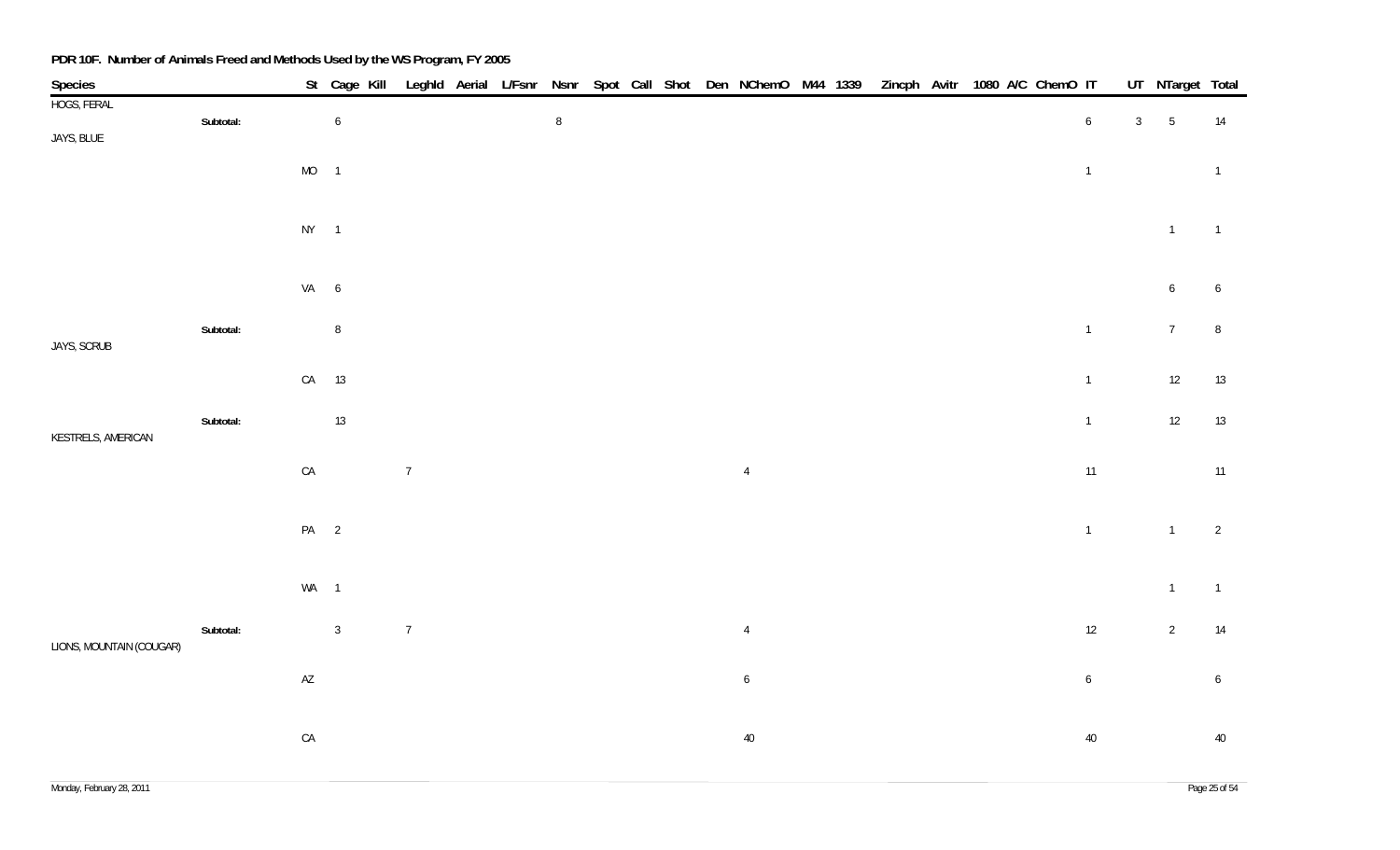| Species<br>LIONS, MOUNTAIN (COUGAR) |           |                        | St Cage Kill Leghld Aerial L/Fsnr Nsnr Spot Call Shot Den NChemO M44 1339 Zincph Avitr 1080 A/C ChemO IT |                |  |  |                |                |  |  |                |                | UT NTarget Total |                |
|-------------------------------------|-----------|------------------------|----------------------------------------------------------------------------------------------------------|----------------|--|--|----------------|----------------|--|--|----------------|----------------|------------------|----------------|
|                                     |           |                        |                                                                                                          |                |  |  |                |                |  |  |                |                |                  |                |
|                                     |           | $\rm CO$               |                                                                                                          |                |  |  |                | $5\,$          |  |  |                | $\sqrt{5}$     |                  | $\overline{5}$ |
|                                     |           |                        |                                                                                                          |                |  |  |                |                |  |  |                |                |                  |                |
|                                     |           | ${\sf OR}$             |                                                                                                          |                |  |  |                | $\mathbf{3}$   |  |  |                | $\mathbf{3}$   |                  | $\sqrt{3}$     |
|                                     |           |                        |                                                                                                          |                |  |  |                |                |  |  |                |                |                  |                |
| LIZARDS, MONITOR                    | Subtotal: |                        |                                                                                                          |                |  |  |                | $54\,$         |  |  |                | 54             |                  | 54             |
|                                     |           | $\mathsf{GU}%$         |                                                                                                          |                |  |  |                | $\mathbf 1$    |  |  |                | $\overline{1}$ |                  | $\overline{1}$ |
|                                     |           |                        |                                                                                                          |                |  |  |                |                |  |  |                |                |                  |                |
| LIZARDS, Z-(OTHER)                  | Subtotal: |                        |                                                                                                          |                |  |  |                | $\overline{1}$ |  |  |                | $\mathbf 1$    |                  | $\overline{1}$ |
|                                     |           |                        |                                                                                                          |                |  |  |                |                |  |  |                |                |                  |                |
|                                     |           | $NV$ 1                 |                                                                                                          |                |  |  |                |                |  |  |                | $\overline{1}$ |                  | $\mathbf{1}$   |
|                                     | Subtotal: |                        | $\overline{1}$                                                                                           |                |  |  |                |                |  |  |                | $\overline{1}$ |                  | $\overline{1}$ |
| MALLARDS                            |           |                        |                                                                                                          |                |  |  |                |                |  |  |                |                |                  |                |
|                                     |           | $\mathsf{A}\mathsf{Z}$ |                                                                                                          |                |  |  |                | $60\,$         |  |  | $23\,$         | 83             |                  | 83             |
|                                     |           |                        |                                                                                                          |                |  |  |                |                |  |  |                |                |                  |                |
|                                     |           |                        | CA 13                                                                                                    |                |  |  |                |                |  |  |                |                | $13\,$           | 13             |
|                                     |           |                        |                                                                                                          |                |  |  |                |                |  |  |                |                |                  |                |
|                                     |           | KY                     |                                                                                                          |                |  |  | $\overline{c}$ |                |  |  |                | $\sqrt{2}$     |                  | $\overline{2}$ |
|                                     |           |                        |                                                                                                          |                |  |  |                |                |  |  |                |                |                  |                |
|                                     |           | $\mathsf{MD}$          |                                                                                                          | $\overline{2}$ |  |  |                |                |  |  |                |                | $\overline{2}$   | $\overline{2}$ |
|                                     |           |                        |                                                                                                          |                |  |  |                |                |  |  |                |                |                  |                |
|                                     |           | ${\sf NV}$             |                                                                                                          |                |  |  |                | $94\,$         |  |  | $\overline{4}$ | $98\,$         |                  | 98             |
|                                     |           |                        |                                                                                                          |                |  |  |                |                |  |  |                |                |                  |                |
|                                     |           |                        | UT 144                                                                                                   |                |  |  |                |                |  |  | $67\,$         | 211            |                  | 211            |
|                                     |           |                        |                                                                                                          |                |  |  |                |                |  |  |                |                |                  |                |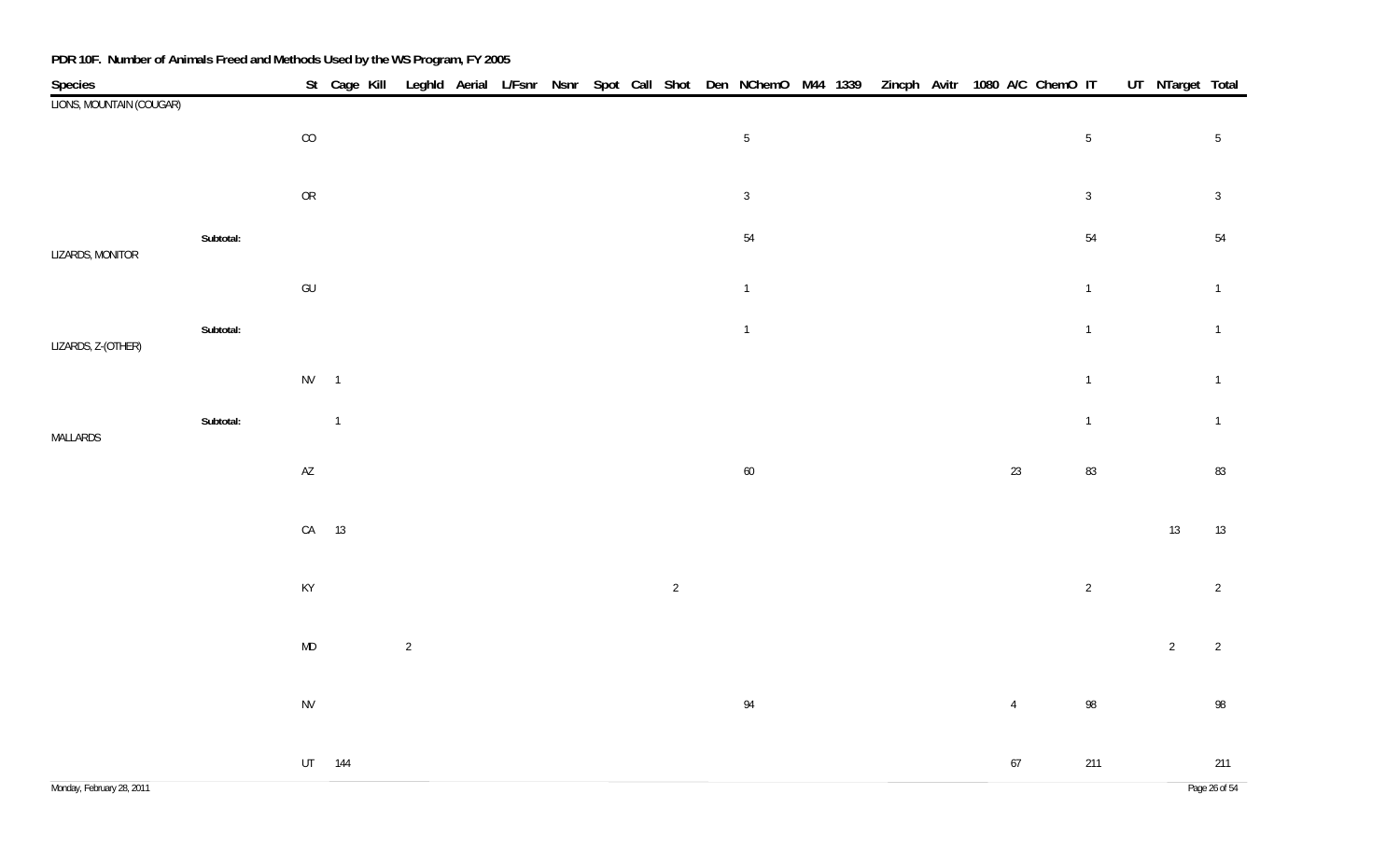| Species                   |           |               |      |                |  |  |                | St Cage Kill Leghld Aerial L/Fsnr Nsnr Spot Call Shot Den NChemO M44 1339 |  |  | Zincph Avitr 1080 A/C ChemO IT |                | UT NTarget Total |                |
|---------------------------|-----------|---------------|------|----------------|--|--|----------------|---------------------------------------------------------------------------|--|--|--------------------------------|----------------|------------------|----------------|
| <b>MALLARDS</b>           |           |               |      |                |  |  |                |                                                                           |  |  |                                |                |                  |                |
|                           |           |               |      |                |  |  |                |                                                                           |  |  |                                |                |                  |                |
|                           |           | WA 9          |      |                |  |  |                |                                                                           |  |  |                                |                | 9                | 9              |
|                           |           |               |      |                |  |  |                |                                                                           |  |  |                                |                |                  |                |
| MARMOTS/WOODCHUCKS (ALL)  | Subtotal: |               | 166  | $\overline{2}$ |  |  | $\overline{2}$ | 154                                                                       |  |  | 94                             | 394            | 24               | 418            |
|                           |           | $\mathsf{MI}$ | $12$ |                |  |  |                |                                                                           |  |  |                                |                | $12\,$           | 12             |
|                           |           |               |      |                |  |  |                |                                                                           |  |  |                                |                |                  |                |
|                           |           | $NC$ 1        |      |                |  |  |                |                                                                           |  |  |                                |                | $\mathbf{1}$     | $\overline{1}$ |
|                           |           |               |      |                |  |  |                |                                                                           |  |  |                                |                |                  |                |
|                           |           | OH            | 10   |                |  |  |                |                                                                           |  |  |                                | $\overline{3}$ | $\overline{7}$   | 10             |
|                           |           |               |      |                |  |  |                |                                                                           |  |  |                                |                |                  |                |
|                           |           | PA 19         |      |                |  |  |                |                                                                           |  |  |                                | $\overline{2}$ | $17\,$           | 19             |
|                           |           |               |      |                |  |  |                |                                                                           |  |  |                                |                |                  |                |
|                           |           | VA 6          |      |                |  |  |                |                                                                           |  |  |                                |                | 6                | 6              |
|                           |           |               |      |                |  |  |                |                                                                           |  |  |                                |                |                  |                |
|                           |           | $WV$ 5        |      |                |  |  |                |                                                                           |  |  |                                | $\overline{4}$ | $\overline{1}$   | $\sqrt{5}$     |
|                           |           |               |      |                |  |  |                |                                                                           |  |  |                                |                |                  |                |
|                           | Subtotal: |               | 53   |                |  |  |                |                                                                           |  |  |                                | 9              | $44\,$           | 53             |
| MICE, HOUSE               |           |               |      |                |  |  |                |                                                                           |  |  |                                |                |                  |                |
|                           |           | VA            |      |                |  |  |                | $33\,$                                                                    |  |  |                                | 33             |                  | 33             |
|                           | Subtotal: |               |      |                |  |  |                | $33\,$                                                                    |  |  |                                | 33             |                  | 33             |
| MICE/RATS (MIXED)         |           |               |      |                |  |  |                |                                                                           |  |  |                                |                |                  |                |
|                           |           | CO            | 97   |                |  |  |                |                                                                           |  |  |                                | 97             |                  | 97             |
|                           | Subtotal: |               | 97   |                |  |  |                |                                                                           |  |  |                                | 97             |                  | 97             |
| Monday, February 28, 2011 |           |               |      |                |  |  |                |                                                                           |  |  |                                |                |                  | Page 27 of 54  |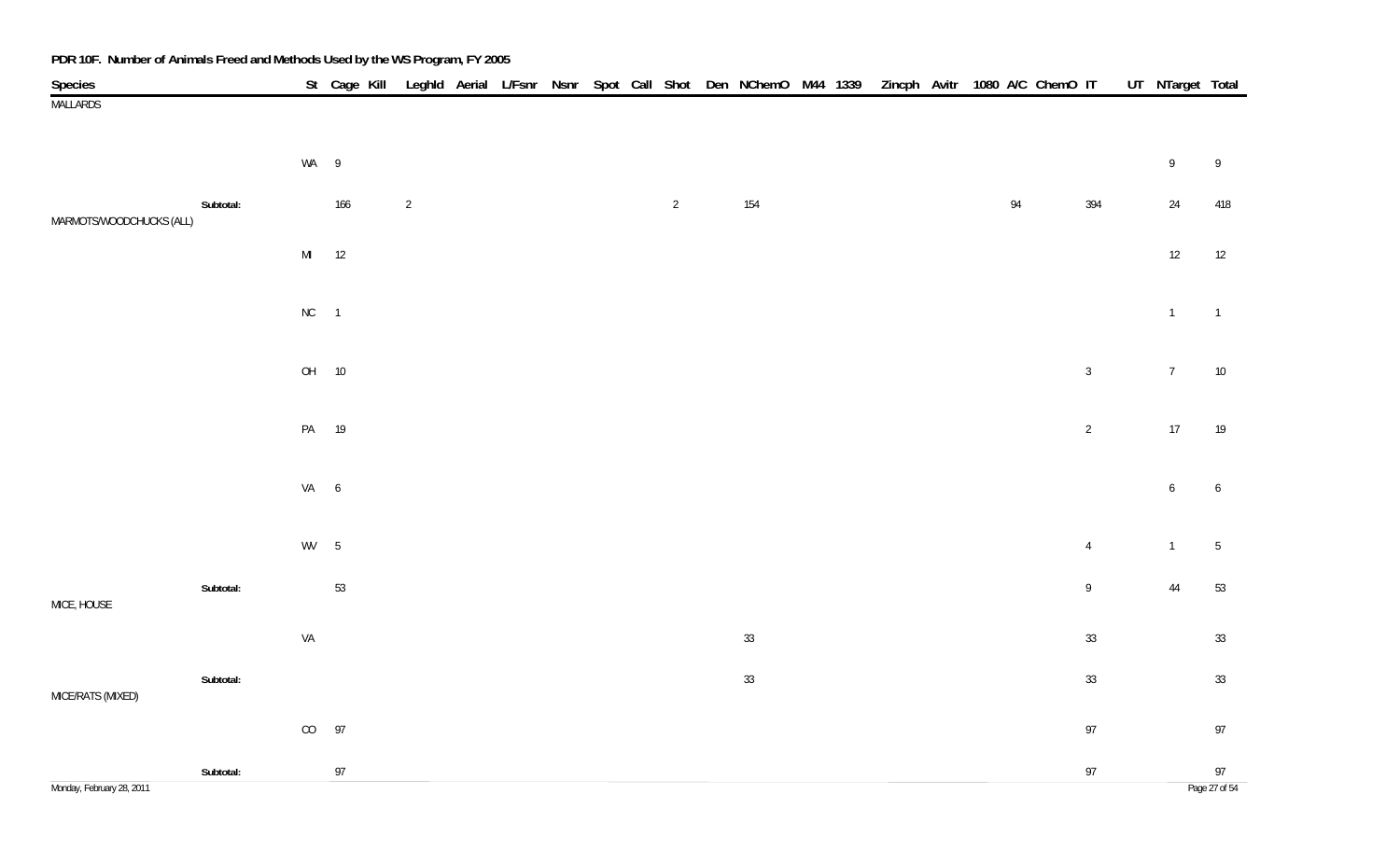| Species                |           |                        |                |              |                |  |  |  | St Cage Kill Leghld Aerial L/Fsnr Nsnr Spot Call Shot Den NChemO M44 1339 Zincph Avitr 1080 A/C ChemO IT |  |  |  |                | UT NTarget Total |                            |
|------------------------|-----------|------------------------|----------------|--------------|----------------|--|--|--|----------------------------------------------------------------------------------------------------------|--|--|--|----------------|------------------|----------------------------|
| <b>MINKS</b>           |           | $OH$ 1                 |                |              |                |  |  |  |                                                                                                          |  |  |  |                | $\overline{1}$   | $\overline{1}$             |
|                        |           | $WY$ 3                 |                |              |                |  |  |  |                                                                                                          |  |  |  |                | $\mathbf{3}$     | $\overline{3}$             |
|                        | Subtotal: |                        | $\overline{4}$ |              |                |  |  |  |                                                                                                          |  |  |  |                | $\overline{4}$   | $\overline{4}$             |
| MOCKINGBIRDS, NORTHERN |           | $CA$ 2                 |                |              |                |  |  |  |                                                                                                          |  |  |  |                | $\overline{2}$   | $\overline{2}$             |
|                        |           | $HI$ 7                 |                |              |                |  |  |  |                                                                                                          |  |  |  | $\overline{7}$ |                  | $\overline{7}$             |
| MONGOOSES, INDIAN      | Subtotal: |                        | $\,9$          |              |                |  |  |  |                                                                                                          |  |  |  | $\overline{7}$ | $\overline{2}$   | $\overline{9}$             |
|                        |           | $\mathsf{H}\mathsf{I}$ | 19             |              | $\mathbf{1}$   |  |  |  |                                                                                                          |  |  |  | 15             | $5\overline{)}$  | 20                         |
| MUSKRATS               | Subtotal: |                        | $19$           |              | $\overline{1}$ |  |  |  |                                                                                                          |  |  |  | $15\,$         | 5 <sub>5</sub>   | 20                         |
|                        |           | WA 7                   |                |              |                |  |  |  |                                                                                                          |  |  |  |                | $7\overline{ }$  | $\overline{7}$             |
| MUSKRATS, ROUND-TAILED | Subtotal: |                        | $\overline{7}$ |              |                |  |  |  |                                                                                                          |  |  |  |                | 7 <sup>7</sup>   | $\overline{7}$             |
|                        |           | $WY$ 1                 |                |              |                |  |  |  |                                                                                                          |  |  |  |                | $\mathbf{1}$     | $\overline{\phantom{a}}$   |
| MUSKRATS, Z-(OTHER)    | Subtotal: |                        | $\overline{1}$ |              |                |  |  |  |                                                                                                          |  |  |  |                | $\mathbf{1}$     | $\overline{1}$             |
|                        |           | ${\sf MD}$             |                | $1 \qquad 3$ |                |  |  |  |                                                                                                          |  |  |  |                | $\overline{4}$   | $\overline{4}$             |
|                        |           | PA <sub>1</sub>        |                |              |                |  |  |  |                                                                                                          |  |  |  |                | $\overline{1}$   | $\overline{\phantom{0}}$ 1 |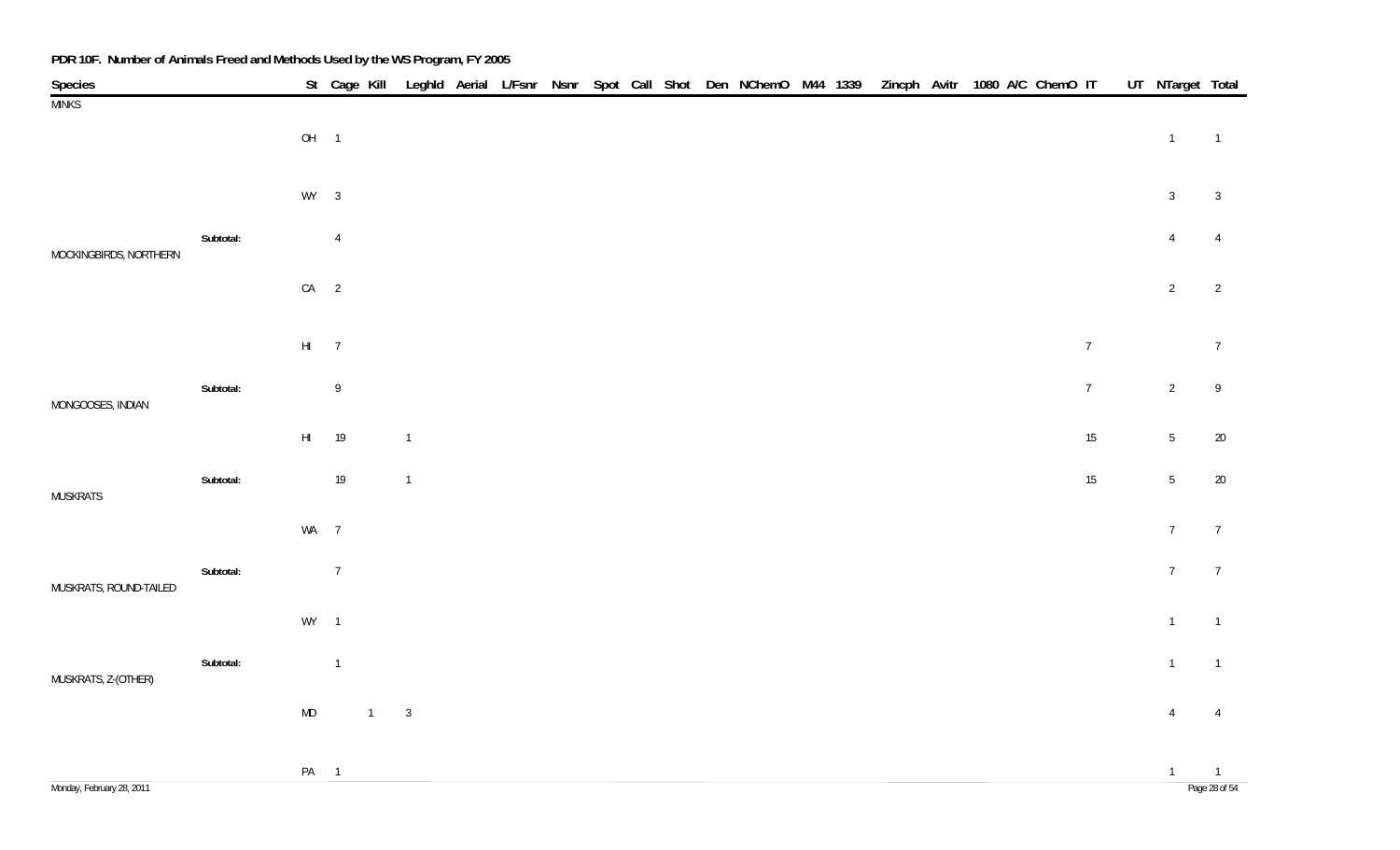| Species             |           |                        |        |                |  |  |  | St Cage Kill Leghld Aerial L/Fsnr Nsnr Spot Call Shot Den NChemO M44 1339 Zincph Avitr 1080 A/C ChemO IT |  |  |  |        |                |                 | UT NTarget Total |                |
|---------------------|-----------|------------------------|--------|----------------|--|--|--|----------------------------------------------------------------------------------------------------------|--|--|--|--------|----------------|-----------------|------------------|----------------|
| MUSKRATS, Z-(OTHER) |           |                        |        |                |  |  |  |                                                                                                          |  |  |  |        |                |                 |                  |                |
|                     |           | $VT \t 3$              |        |                |  |  |  |                                                                                                          |  |  |  |        |                | $\overline{2}$  | $\overline{1}$   | $\overline{3}$ |
|                     |           |                        | WA 304 |                |  |  |  |                                                                                                          |  |  |  |        |                |                 | 304              | 304            |
|                     |           | $WV = 1$               |        |                |  |  |  |                                                                                                          |  |  |  |        |                |                 | $\mathbf{1}$     | $\overline{1}$ |
| MYNAS (ALL)         | Subtotal: |                        | 309 1  | $\overline{3}$ |  |  |  |                                                                                                          |  |  |  |        |                | $2\overline{ }$ | 311              | 313            |
|                     |           | $\mathsf{H}\mathsf{I}$ | 49     |                |  |  |  |                                                                                                          |  |  |  |        | $\, 8$         |                 | $41\,$           | 49             |
| OPOSSUMS, VIRGINIA  | Subtotal: |                        | $49\,$ |                |  |  |  |                                                                                                          |  |  |  |        | $\, 8$         |                 | $41\,$           | 49             |
|                     |           | $AL$ 3                 |        | $\mathbf{1}$   |  |  |  |                                                                                                          |  |  |  |        | $\overline{1}$ |                 | 3 <sup>1</sup>   | $\overline{4}$ |
|                     |           |                        | CA 102 | $19$           |  |  |  | $\overline{4}$                                                                                           |  |  |  |        | 13             | $35\,$          | 77               | 125            |
|                     |           | $CO$ 1                 |        |                |  |  |  |                                                                                                          |  |  |  |        |                |                 | $\overline{1}$   | $\overline{1}$ |
|                     |           |                        | FL 107 | $\overline{1}$ |  |  |  |                                                                                                          |  |  |  | $16\,$ | $50\,$         |                 | $74$             | 124            |
|                     |           | GA 34                  |        |                |  |  |  |                                                                                                          |  |  |  |        |                |                 | $34\,$           | 34             |
|                     |           | $IL$ 14                |        |                |  |  |  |                                                                                                          |  |  |  |        |                |                 | 14               | 14             |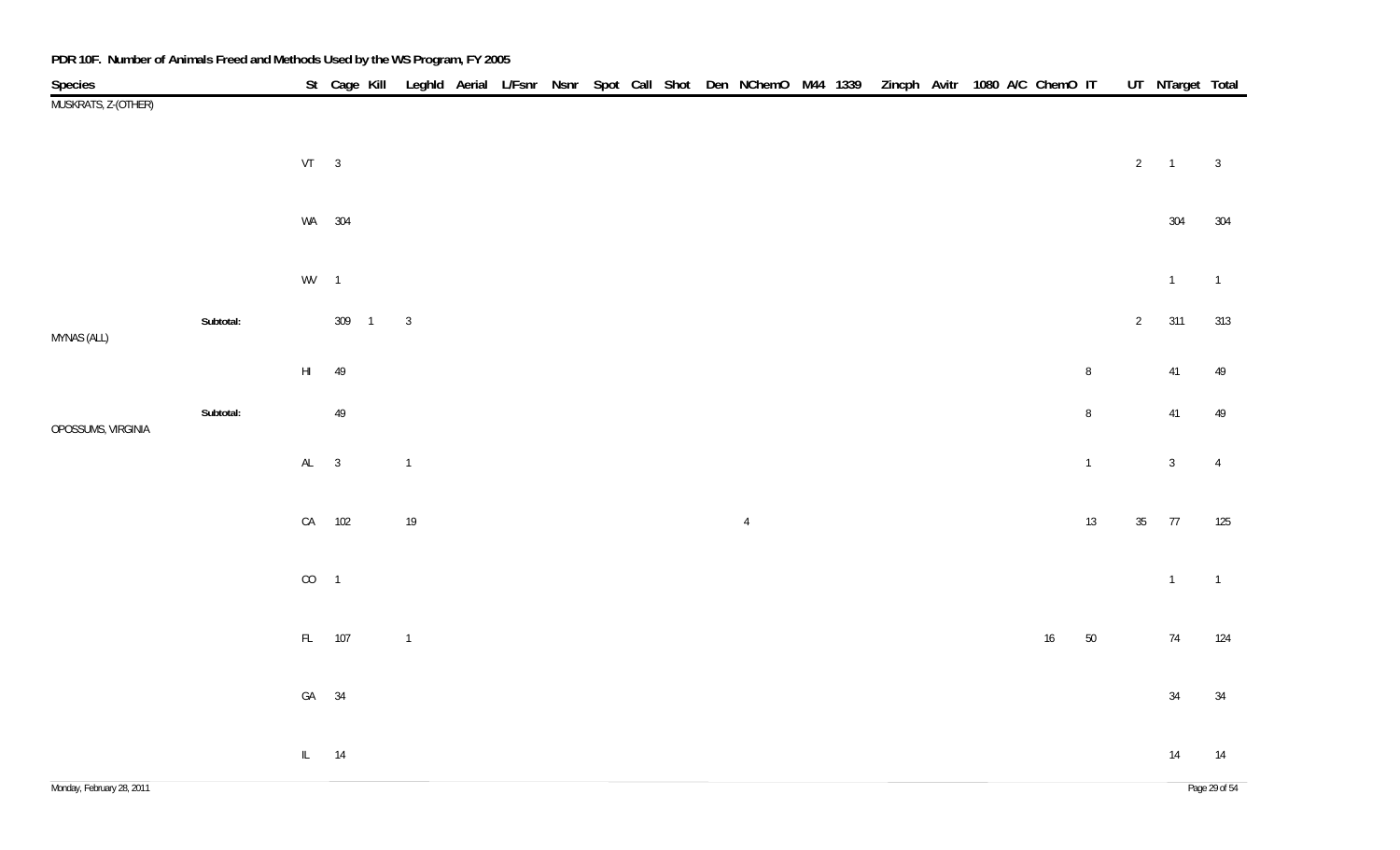| Species            |        | St Cage Kill Leghld Aerial L/Fsnr Nsnr Spot Call Shot Den NChemO M44 1339 Zincph Avitr 1080 A/C ChemO IT UT NTarget Total |                |  |                |  |  |  |  |  |        |                |                |                  |
|--------------------|--------|---------------------------------------------------------------------------------------------------------------------------|----------------|--|----------------|--|--|--|--|--|--------|----------------|----------------|------------------|
| OPOSSUMS, VIRGINIA |        |                                                                                                                           |                |  |                |  |  |  |  |  |        |                |                |                  |
|                    | KY 6   |                                                                                                                           |                |  |                |  |  |  |  |  |        | $\overline{4}$ | $\overline{2}$ | $\boldsymbol{6}$ |
|                    | $MA$ 3 |                                                                                                                           |                |  |                |  |  |  |  |  |        | $\sqrt{3}$     |                | $\sqrt{3}$       |
|                    | MD 19  |                                                                                                                           |                |  |                |  |  |  |  |  |        |                | $19\,$         | 19               |
|                    | MI 21  |                                                                                                                           | $\overline{2}$ |  |                |  |  |  |  |  |        |                | $23\,$         | $23\,$           |
|                    | MS 11  |                                                                                                                           |                |  |                |  |  |  |  |  |        |                | $11$           | 11               |
|                    | NC 126 |                                                                                                                           |                |  |                |  |  |  |  |  | $15\,$ |                | 141            | 141              |
|                    | NJ 11  |                                                                                                                           |                |  |                |  |  |  |  |  |        | 11             |                | 11               |
|                    | NY 13  |                                                                                                                           |                |  |                |  |  |  |  |  |        |                | $13\,$         | 13               |
|                    | OH 28  |                                                                                                                           |                |  |                |  |  |  |  |  |        | $\overline{4}$ | $24\,$         | 28               |
|                    | OK 1   |                                                                                                                           | $\mathbf 1$    |  | $\overline{1}$ |  |  |  |  |  |        |                | $\mathbf{3}$   | $\sqrt{3}$       |
|                    |        | PA 129 1                                                                                                                  |                |  |                |  |  |  |  |  |        | $24$           | 106            | 130              |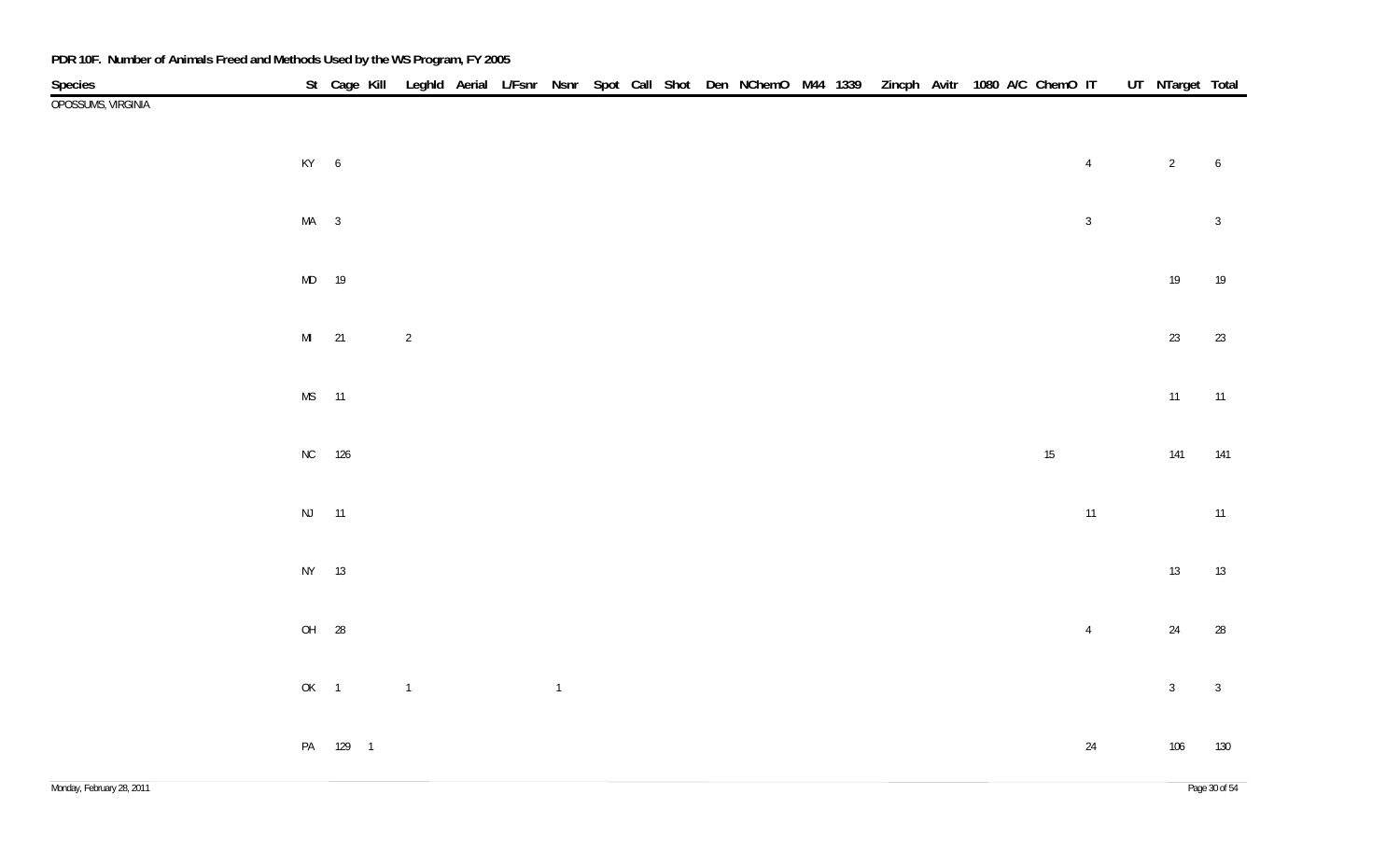| Species            |           |                                   |                |                |  |                |  | St Cage Kill Leghld Aerial L/Fsnr Nsnr Spot Call Shot Den NChemO M44 1339 Zincph Avitr 1080 A/C ChemO IT |  |  |  |        |                |                | UT NTarget Total |                |
|--------------------|-----------|-----------------------------------|----------------|----------------|--|----------------|--|----------------------------------------------------------------------------------------------------------|--|--|--|--------|----------------|----------------|------------------|----------------|
| OPOSSUMS, VIRGINIA |           |                                   |                |                |  |                |  |                                                                                                          |  |  |  |        |                |                |                  |                |
|                    |           |                                   | TN 244         |                |  |                |  |                                                                                                          |  |  |  |        | $30\,$         |                | 214              | 244            |
|                    |           |                                   |                |                |  |                |  |                                                                                                          |  |  |  |        |                |                |                  |                |
|                    |           |                                   | TX 18          | $\overline{4}$ |  |                |  | $\, 8$                                                                                                   |  |  |  |        | $10\,$         | $\overline{4}$ | 16               | $30\,$         |
|                    |           |                                   |                |                |  |                |  |                                                                                                          |  |  |  |        |                |                |                  |                |
|                    |           |                                   |                |                |  |                |  |                                                                                                          |  |  |  |        |                |                |                  |                |
|                    |           |                                   | VA 122         | $32\,$         |  | $\overline{1}$ |  | $22\,$                                                                                                   |  |  |  |        | $\overline{1}$ |                | 30 146           | 177            |
|                    |           |                                   |                |                |  |                |  |                                                                                                          |  |  |  |        |                |                |                  |                |
|                    |           | WA 1                              |                |                |  |                |  | $\overline{1}$                                                                                           |  |  |  |        |                |                | $2\overline{ }$  | $\overline{2}$ |
|                    |           |                                   |                |                |  |                |  |                                                                                                          |  |  |  |        |                |                |                  |                |
|                    |           |                                   | WV 137         | $\sqrt{5}$     |  | $\overline{4}$ |  |                                                                                                          |  |  |  |        | 36             | 54             | 56               | 146            |
|                    |           |                                   |                |                |  |                |  |                                                                                                          |  |  |  |        |                |                |                  |                |
| OSPREYS            | Subtotal: |                                   | $1,151$ 1      | 65             |  | 6              |  | $35\,$                                                                                                   |  |  |  | $31\,$ | 187            |                | 123 979          | 1,289          |
|                    |           | VA 11                             |                |                |  |                |  | $\overline{2}$                                                                                           |  |  |  |        | 13             |                |                  | 13             |
|                    |           |                                   |                |                |  |                |  |                                                                                                          |  |  |  |        |                |                |                  |                |
|                    | Subtotal: |                                   | 11             |                |  |                |  | $\overline{2}$                                                                                           |  |  |  |        | 13             |                |                  | 13             |
| OTTERS, RIVER      |           |                                   |                |                |  |                |  |                                                                                                          |  |  |  |        |                |                |                  |                |
|                    |           | $\mathsf{AL}$                     | $\overline{1}$ |                |  |                |  |                                                                                                          |  |  |  |        |                |                | $\mathbf{1}$     | $\overline{1}$ |
|                    |           |                                   |                |                |  |                |  |                                                                                                          |  |  |  |        |                |                |                  |                |
|                    |           | $\mathsf{A}\mathsf{Z}$            |                | $\mathbf{3}$   |  | $\overline{1}$ |  |                                                                                                          |  |  |  |        | $\overline{4}$ |                |                  | $\overline{4}$ |
|                    |           |                                   |                |                |  |                |  |                                                                                                          |  |  |  |        |                |                |                  |                |
|                    |           | ${\sf CA}$                        |                |                |  | $\, 8$         |  |                                                                                                          |  |  |  |        |                |                | 8 <sup>°</sup>   | $\, 8$         |
|                    |           |                                   |                |                |  |                |  |                                                                                                          |  |  |  |        |                |                |                  |                |
|                    |           |                                   |                |                |  |                |  |                                                                                                          |  |  |  |        |                |                |                  |                |
|                    |           | $\ensuremath{\mathsf{IL}}\xspace$ |                | $\mathbf 1$    |  |                |  |                                                                                                          |  |  |  |        |                |                | $\overline{1}$   | $\overline{1}$ |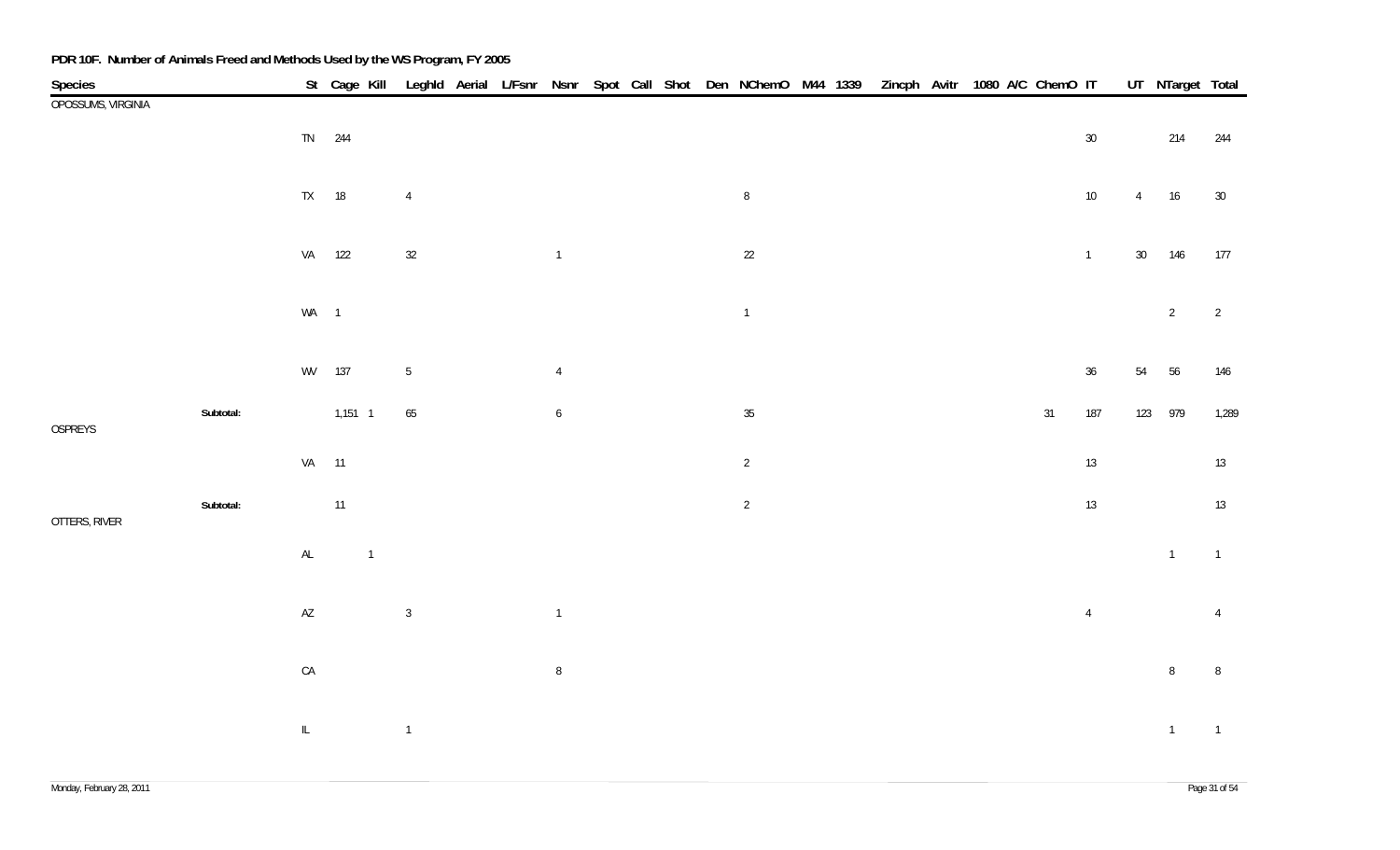| Species                   |           |                                                                                       |                       |                |  |              |  |  | St Cage Kill Leghld Aerial L/Fsnr Nsnr Spot Call Shot Den NChemO M44 1339 Zincph Avitr 1080 A/C ChemO IT |  |  |  |                |                | UT NTarget Total |                                 |
|---------------------------|-----------|---------------------------------------------------------------------------------------|-----------------------|----------------|--|--------------|--|--|----------------------------------------------------------------------------------------------------------|--|--|--|----------------|----------------|------------------|---------------------------------|
| OTTERS, RIVER             |           | $\rm MO$                                                                              | $\overline{1}$        |                |  |              |  |  |                                                                                                          |  |  |  |                |                | $\overline{1}$   | $\overline{1}$                  |
|                           |           | $\mathsf{MS}\xspace$                                                                  | $\mathbf{3}$          |                |  |              |  |  |                                                                                                          |  |  |  |                |                | $\mathbf{3}$     | $\mathbf{3}$                    |
|                           |           |                                                                                       |                       |                |  |              |  |  |                                                                                                          |  |  |  |                |                |                  |                                 |
|                           |           | ${\sf NC}$                                                                            | $\overline{1}$        |                |  |              |  |  |                                                                                                          |  |  |  |                |                | $\overline{1}$   | $\overline{1}$                  |
|                           |           | WA                                                                                    |                       |                |  |              |  |  | $\overline{1}$                                                                                           |  |  |  |                |                | $\mathbf{1}$     | $\overline{1}$                  |
|                           |           | $\mathsf{W}\mathsf{I}$                                                                | $\overline{1}$        |                |  |              |  |  |                                                                                                          |  |  |  |                |                | $\overline{1}$   | $\overline{1}$                  |
|                           |           | $WV$ 2                                                                                |                       |                |  |              |  |  |                                                                                                          |  |  |  |                | $\overline{2}$ |                  | $\overline{2}$                  |
| OWLS, BURROWING           | Subtotal: |                                                                                       | $2 \qquad 7 \qquad 4$ |                |  | $\mathsf{g}$ |  |  | $\overline{1}$                                                                                           |  |  |  | $\overline{4}$ |                | $2 \qquad 17$    | 23                              |
|                           |           | $\mathsf{A}\mathsf{Z}$                                                                |                       |                |  |              |  |  | $\sqrt{5}$                                                                                               |  |  |  | $5\,$          |                |                  | $5\phantom{.0}$                 |
|                           |           | ${\sf CA}$                                                                            |                       | $\sqrt{2}$     |  |              |  |  | $\overline{1}$                                                                                           |  |  |  | $\mathbf{3}$   |                |                  | $\mathbf{3}$                    |
| OWLS, COMMON BARN         | Subtotal: |                                                                                       |                       | $\overline{2}$ |  |              |  |  | $\boldsymbol{6}$                                                                                         |  |  |  | $\, 8$         |                |                  | $\, 8$                          |
|                           |           | $\mathsf{AZ}$                                                                         |                       |                |  |              |  |  | $\overline{1}$                                                                                           |  |  |  | $\overline{1}$ |                |                  | $\overline{1}$                  |
|                           |           | $\mathsf{CA}$                                                                         |                       | 12             |  |              |  |  | $\mathbf{3}$                                                                                             |  |  |  | 15             |                |                  | 15                              |
| Monday, February 28, 2011 |           | $\mathsf{OK}% \left( \mathcal{M}\right) \equiv\mathsf{OK}(\mathcal{M}_{\mathrm{CL}})$ |                       |                |  |              |  |  | $\sqrt{2}$                                                                                               |  |  |  | $\overline{2}$ |                |                  | $\overline{2}$<br>Page 32 of 54 |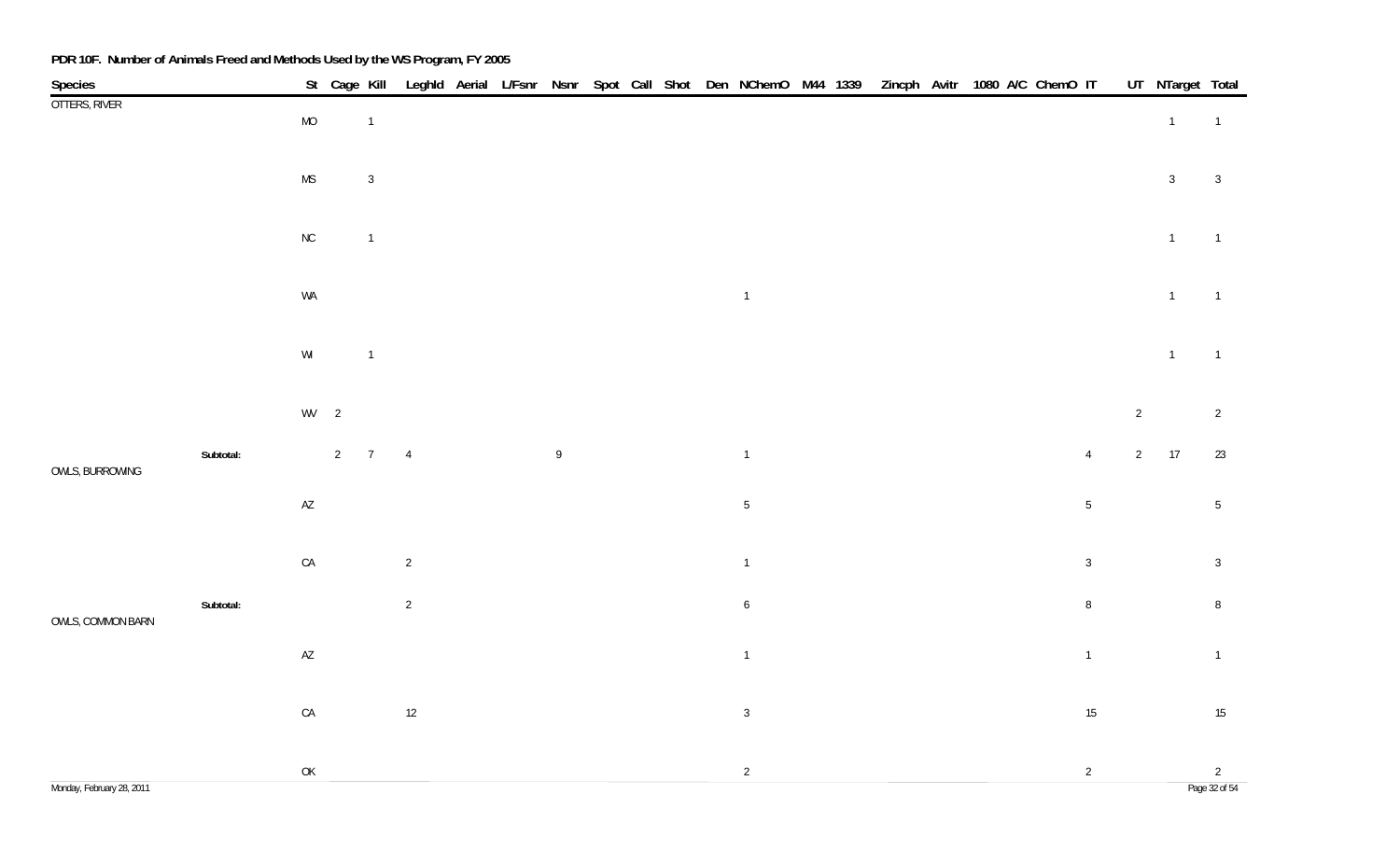| Species                        |           |                 |                            |                |  |                |  |  | St Cage Kill Leghld Aerial L/Fsnr Nsnr Spot Call Shot Den NChemO M44 1339 Zincph Avitr 1080 A/C ChemO IT |  |  |  |                |                | UT NTarget Total |                 |
|--------------------------------|-----------|-----------------|----------------------------|----------------|--|----------------|--|--|----------------------------------------------------------------------------------------------------------|--|--|--|----------------|----------------|------------------|-----------------|
| <b>OWLS, COMMON BARN</b>       |           |                 |                            |                |  |                |  |  |                                                                                                          |  |  |  |                |                |                  |                 |
| OWLS, GREAT HORNED             | Subtotal: |                 |                            | $12$           |  |                |  |  | $6\phantom{.0}$                                                                                          |  |  |  | $18\,$         |                |                  | 18              |
|                                |           | ${\sf CA}$      |                            |                |  |                |  |  | $\overline{2}$                                                                                           |  |  |  | $\overline{2}$ |                |                  | $\overline{2}$  |
|                                |           | $KY$ 1          |                            |                |  |                |  |  |                                                                                                          |  |  |  | $\overline{1}$ |                |                  | $\overline{1}$  |
| OWLS, SHORT-EARED              | Subtotal: |                 | $\overline{1}$             |                |  |                |  |  | $\overline{2}$                                                                                           |  |  |  | $\overline{3}$ |                |                  | $\overline{3}$  |
|                                |           | $CA$ 1          |                            |                |  |                |  |  |                                                                                                          |  |  |  |                | $\overline{1}$ |                  | $\overline{1}$  |
|                                |           | $\mathsf{HI}^-$ | $\overline{\phantom{0}}$ 1 |                |  |                |  |  | $\mathbf{3}$                                                                                             |  |  |  | $\overline{4}$ |                |                  | $\overline{4}$  |
| OWLS, WESTERN SCREECH          | Subtotal: |                 | $\overline{2}$             |                |  |                |  |  | $\mathbf{3}$                                                                                             |  |  |  | $\overline{4}$ | $\overline{1}$ |                  | $5\phantom{.0}$ |
|                                |           | $\sf ID$        |                            |                |  |                |  |  | $\overline{1}$                                                                                           |  |  |  | $\overline{1}$ |                |                  | $\overline{1}$  |
| PECCARIES, COLLARED (JAVELINA) | Subtotal: |                 |                            |                |  |                |  |  | $\overline{1}$                                                                                           |  |  |  | $\overline{1}$ |                |                  | $\overline{1}$  |
|                                |           | $AZ$ 1          |                            |                |  |                |  |  | $\overline{2}$                                                                                           |  |  |  | $\mathbf{3}$   |                |                  | $\overline{3}$  |
|                                |           | $TX \qquad 2$   |                            | $\overline{2}$ |  | $\overline{2}$ |  |  |                                                                                                          |  |  |  | $\overline{1}$ |                | 5                | 6               |
| PIGEONS, FERAL (ROCK DOVE)     | Subtotal: |                 | $\mathbf{3}$               | $\overline{2}$ |  | $\overline{2}$ |  |  | $\overline{2}$                                                                                           |  |  |  | $\overline{4}$ |                | $5\overline{)}$  | $\overline{9}$  |
|                                |           | $CA$ 4          |                            |                |  |                |  |  |                                                                                                          |  |  |  | $\overline{4}$ |                |                  | $\overline{4}$  |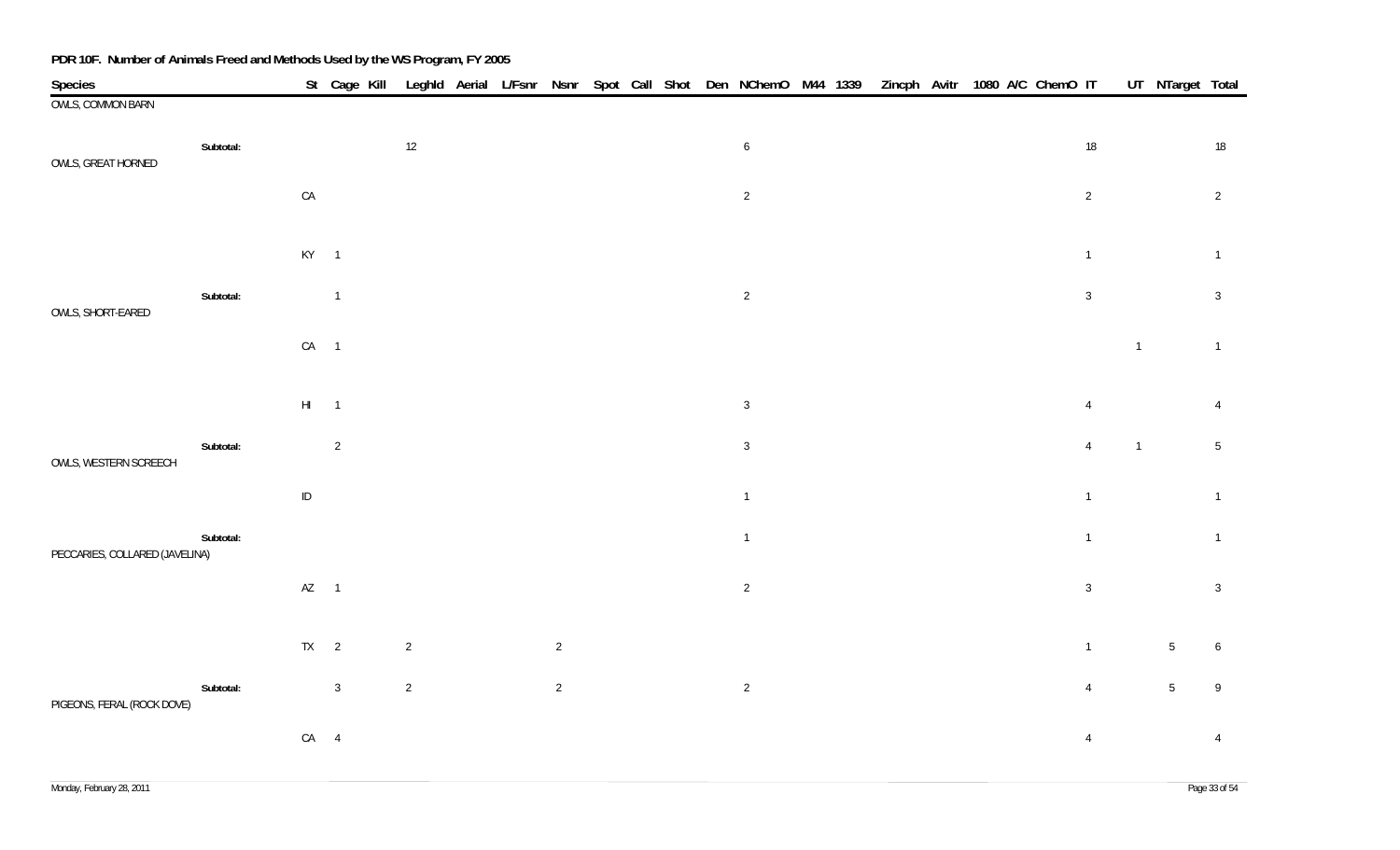| Species                    |           |                        | St Cage Kill   | Leghld Aerial L/Fsnr Nsnr Spot Call Shot Den NChemO M44 1339 Zincph Avitr 1080 A/C ChemO IT |  |                 |  |  |                 |  |  |  |                |              | UT NTarget Total |                |
|----------------------------|-----------|------------------------|----------------|---------------------------------------------------------------------------------------------|--|-----------------|--|--|-----------------|--|--|--|----------------|--------------|------------------|----------------|
| PIGEONS, FERAL (ROCK DOVE) |           |                        |                |                                                                                             |  |                 |  |  |                 |  |  |  |                |              |                  |                |
| PORCUPINES                 | Subtotal: |                        | $\overline{4}$ |                                                                                             |  |                 |  |  |                 |  |  |  | $\overline{4}$ |              |                  | $\overline{4}$ |
|                            |           | $\mathsf{AK}$          |                |                                                                                             |  |                 |  |  | $8\phantom{.0}$ |  |  |  | $\, 8$         |              |                  | 8              |
|                            |           | MA                     |                |                                                                                             |  |                 |  |  | $\overline{1}$  |  |  |  |                |              | $\overline{1}$   | $\overline{1}$ |
|                            |           | $ME$ 2                 |                |                                                                                             |  |                 |  |  |                 |  |  |  |                |              | $\overline{2}$   | $\overline{2}$ |
|                            |           | $\mathsf{MI}$          |                | 31                                                                                          |  | $\overline{3}$  |  |  |                 |  |  |  |                |              | $34\,$           | $34\,$         |
|                            |           | MT                     |                | $\overline{1}$                                                                              |  | $\overline{1}$  |  |  |                 |  |  |  |                | $1 \quad 1$  |                  | $\overline{2}$ |
|                            |           | $\mathsf{N}\mathsf{M}$ |                | $\overline{1}$                                                                              |  | $\overline{1}$  |  |  |                 |  |  |  |                |              | $\overline{2}$   | $\overline{2}$ |
|                            |           | NY 15                  |                |                                                                                             |  |                 |  |  |                 |  |  |  |                |              | $15\,$           | 15             |
|                            |           | ${\sf OR}$             |                | $\overline{2}$                                                                              |  |                 |  |  |                 |  |  |  |                |              | $\overline{2}$   | $\overline{2}$ |
|                            |           | ${\sf TX}$             |                | $\overline{2}$                                                                              |  | $5\phantom{.0}$ |  |  |                 |  |  |  |                |              | $7\overline{ }$  | $\overline{7}$ |
| PRONGHORN (ANTELOPE)       | Subtotal: |                        | 17             | 37                                                                                          |  | $10\,$          |  |  | 9               |  |  |  | $\, 8$         | $\mathbf{1}$ | 64               | 73             |
|                            |           | $\sf ID$               |                | $\overline{1}$                                                                              |  |                 |  |  |                 |  |  |  |                |              | $\mathbf{1}$     | $\overline{1}$ |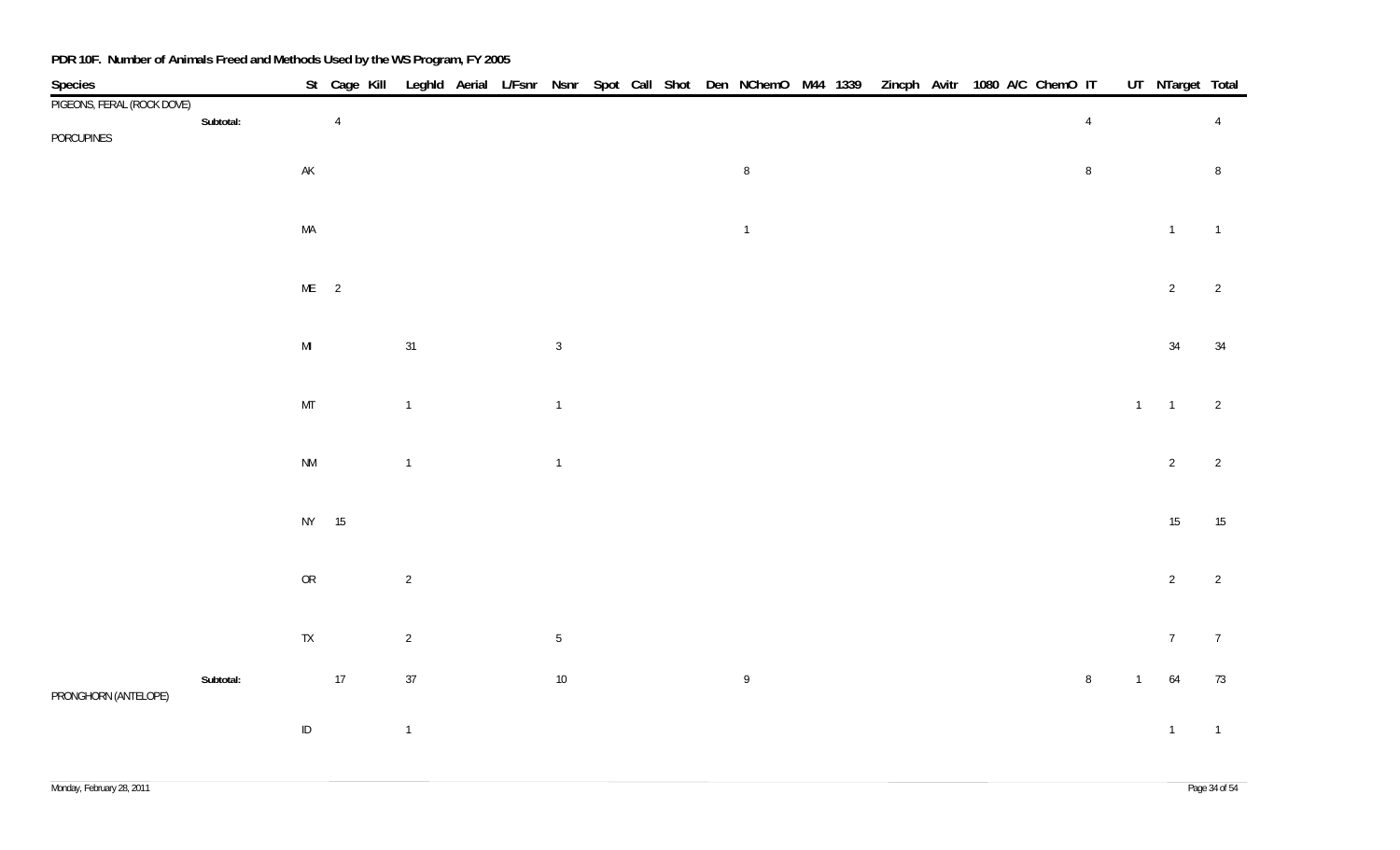| Species                   |           |                        | St Cage Kill   |                |  |  |  | Leghld Aerial L/Fsnr Nsnr Spot Call Shot Den NChemO M44 1339 |  | Zincph Avitr 1080 A/C ChemO IT |  |  |                  | UT NTarget Total |                  |
|---------------------------|-----------|------------------------|----------------|----------------|--|--|--|--------------------------------------------------------------|--|--------------------------------|--|--|------------------|------------------|------------------|
| PRONGHORN (ANTELOPE)      |           | $\mathsf{MT}$          |                | $\mathbf{1}$   |  |  |  |                                                              |  |                                |  |  |                  | $\overline{1}$   | $\overline{1}$   |
|                           |           | $\mathsf{N}\mathsf{M}$ |                | $\sqrt{3}$     |  |  |  |                                                              |  |                                |  |  |                  | $\overline{3}$   | $\overline{3}$   |
|                           |           | ${\sf NV}$             |                | $\mathbf{1}$   |  |  |  |                                                              |  |                                |  |  |                  | $\overline{1}$   | $\overline{1}$   |
|                           |           | WY                     |                | $\overline{4}$ |  |  |  |                                                              |  |                                |  |  |                  | $\overline{4}$   | $\overline{4}$   |
| QUAIL (ALL)               | Subtotal: |                        |                | $10\,$         |  |  |  |                                                              |  |                                |  |  |                  | $10\,$           | $10\,$           |
|                           |           | $NV$ 2                 |                |                |  |  |  |                                                              |  |                                |  |  |                  | $\overline{2}$   | $\overline{2}$   |
| RABBIT, DESERT COTTONTAIL | Subtotal: |                        | $\overline{2}$ |                |  |  |  |                                                              |  |                                |  |  |                  | $\overline{2}$   | $\overline{2}$   |
|                           |           | $AZ$ 4                 |                |                |  |  |  | $\overline{2}$                                               |  |                                |  |  | $\boldsymbol{6}$ |                  | $\boldsymbol{6}$ |
|                           |           | $NV$ 1                 |                |                |  |  |  |                                                              |  |                                |  |  |                  | $\overline{1}$   | $\overline{1}$   |
| RABBITS, COTTONTAIL       | Subtotal: |                        | $5\,$          |                |  |  |  | $\overline{c}$                                               |  |                                |  |  | $\boldsymbol{6}$ | $\overline{1}$   | $\overline{7}$   |
|                           |           | $AL$ 1                 |                |                |  |  |  |                                                              |  |                                |  |  |                  | $\mathbf{1}$     | $\overline{1}$   |
|                           |           |                        | CA 88          |                |  |  |  |                                                              |  |                                |  |  | $\overline{7}$   | 79 2             | 88               |
|                           |           | GA 1                   |                |                |  |  |  |                                                              |  |                                |  |  |                  | $\overline{1}$   | $\overline{1}$   |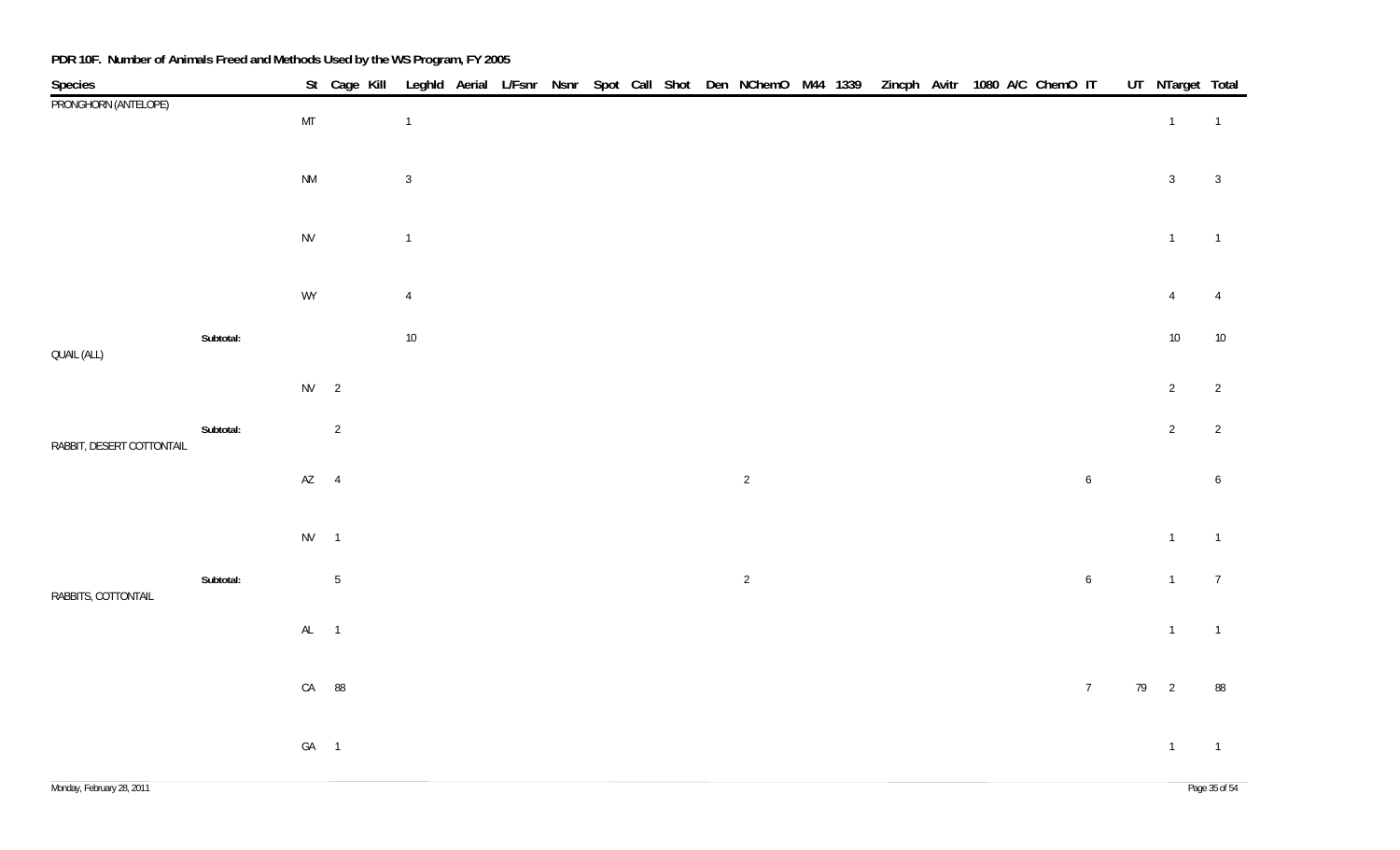| Species<br>RABBITS, COTTONTAIL |          | St Cage Kill Leghld Aerial L/Fsnr Nsnr Spot Call Shot Den NChemO M44 1339 Zincph Avitr 1080 A/C ChemO IT |                |  |                |  |  |                |  |  |  |                |              | UT NTarget Total    |                |
|--------------------------------|----------|----------------------------------------------------------------------------------------------------------|----------------|--|----------------|--|--|----------------|--|--|--|----------------|--------------|---------------------|----------------|
|                                |          |                                                                                                          |                |  |                |  |  |                |  |  |  |                |              |                     |                |
|                                | $MD$ 1   |                                                                                                          |                |  |                |  |  |                |  |  |  |                |              | $1 \qquad \qquad 1$ |                |
|                                |          |                                                                                                          |                |  |                |  |  |                |  |  |  |                |              |                     |                |
|                                |          |                                                                                                          |                |  |                |  |  |                |  |  |  |                |              |                     |                |
|                                | $MI$ 1   |                                                                                                          |                |  |                |  |  |                |  |  |  |                |              | $\overline{1}$      | $\overline{1}$ |
|                                |          |                                                                                                          |                |  |                |  |  |                |  |  |  |                |              |                     |                |
|                                | $MO$ 3   |                                                                                                          |                |  |                |  |  |                |  |  |  |                |              | $\overline{3}$      | $\sqrt{3}$     |
|                                |          |                                                                                                          |                |  |                |  |  |                |  |  |  |                |              |                     |                |
|                                | $NC$ 3   |                                                                                                          |                |  | $\overline{1}$ |  |  |                |  |  |  |                |              | $\overline{4}$      | $\overline{4}$ |
|                                |          |                                                                                                          |                |  |                |  |  |                |  |  |  |                |              |                     |                |
|                                | $NV$ 1   |                                                                                                          |                |  |                |  |  |                |  |  |  |                |              | $\overline{1}$      | $\overline{1}$ |
|                                |          |                                                                                                          |                |  |                |  |  |                |  |  |  |                |              |                     |                |
|                                |          |                                                                                                          |                |  |                |  |  |                |  |  |  |                |              |                     |                |
|                                | $NY$ 4   |                                                                                                          |                |  |                |  |  |                |  |  |  | $\overline{2}$ |              | $\overline{2}$      | $\overline{4}$ |
|                                |          |                                                                                                          |                |  |                |  |  |                |  |  |  |                |              |                     |                |
|                                | OH 4     |                                                                                                          |                |  |                |  |  | $\overline{1}$ |  |  |  | $\mathbf{3}$   |              | $\overline{2}$      | $\sqrt{5}$     |
|                                |          |                                                                                                          |                |  |                |  |  |                |  |  |  |                |              |                     |                |
|                                | PA 9     |                                                                                                          |                |  |                |  |  |                |  |  |  | $\overline{c}$ |              | 7 <sup>7</sup>      | $\,9$          |
|                                |          |                                                                                                          |                |  |                |  |  |                |  |  |  |                |              |                     |                |
|                                |          |                                                                                                          |                |  |                |  |  |                |  |  |  |                |              |                     |                |
|                                | $TN$ 1   |                                                                                                          |                |  |                |  |  |                |  |  |  | $\overline{1}$ |              |                     | $\overline{1}$ |
|                                |          |                                                                                                          |                |  |                |  |  |                |  |  |  |                |              |                     |                |
|                                | $TX = 1$ |                                                                                                          | $\overline{1}$ |  |                |  |  |                |  |  |  |                |              | $\overline{2}$      | $\overline{2}$ |
|                                |          |                                                                                                          |                |  |                |  |  |                |  |  |  |                |              |                     |                |
|                                | VA 6     |                                                                                                          |                |  | $\overline{1}$ |  |  | $\overline{2}$ |  |  |  | $\overline{2}$ | $2 \qquad 5$ |                     | $\,9$          |
|                                |          |                                                                                                          |                |  |                |  |  |                |  |  |  |                |              |                     |                |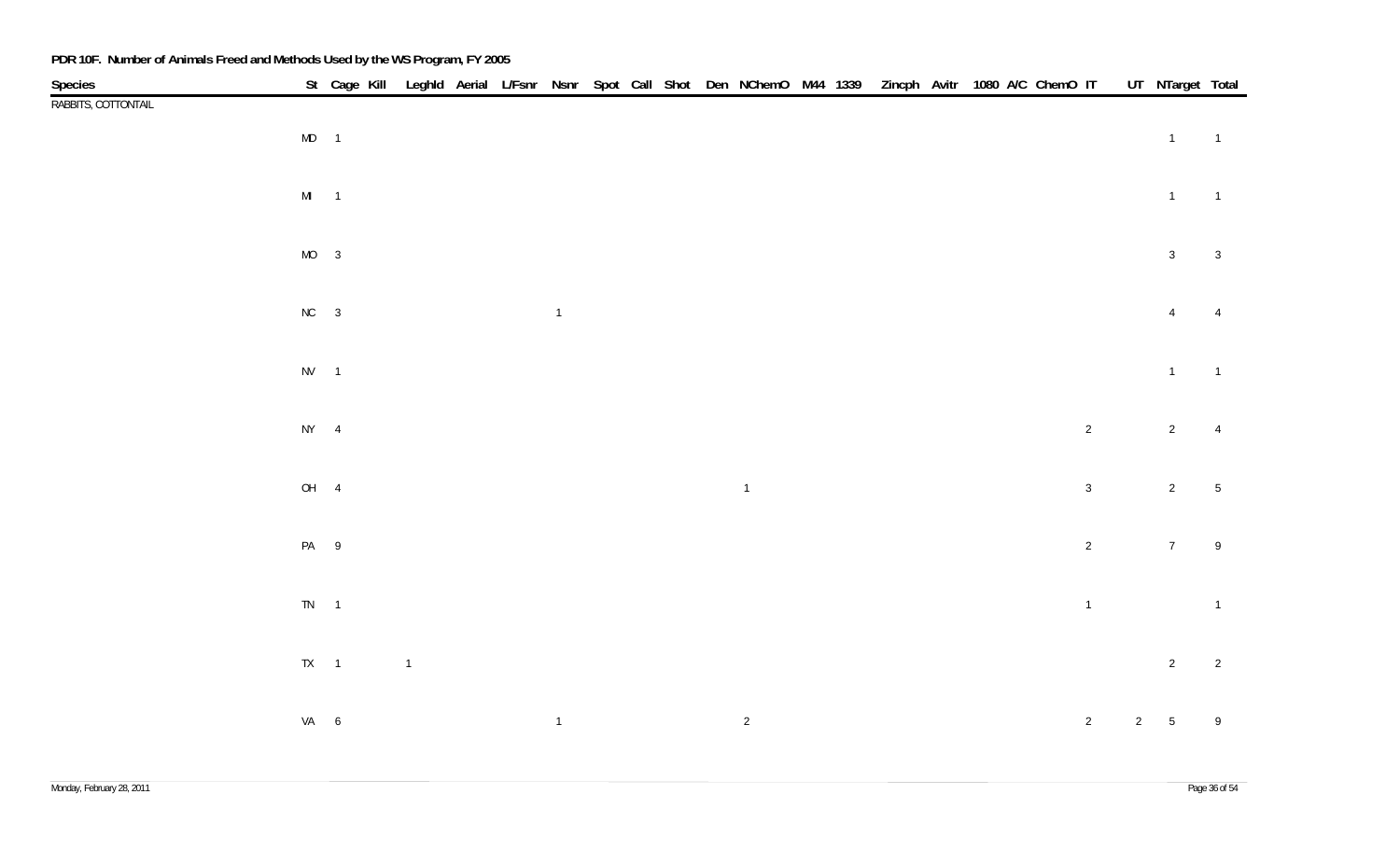| Species                   |           |          |                |                |                |                |  |  | St Cage Kill Leghld Aerial L/Fsnr Nsnr Spot Call Shot Den NChemO M44 1339 Zincph Avitr 1080 A/C ChemO IT |  |  |  |                |                |                | UT NTarget Total |                                 |
|---------------------------|-----------|----------|----------------|----------------|----------------|----------------|--|--|----------------------------------------------------------------------------------------------------------|--|--|--|----------------|----------------|----------------|------------------|---------------------------------|
| RABBITS, COTTONTAIL       |           | WV 7     |                |                |                | $\overline{2}$ |  |  |                                                                                                          |  |  |  |                | $\overline{1}$ |                | $\, 8$           | $\,9$                           |
|                           |           | $WY$ 1   |                |                |                |                |  |  |                                                                                                          |  |  |  |                |                |                | $\mathbf{1}$     | $\overline{1}$                  |
| RABBITS, SWAMP            | Subtotal: |          | 132            | $\overline{1}$ |                | $\overline{4}$ |  |  | $\mathbf{3}$                                                                                             |  |  |  |                | $18\,$         |                | 81 41            | 140                             |
|                           |           | $FL$ 2   |                |                |                |                |  |  |                                                                                                          |  |  |  | $\overline{2}$ | $\overline{2}$ |                | $\overline{2}$   | $\overline{4}$                  |
| RACCOONS                  | Subtotal: |          | $\overline{2}$ |                |                |                |  |  |                                                                                                          |  |  |  | $\overline{2}$ | $\overline{2}$ |                | $\overline{2}$   | $\overline{4}$                  |
|                           |           |          | AL 138         |                |                |                |  |  |                                                                                                          |  |  |  |                | 138            |                |                  | 138                             |
|                           |           | $AZ$ 3   |                | $10\,$         |                |                |  |  |                                                                                                          |  |  |  |                | $\overline{4}$ |                | 10               | 14                              |
|                           |           |          | CA 17          | $\bf 8$        | $\overline{1}$ | $\overline{1}$ |  |  | $\overline{1}$                                                                                           |  |  |  |                | $\, 8$         |                | $16 \qquad 4$    | 28                              |
|                           |           | $CO$ 1   |                |                |                |                |  |  |                                                                                                          |  |  |  |                |                | $\overline{1}$ |                  | $\overline{1}$                  |
|                           |           |          | FL 204         |                |                |                |  |  |                                                                                                          |  |  |  | 83             | 180            |                | 107              | 287                             |
|                           |           |          | GA 16          |                |                |                |  |  |                                                                                                          |  |  |  |                |                |                | $16\,$           | 16                              |
|                           |           | $\sf ID$ |                | $\mathbf{3}$   |                |                |  |  |                                                                                                          |  |  |  |                |                |                | $\mathbf{3}$     | $\mathbf{3}$                    |
| Monday, February 28, 2011 |           | IL $7$   |                |                |                |                |  |  |                                                                                                          |  |  |  |                |                |                | 7                | $\overline{7}$<br>Page 37 of 54 |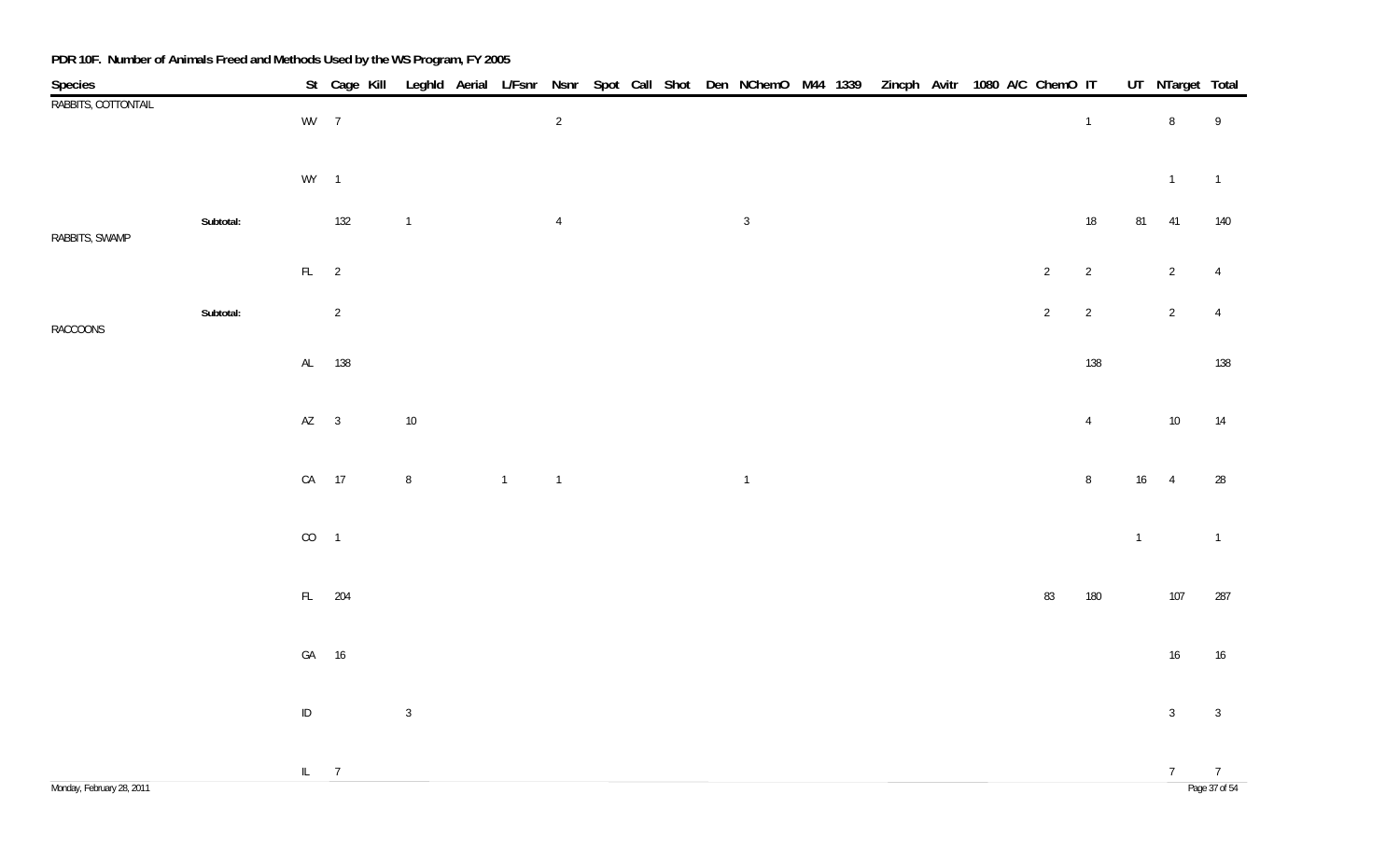| PDR 10F. Number of Animals Freed and Methods Used by the WS Program, FY 2005 |                        |        |                |                  |  |                |  |  |                                                                                                          |  |  |  |              |                |                |                  |                |
|------------------------------------------------------------------------------|------------------------|--------|----------------|------------------|--|----------------|--|--|----------------------------------------------------------------------------------------------------------|--|--|--|--------------|----------------|----------------|------------------|----------------|
|                                                                              |                        |        |                |                  |  |                |  |  | St Cage Kill Leghld Aerial L/Fsnr Nsnr Spot Call Shot Den NChemO M44 1339 Zincph Avitr 1080 A/C ChemO IT |  |  |  |              |                |                | UT NTarget Total |                |
| Species<br>RACCOONS                                                          |                        |        |                |                  |  |                |  |  |                                                                                                          |  |  |  |              |                |                |                  |                |
|                                                                              | $KY$ 1                 |        |                |                  |  |                |  |  |                                                                                                          |  |  |  |              |                | $\overline{1}$ |                  | $\overline{1}$ |
|                                                                              | ${\sf LA}$             |        |                |                  |  | $\overline{2}$ |  |  |                                                                                                          |  |  |  |              |                |                | $\overline{2}$   | $\overline{c}$ |
|                                                                              | MA 52                  |        |                |                  |  |                |  |  |                                                                                                          |  |  |  |              | $52\,$         |                |                  | 52             |
|                                                                              | MD 92                  |        |                | $\boldsymbol{6}$ |  |                |  |  |                                                                                                          |  |  |  |              | 92             |                | $\boldsymbol{6}$ | 98             |
|                                                                              | ME 88                  |        |                |                  |  |                |  |  |                                                                                                          |  |  |  | $\mathbf{1}$ | 84             |                | $5\,$            | 89             |
|                                                                              |                        | MI 265 |                | $37\,$           |  | $\mathbf{3}$   |  |  |                                                                                                          |  |  |  |              | 266            |                | $39\,$           | 305            |
|                                                                              | $\mathsf{M}\mathsf{N}$ |        |                | $\sqrt{5}$       |  |                |  |  |                                                                                                          |  |  |  |              |                |                | $5\phantom{.0}$  | $\sqrt{5}$     |
|                                                                              | $\rm MO$               |        |                | $\mathbf{3}$     |  |                |  |  |                                                                                                          |  |  |  |              | $\mathbf{3}$   |                |                  | $\overline{3}$ |
|                                                                              | $\mathsf{MS}\xspace$   |        | $\overline{1}$ | $\overline{1}$   |  | $\overline{1}$ |  |  |                                                                                                          |  |  |  |              |                |                | $\mathbf{3}$     | $\mathbf{3}$   |
|                                                                              | ${\sf NC}$             |        |                | $\overline{1}$   |  |                |  |  |                                                                                                          |  |  |  |              |                |                | $\overline{1}$   | $\overline{1}$ |
|                                                                              | $NE$ $\qquad 4$        |        |                |                  |  |                |  |  |                                                                                                          |  |  |  |              | $\overline{4}$ |                |                  | $\overline{4}$ |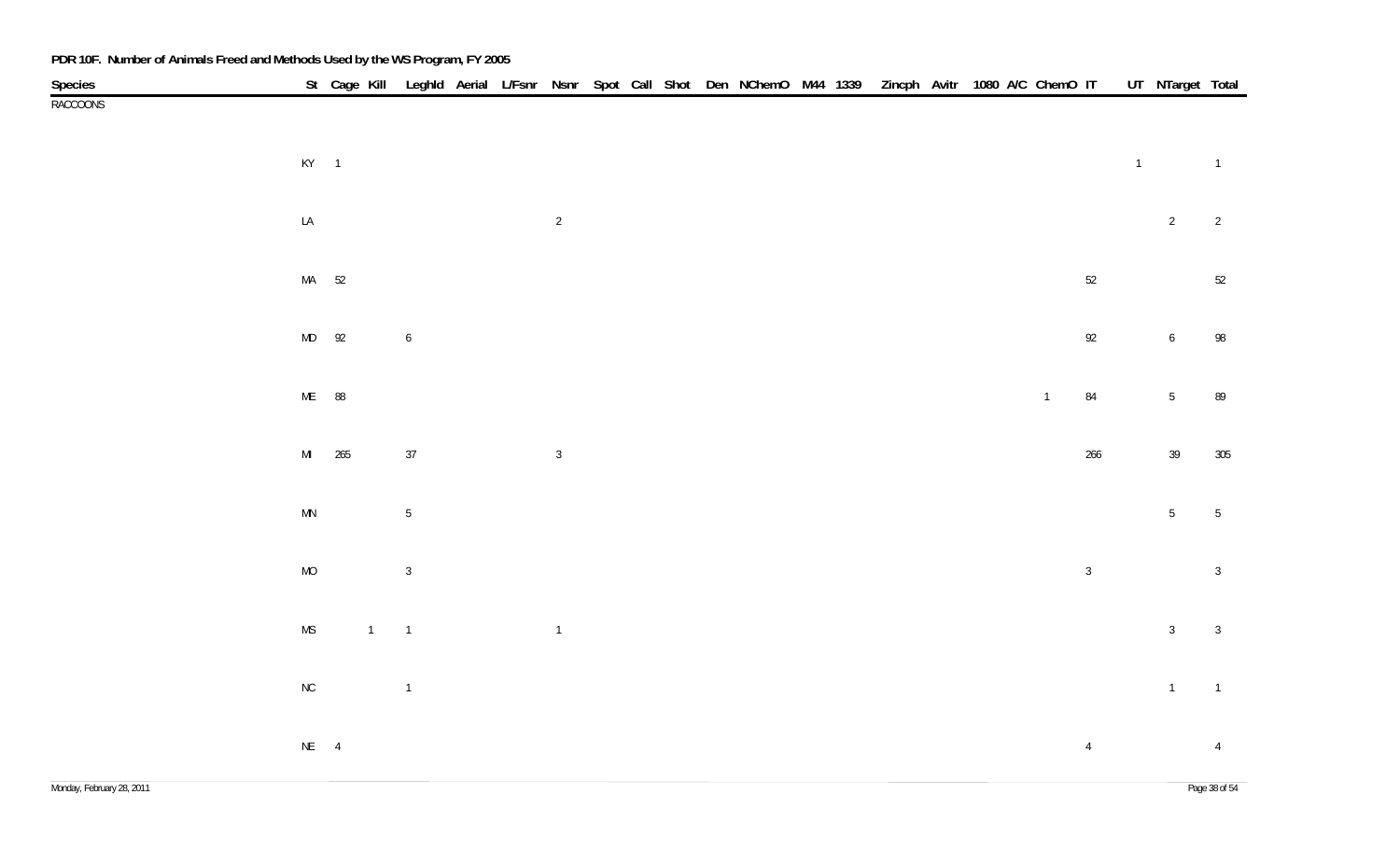| Species         |                        |         |              |                |  |                |  |  | St Cage Kill Leghld Aerial L/Fsnr Nsnr Spot Call Shot Den NChemO M44 1339 Zincph Avitr 1080 A/C ChemO IT UT NTarget Total |  |  |  |                  |                  |                |                |
|-----------------|------------------------|---------|--------------|----------------|--|----------------|--|--|---------------------------------------------------------------------------------------------------------------------------|--|--|--|------------------|------------------|----------------|----------------|
| <b>RACCOONS</b> |                        |         |              |                |  |                |  |  |                                                                                                                           |  |  |  |                  |                  |                |                |
|                 | $NH$ 3                 |         |              |                |  |                |  |  |                                                                                                                           |  |  |  |                  | $\sqrt{3}$       |                | $\overline{3}$ |
|                 |                        |         |              |                |  |                |  |  |                                                                                                                           |  |  |  |                  |                  |                |                |
|                 |                        | NJ 26   |              |                |  |                |  |  |                                                                                                                           |  |  |  |                  | $26\phantom{.0}$ |                | 26             |
|                 |                        |         |              |                |  |                |  |  |                                                                                                                           |  |  |  |                  |                  |                |                |
|                 |                        |         |              |                |  |                |  |  |                                                                                                                           |  |  |  |                  |                  |                |                |
|                 | $\mathsf{N}\mathsf{M}$ |         |              |                |  | $\overline{1}$ |  |  |                                                                                                                           |  |  |  |                  |                  | $\overline{1}$ | $\overline{1}$ |
|                 |                        |         |              |                |  |                |  |  |                                                                                                                           |  |  |  |                  |                  |                |                |
|                 |                        | NY 1102 |              |                |  |                |  |  |                                                                                                                           |  |  |  |                  | 1102             |                | 1102           |
|                 |                        |         |              |                |  |                |  |  |                                                                                                                           |  |  |  |                  |                  |                |                |
|                 |                        | OH 221  |              |                |  |                |  |  |                                                                                                                           |  |  |  | $\boldsymbol{9}$ | 230              |                | 230            |
|                 |                        |         |              |                |  |                |  |  |                                                                                                                           |  |  |  |                  |                  |                |                |
|                 |                        |         | OK 3 1 9     |                |  | $\overline{2}$ |  |  |                                                                                                                           |  |  |  |                  |                  | 15             | 15             |
|                 |                        |         |              |                |  |                |  |  |                                                                                                                           |  |  |  |                  |                  |                |                |
|                 |                        |         |              |                |  |                |  |  |                                                                                                                           |  |  |  |                  |                  | $1 \qquad 14$  |                |
|                 |                        |         | OR  1  1  10 |                |  | $\sqrt{5}$     |  |  | $\overline{1}$                                                                                                            |  |  |  |                  | $\mathbf{3}$     |                | 18             |
|                 |                        |         |              |                |  |                |  |  |                                                                                                                           |  |  |  |                  |                  |                |                |
|                 | PA 1                   |         |              |                |  |                |  |  |                                                                                                                           |  |  |  |                  | $\overline{1}$   |                | $\overline{1}$ |
|                 |                        |         |              |                |  |                |  |  |                                                                                                                           |  |  |  |                  |                  |                |                |
|                 |                        | TN 464  |              | $\overline{1}$ |  |                |  |  |                                                                                                                           |  |  |  |                  | 464              | $\overline{1}$ | 465            |
|                 |                        |         |              |                |  |                |  |  |                                                                                                                           |  |  |  |                  |                  |                |                |
|                 | $TX \qquad 6$          |         |              | $\overline{2}$ |  |                |  |  | $\mathbf{3}$                                                                                                              |  |  |  |                  | $\boldsymbol{6}$ | 5 <sub>5</sub> | 11             |
|                 |                        |         |              |                |  |                |  |  |                                                                                                                           |  |  |  |                  |                  |                |                |
|                 |                        | VA 174  |              | $85\,$         |  | $\mathbf{3}$   |  |  | $25\,$                                                                                                                    |  |  |  |                  | 278              | $\overline{9}$ | 287            |
|                 |                        |         |              |                |  |                |  |  |                                                                                                                           |  |  |  |                  |                  |                |                |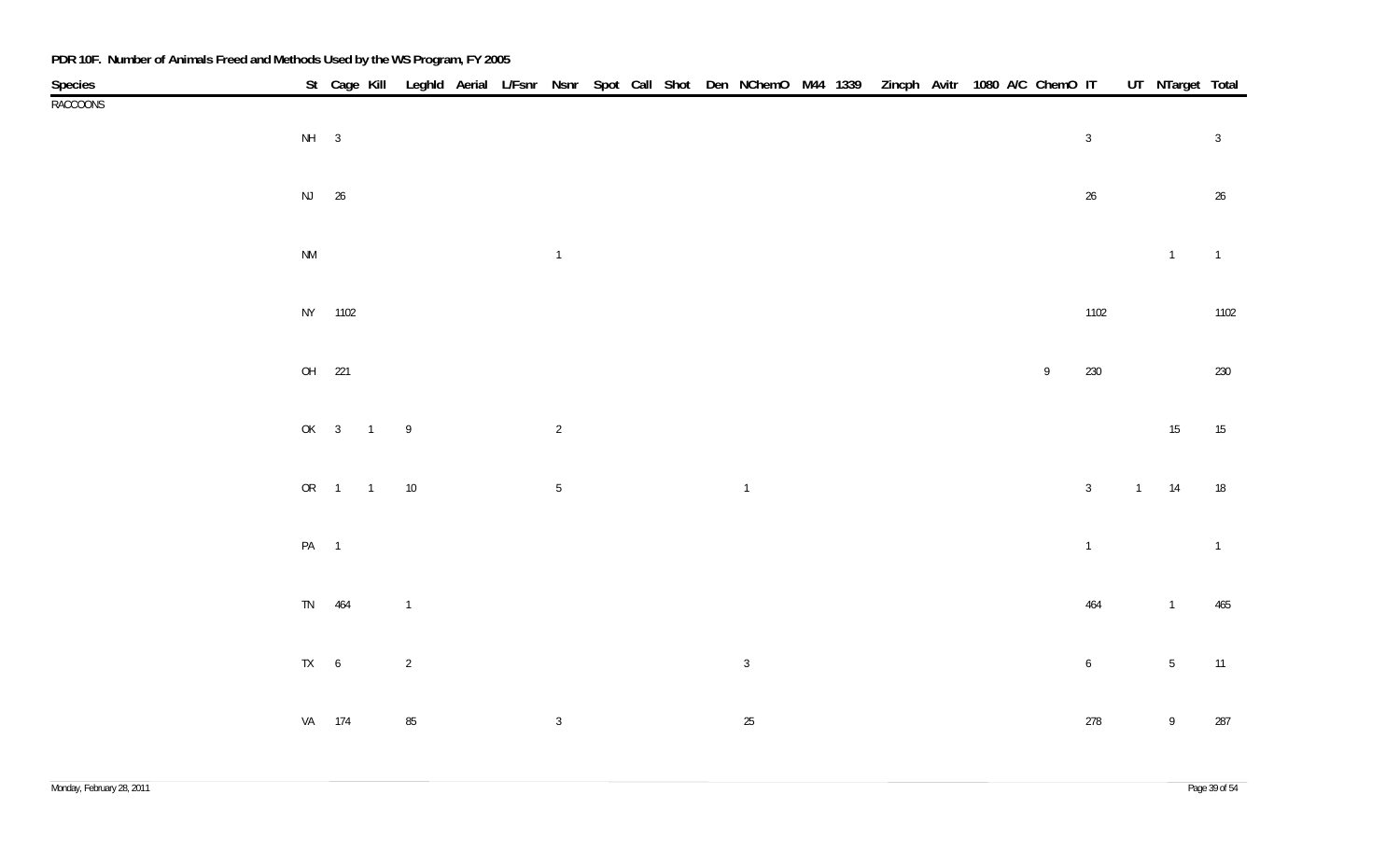| <b>Species</b>       |           |        |                | St Cage Kill |                  |                |                |  |  | Leghld Aerial L/Fsnr Nsnr Spot Call Shot Den NChemO M44 1339 Zincph Avitr 1080 A/C ChemO IT |  |  |    |                |                 | UT NTarget Total |                |
|----------------------|-----------|--------|----------------|--------------|------------------|----------------|----------------|--|--|---------------------------------------------------------------------------------------------|--|--|----|----------------|-----------------|------------------|----------------|
| <b>RACCOONS</b>      |           |        | VT 239         |              |                  |                |                |  |  |                                                                                             |  |  |    | 239            |                 |                  | 239            |
|                      |           | WA     |                |              | $\mathbf{1}$     |                |                |  |  | $\overline{2}$                                                                              |  |  |    |                | $2 \qquad 1$    |                  | $\overline{3}$ |
|                      |           | WI     | 29             |              | $\, 8$           |                |                |  |  |                                                                                             |  |  |    |                |                 | $37\,$           | 37             |
|                      |           | WV     | 295            |              | $\boldsymbol{9}$ |                | $\overline{2}$ |  |  |                                                                                             |  |  |    | 295            | $\mathbf{3}$    | 8                | 306            |
|                      |           | WY 5   |                |              | $\sqrt{2}$       |                |                |  |  |                                                                                             |  |  |    |                | $2\overline{ }$ | $5\phantom{.0}$  | $\overline{7}$ |
| RATS (MIXED)         | Subtotal: |        | $3,457$ 3      |              | 201              | $\overline{1}$ | $20\,$         |  |  | $32\,$                                                                                      |  |  | 93 | 3,478          | 26              | 304              | 3,808          |
|                      |           | VA     |                |              |                  |                |                |  |  | $103\,$                                                                                     |  |  |    | 103            |                 |                  | 103            |
| RATS, BLACK (ROOF)   | Subtotal: |        |                |              |                  |                |                |  |  | 103                                                                                         |  |  |    | 103            |                 |                  | 103            |
|                      |           | $CA$ 1 |                |              |                  |                |                |  |  |                                                                                             |  |  |    |                |                 | $\overline{1}$   | $\overline{1}$ |
| RATS, KANGAROO (ALL) | Subtotal: |        | $\overline{1}$ |              |                  |                |                |  |  |                                                                                             |  |  |    |                |                 | $\overline{1}$   | $\overline{1}$ |
|                      |           | $NV$ 1 |                |              |                  |                |                |  |  |                                                                                             |  |  |    | $\overline{1}$ |                 |                  | $\overline{1}$ |
| RATS, NORWAY         | Subtotal: |        | $\overline{1}$ |              |                  |                |                |  |  |                                                                                             |  |  |    | $\overline{1}$ |                 |                  | $\overline{1}$ |
|                      |           | $NJ$ 3 |                |              |                  |                |                |  |  |                                                                                             |  |  |    | $\mathbf{3}$   |                 |                  | $\overline{3}$ |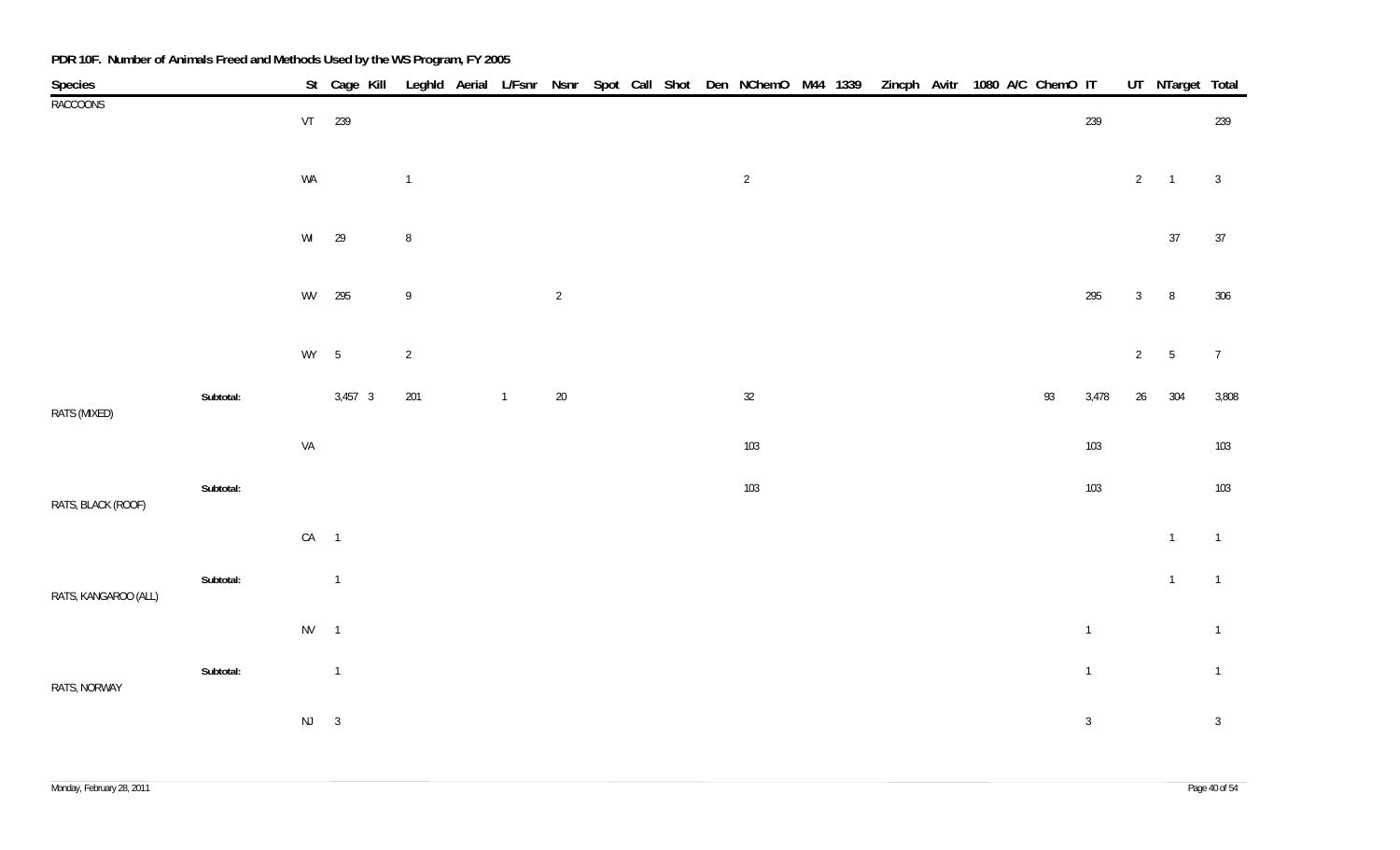| Species                         |           |                 |                |                |  |                |  |  | St Cage Kill Leghld Aerial L/Fsnr Nsnr Spot Call Shot Den NChemO M44 1339 Zincph Avitr 1080 A/C ChemO IT |  |  |  |                | UT NTarget Total |                |
|---------------------------------|-----------|-----------------|----------------|----------------|--|----------------|--|--|----------------------------------------------------------------------------------------------------------|--|--|--|----------------|------------------|----------------|
| RATS, NORWAY                    |           | PA 3            |                |                |  |                |  |  |                                                                                                          |  |  |  | $\overline{1}$ | $2\overline{ }$  | $\overline{3}$ |
|                                 |           | $TN \qquad 1$   |                |                |  |                |  |  |                                                                                                          |  |  |  |                | $\mathbf{1}$     | $\overline{1}$ |
| RATS, PACKRATS/WOODRATS (OTHER) | Subtotal: |                 | $\overline{7}$ |                |  |                |  |  |                                                                                                          |  |  |  | $\overline{4}$ | $\mathbf{3}$     | $\overline{7}$ |
|                                 |           | $NC$ 3          |                |                |  |                |  |  |                                                                                                          |  |  |  |                | 3 <sup>1</sup>   | $\overline{3}$ |
| RAVENS (OTHER)                  | Subtotal: |                 | $\overline{3}$ |                |  |                |  |  |                                                                                                          |  |  |  |                | $\mathbf{3}$     | $\overline{3}$ |
|                                 |           | $\mathsf{MI}$   |                |                |  | $\overline{1}$ |  |  |                                                                                                          |  |  |  |                | $\mathbf{1}$     | $\overline{1}$ |
| RAVENS, COMMON                  | Subtotal: |                 |                |                |  | $\overline{1}$ |  |  |                                                                                                          |  |  |  |                | $\mathbf{1}$     | $\overline{1}$ |
|                                 |           | MT              |                | $\overline{1}$ |  |                |  |  |                                                                                                          |  |  |  |                | $\mathbf{1}$     | $\overline{1}$ |
| RINGTAILS                       | Subtotal: |                 |                | $\overline{1}$ |  |                |  |  |                                                                                                          |  |  |  |                | $\mathbf{1}$     | $\overline{1}$ |
|                                 |           | $TX \qquad 1$   |                | $\overline{1}$ |  |                |  |  |                                                                                                          |  |  |  |                | $2\overline{ }$  | $\overline{2}$ |
| ROBINS, AMERICAN                | Subtotal: |                 | $\overline{1}$ | $\overline{1}$ |  |                |  |  |                                                                                                          |  |  |  |                | $2\overline{ }$  | $\overline{2}$ |
|                                 |           | $IL = 1$        |                |                |  |                |  |  |                                                                                                          |  |  |  |                | $\overline{1}$   | $\overline{1}$ |
|                                 |           | KS              |                |                |  |                |  |  | $\overline{1}$                                                                                           |  |  |  | $\overline{1}$ |                  | $\overline{1}$ |
|                                 |           | PA <sub>1</sub> |                |                |  |                |  |  |                                                                                                          |  |  |  |                | $\overline{1}$   | $\overline{1}$ |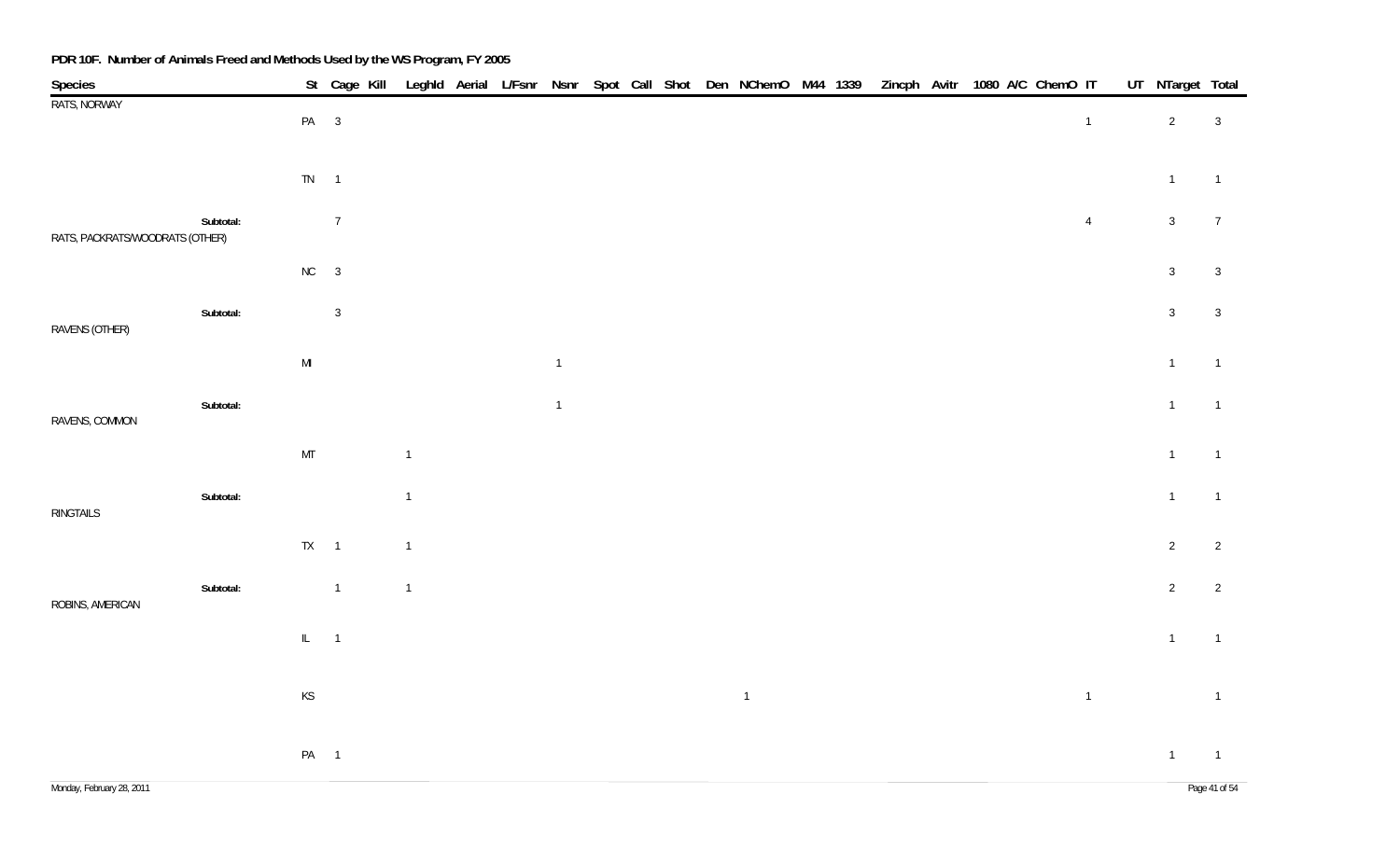| Species                                |           |               | St Cage Kill Leghld Aerial L/Fsnr Nsnr Spot Call Shot Den NChemO M44 1339 Zincph Avitr 1080 A/C ChemO IT |                |  |  |  |                |  |  |  |                |             | UT NTarget Total |                |
|----------------------------------------|-----------|---------------|----------------------------------------------------------------------------------------------------------|----------------|--|--|--|----------------|--|--|--|----------------|-------------|------------------|----------------|
| ROBINS, AMERICAN                       |           |               |                                                                                                          |                |  |  |  |                |  |  |  |                |             |                  |                |
| SHEARWATERS (OTHER)                    | Subtotal: |               | $\overline{2}$                                                                                           |                |  |  |  | $\overline{1}$ |  |  |  | $\overline{1}$ |             | $\overline{2}$   | $\overline{3}$ |
|                                        |           | $\mathsf{HI}$ | $38\,$                                                                                                   | $\overline{1}$ |  |  |  | $\overline{4}$ |  |  |  | $5\,$          |             | $38\,$           | 43             |
| SHEEP, BIGHORN                         | Subtotal: |               | $38\,$                                                                                                   | $\overline{1}$ |  |  |  | $\overline{4}$ |  |  |  | $5\,$          |             | $38\,$           | 43             |
|                                        |           | WY            |                                                                                                          | $\mathbf{1}$   |  |  |  |                |  |  |  |                |             | $\overline{1}$   |                |
| SHEEP, FERAL, FREE-RANGING AND EXOTICS | Subtotal: |               |                                                                                                          | $\mathbf{1}$   |  |  |  |                |  |  |  |                |             | $\overline{1}$   |                |
|                                        |           | $\mathsf{HI}$ |                                                                                                          | $\mathbf{1}$   |  |  |  |                |  |  |  | $\overline{1}$ |             |                  | $\overline{1}$ |
|                                        |           | ${\sf OR}$    |                                                                                                          | $\mathbf{1}$   |  |  |  |                |  |  |  |                |             | $\overline{1}$   | $\overline{1}$ |
| SHOREBIRDS (OTHER)                     | Subtotal: |               |                                                                                                          | $\sqrt{2}$     |  |  |  |                |  |  |  | $\overline{1}$ |             | $\overline{1}$   | $\overline{2}$ |
|                                        |           | $\mathsf{AK}$ |                                                                                                          |                |  |  |  | $\overline{1}$ |  |  |  | $\overline{1}$ |             |                  | $\overline{1}$ |
|                                        |           | $\sf MA$      |                                                                                                          |                |  |  |  | $\overline{1}$ |  |  |  | $\overline{1}$ |             |                  | $\overline{1}$ |
| SHRIKES (ALL)                          | Subtotal: |               |                                                                                                          |                |  |  |  | $\overline{2}$ |  |  |  | $\overline{2}$ |             |                  | $\overline{2}$ |
|                                        |           | $CA$ 1        |                                                                                                          | $\overline{1}$ |  |  |  |                |  |  |  |                | $1 -$       | $\overline{1}$   | $\overline{2}$ |
| SKUNKS, SPOTTED                        | Subtotal: |               | $\overline{1}$                                                                                           | $\overline{1}$ |  |  |  |                |  |  |  |                | $1 \quad 1$ |                  | $\overline{2}$ |
|                                        |           | ${\sf CA}$    |                                                                                                          |                |  |  |  | $\overline{1}$ |  |  |  | $\overline{1}$ |             |                  | $\overline{1}$ |
| Monday, February 28, 2011              |           |               |                                                                                                          |                |  |  |  |                |  |  |  |                |             |                  | Page 42 of 54  |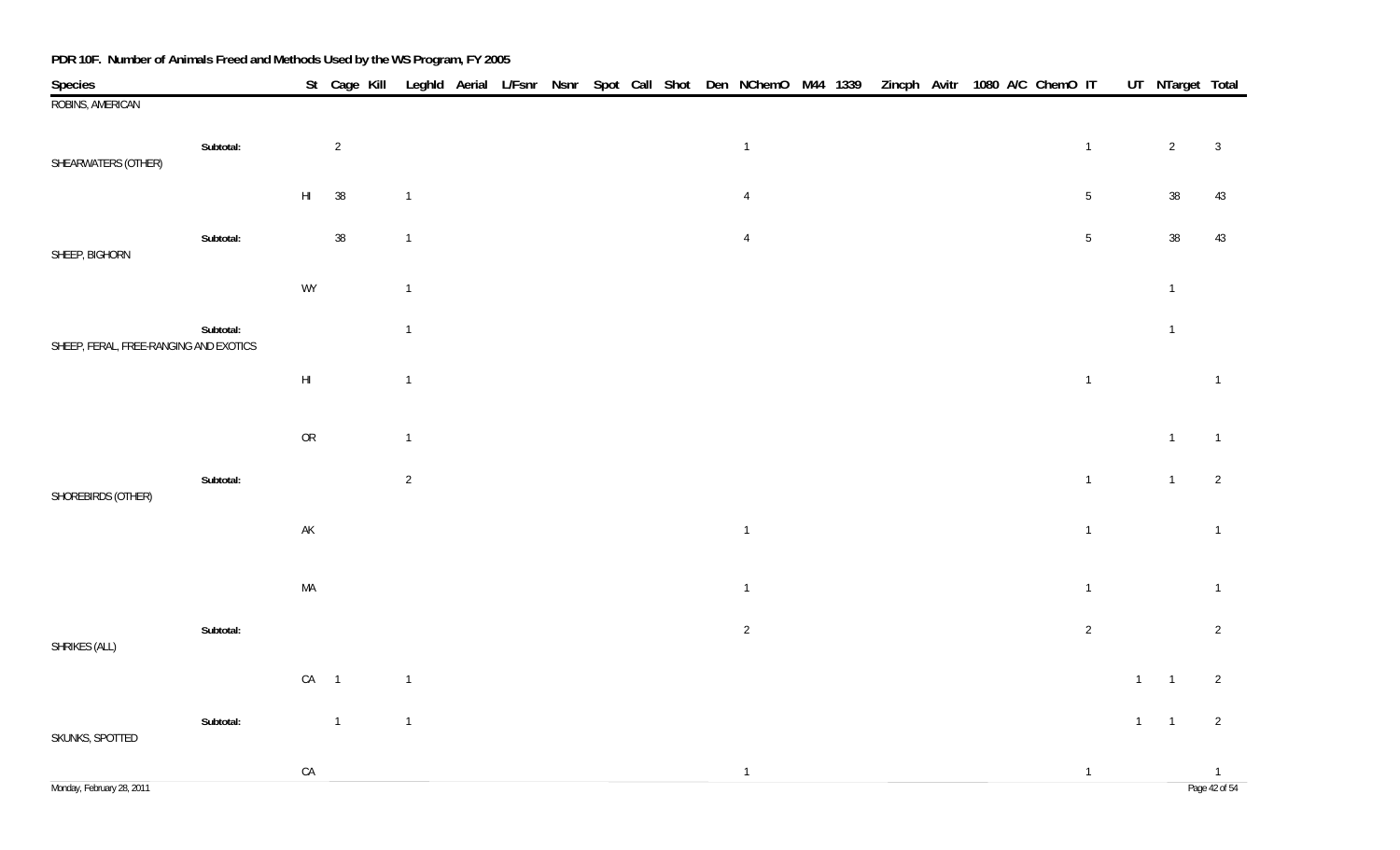| <b>Species</b>               |          | St Cage Kill Leghld Aerial L/Fsnr Nsnr Spot Call Shot Den NChemO M44 1339 Zincph Avitr 1080 A/C ChemO IT |  |  |  |  |                |  |  |  |       |                |              | UT NTarget Total |                 |
|------------------------------|----------|----------------------------------------------------------------------------------------------------------|--|--|--|--|----------------|--|--|--|-------|----------------|--------------|------------------|-----------------|
| SKUNKS, SPOTTED              |          |                                                                                                          |  |  |  |  |                |  |  |  |       |                |              |                  |                 |
| Subtotal:<br>SKUNKS, STRIPED |          |                                                                                                          |  |  |  |  | $\overline{1}$ |  |  |  |       | $\overline{1}$ |              |                  | $\overline{1}$  |
|                              |          | AZ 27                                                                                                    |  |  |  |  |                |  |  |  | $5\,$ | 42             |              |                  | 42              |
|                              | $CA$ 5   |                                                                                                          |  |  |  |  |                |  |  |  |       | $\mathbf{3}$   |              | $1 \quad 1$      | $5\overline{)}$ |
|                              | $MA$ 2   |                                                                                                          |  |  |  |  |                |  |  |  |       | $\sqrt{2}$     |              |                  | $\overline{2}$  |
|                              | $ME$ 7   |                                                                                                          |  |  |  |  |                |  |  |  |       | $\mathbf{3}$   |              | $\overline{4}$   | $\overline{7}$  |
|                              | $NJ$ 2   |                                                                                                          |  |  |  |  |                |  |  |  |       | $\sqrt{2}$     |              |                  | $\overline{2}$  |
|                              |          | NY 236                                                                                                   |  |  |  |  |                |  |  |  |       | 13             | $\mathbf{3}$ | 220              | 236             |
|                              | OH 1     |                                                                                                          |  |  |  |  |                |  |  |  |       |                |              | $\overline{1}$   | $\overline{1}$  |
|                              | OK 1     |                                                                                                          |  |  |  |  |                |  |  |  |       |                |              | $\overline{1}$   | $\overline{1}$  |
|                              |          | PA 11                                                                                                    |  |  |  |  |                |  |  |  |       | $\overline{4}$ |              | $7\overline{ }$  | 11              |
|                              | $TN = 1$ |                                                                                                          |  |  |  |  |                |  |  |  |       |                |              | $1 \qquad 1$     |                 |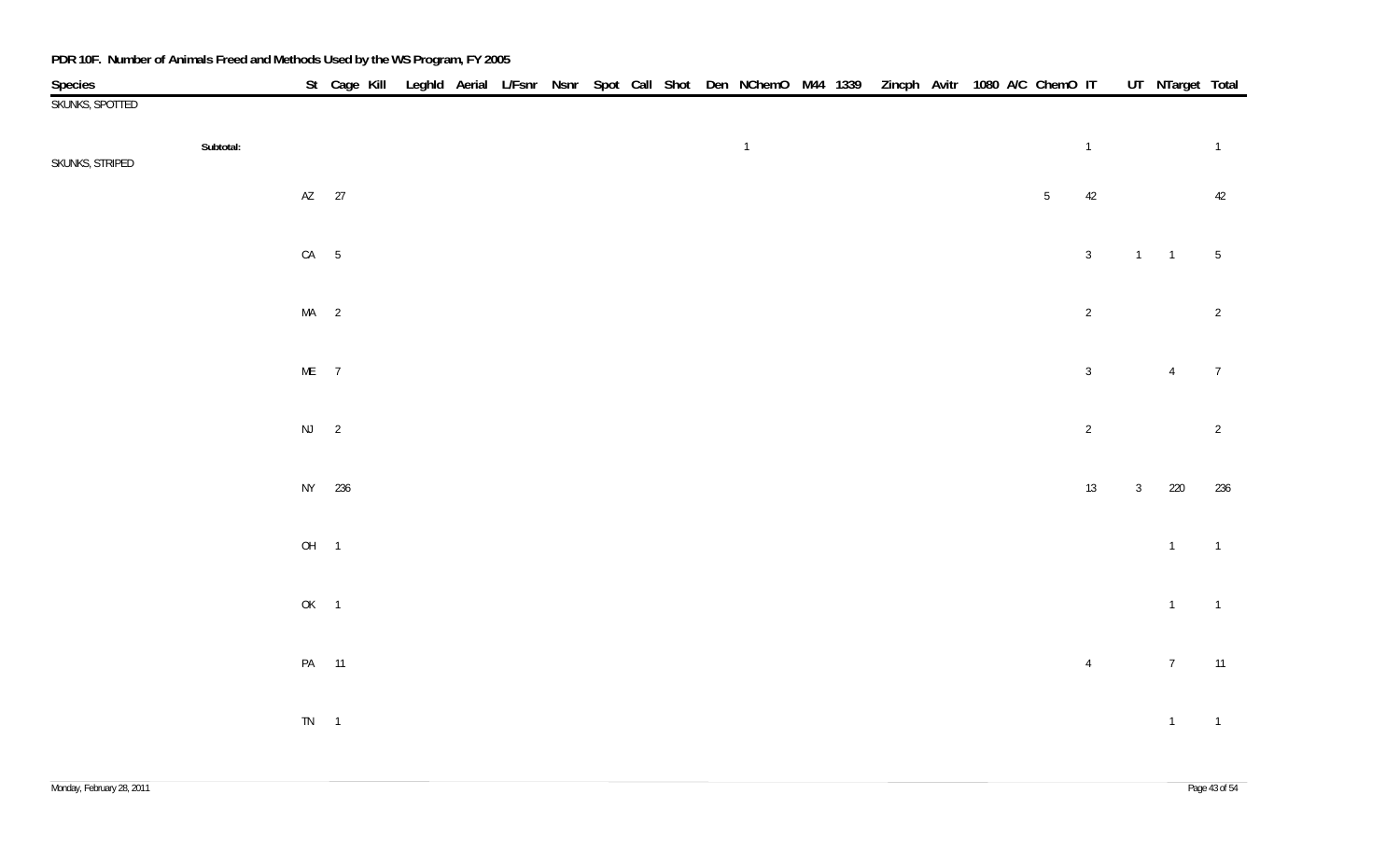| Species                       |           |                        |                |                |  |  |  | St Cage Kill Leghld Aerial L/Fsnr Nsnr Spot Call Shot Den NChemO M44 1339 Zincph Avitr 1080 A/C ChemO IT |  |  |  |                 |                |                | UT NTarget Total |                 |
|-------------------------------|-----------|------------------------|----------------|----------------|--|--|--|----------------------------------------------------------------------------------------------------------|--|--|--|-----------------|----------------|----------------|------------------|-----------------|
| SKUNKS, STRIPED               |           | ${\sf TX}$             |                | $\overline{1}$ |  |  |  |                                                                                                          |  |  |  |                 |                | $\overline{1}$ |                  | $\overline{1}$  |
|                               |           |                        |                |                |  |  |  |                                                                                                          |  |  |  |                 |                |                |                  |                 |
|                               |           |                        | $VA$ 2         |                |  |  |  |                                                                                                          |  |  |  |                 |                |                | $\overline{2}$   | $\overline{2}$  |
|                               |           |                        |                |                |  |  |  |                                                                                                          |  |  |  |                 |                |                |                  |                 |
|                               |           |                        | VT 28          |                |  |  |  |                                                                                                          |  |  |  |                 | $27\,$         | $\overline{2}$ |                  | 29              |
|                               |           |                        |                |                |  |  |  |                                                                                                          |  |  |  |                 |                |                |                  |                 |
|                               |           |                        |                |                |  |  |  |                                                                                                          |  |  |  |                 |                |                |                  |                 |
|                               |           | $Wl$ 5                 |                |                |  |  |  |                                                                                                          |  |  |  |                 |                |                | $5\phantom{.0}$  | $5\overline{)}$ |
|                               |           |                        |                |                |  |  |  |                                                                                                          |  |  |  |                 |                |                |                  |                 |
|                               |           | WV 4                   |                |                |  |  |  |                                                                                                          |  |  |  |                 | $\mathbf{3}$   | $\overline{1}$ |                  | $\overline{4}$  |
|                               | Subtotal: |                        | 332            | $\overline{1}$ |  |  |  |                                                                                                          |  |  |  | $5\phantom{.0}$ | 99             | $\, 8$         | 242              | 349             |
| SNAKES, NON-POISONOUS (OTHER) |           |                        |                |                |  |  |  |                                                                                                          |  |  |  |                 |                |                |                  |                 |
|                               |           | $\mathsf{A}\mathsf{Z}$ |                |                |  |  |  | $\overline{2}$                                                                                           |  |  |  |                 | $\overline{2}$ |                |                  | $\overline{2}$  |
|                               |           |                        |                |                |  |  |  |                                                                                                          |  |  |  |                 |                |                |                  |                 |
|                               |           | ${\sf CA}$             |                |                |  |  |  | $\overline{1}$                                                                                           |  |  |  |                 | $\overline{1}$ |                |                  | $\overline{1}$  |
|                               |           |                        |                |                |  |  |  |                                                                                                          |  |  |  |                 |                |                |                  |                 |
|                               |           | $NC$ 1                 |                |                |  |  |  |                                                                                                          |  |  |  |                 | $\mathbf{1}$   |                |                  | $\mathbf{1}$    |
|                               | Subtotal: |                        | $\overline{1}$ |                |  |  |  | $\mathbf{3}$                                                                                             |  |  |  |                 | $\overline{4}$ |                |                  | $\overline{4}$  |
| SNAKES, POISONOUS (ALL)       |           |                        |                |                |  |  |  |                                                                                                          |  |  |  |                 |                |                |                  |                 |
|                               |           | $\mathsf{A}\mathsf{Z}$ |                |                |  |  |  | $\mathbf{1}$                                                                                             |  |  |  |                 | $\mathbf{1}$   |                |                  | $\mathbf{1}$    |
|                               |           |                        |                |                |  |  |  |                                                                                                          |  |  |  |                 |                |                |                  |                 |
|                               |           | ${\sf CA}$             |                |                |  |  |  | $10\,$                                                                                                   |  |  |  |                 | $10\,$         |                |                  | $10\,$          |
|                               | Subtotal: |                        |                |                |  |  |  | 11                                                                                                       |  |  |  |                 | $11\,$         |                |                  | 11              |
| SNAKES, POISONOUS (OTHER)     |           |                        |                |                |  |  |  |                                                                                                          |  |  |  |                 |                |                |                  |                 |
| Monday, February 28, 2011     |           |                        |                |                |  |  |  |                                                                                                          |  |  |  |                 |                |                |                  | Page 44 of 54   |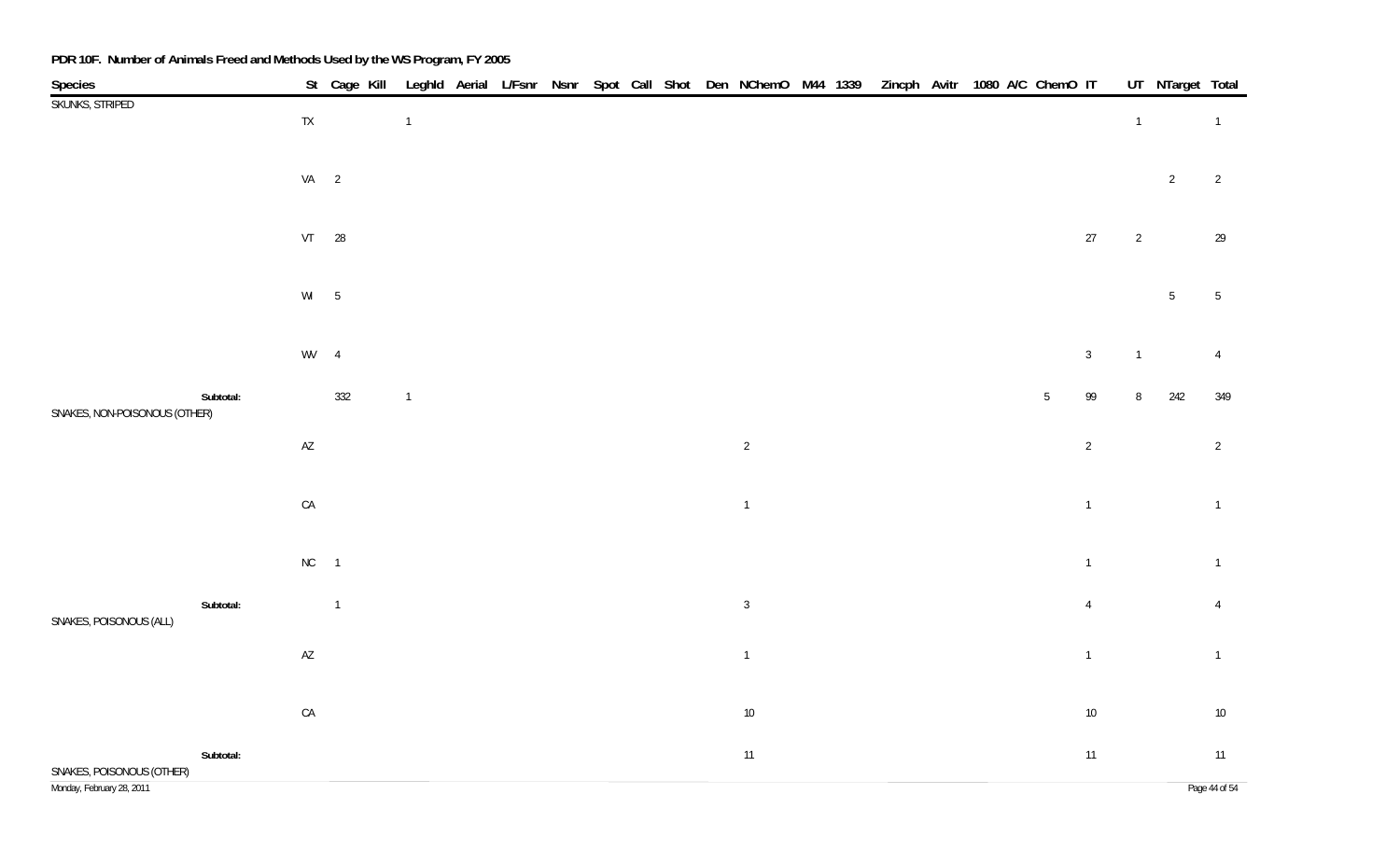| Species                           |           |                                                                                         |    |  |  |  |  | St Cage Kill Leghld Aerial L/Fsnr Nsnr Spot Call Shot Den NChemO M44 1339 Zincph Avitr 1080 A/C ChemO IT |  |  |  |                |  |                | UT NTarget Total |
|-----------------------------------|-----------|-----------------------------------------------------------------------------------------|----|--|--|--|--|----------------------------------------------------------------------------------------------------------|--|--|--|----------------|--|----------------|------------------|
| SNAKES, POISONOUS (OTHER)         |           |                                                                                         |    |  |  |  |  |                                                                                                          |  |  |  |                |  |                |                  |
|                                   |           | UT                                                                                      |    |  |  |  |  | $\overline{1}$                                                                                           |  |  |  | $\overline{1}$ |  |                | $\mathbf{1}$     |
| SNAKES, RATTLESNAKES, RED DIAMOND | Subtotal: |                                                                                         |    |  |  |  |  | $\overline{1}$                                                                                           |  |  |  | $\overline{1}$ |  |                | $\mathbf{1}$     |
|                                   |           | ${\sf CA}$                                                                              |    |  |  |  |  | $\mathbf{1}$                                                                                             |  |  |  | $\overline{1}$ |  |                | $\mathbf{1}$     |
| SPARROWS, EURASIAN TREE           | Subtotal: |                                                                                         |    |  |  |  |  | $\overline{1}$                                                                                           |  |  |  | $\mathbf{1}$   |  |                | $\mathbf{1}$     |
|                                   |           | GU                                                                                      |    |  |  |  |  | 25                                                                                                       |  |  |  | $25\,$         |  |                | $25\,$           |
| SPARROWS, HOUSE/ENGLISH           | Subtotal: |                                                                                         |    |  |  |  |  | 25                                                                                                       |  |  |  | 25             |  |                | $25\,$           |
|                                   |           | CO                                                                                      |    |  |  |  |  | 594                                                                                                      |  |  |  | 594            |  |                | 594              |
|                                   |           | GA                                                                                      |    |  |  |  |  | $\overline{1}$                                                                                           |  |  |  | $\overline{1}$ |  |                | $\mathbf{1}$     |
|                                   |           | $\mathsf{KY}$                                                                           |    |  |  |  |  | $\overline{1}$                                                                                           |  |  |  | $\overline{1}$ |  |                | $\mathbf{1}$     |
|                                   |           | $\mathsf{OK}% \left( \mathcal{M}\right) \equiv\mathsf{OK}^{3}\left( \mathcal{M}\right)$ |    |  |  |  |  | $\overline{2}$                                                                                           |  |  |  | $\overline{2}$ |  |                | $\sqrt{2}$       |
|                                   |           | PA 1                                                                                    |    |  |  |  |  |                                                                                                          |  |  |  |                |  | $\overline{1}$ | $\overline{1}$   |
|                                   |           | WA 51                                                                                   |    |  |  |  |  |                                                                                                          |  |  |  |                |  | 51             | $51\,$           |
| SPARROWS, JAVA                    | Subtotal: |                                                                                         | 52 |  |  |  |  | 598                                                                                                      |  |  |  | 598            |  | 52             | 650              |
| Monday, February 28, 2011         |           |                                                                                         |    |  |  |  |  |                                                                                                          |  |  |  |                |  |                | Page 45 of 54    |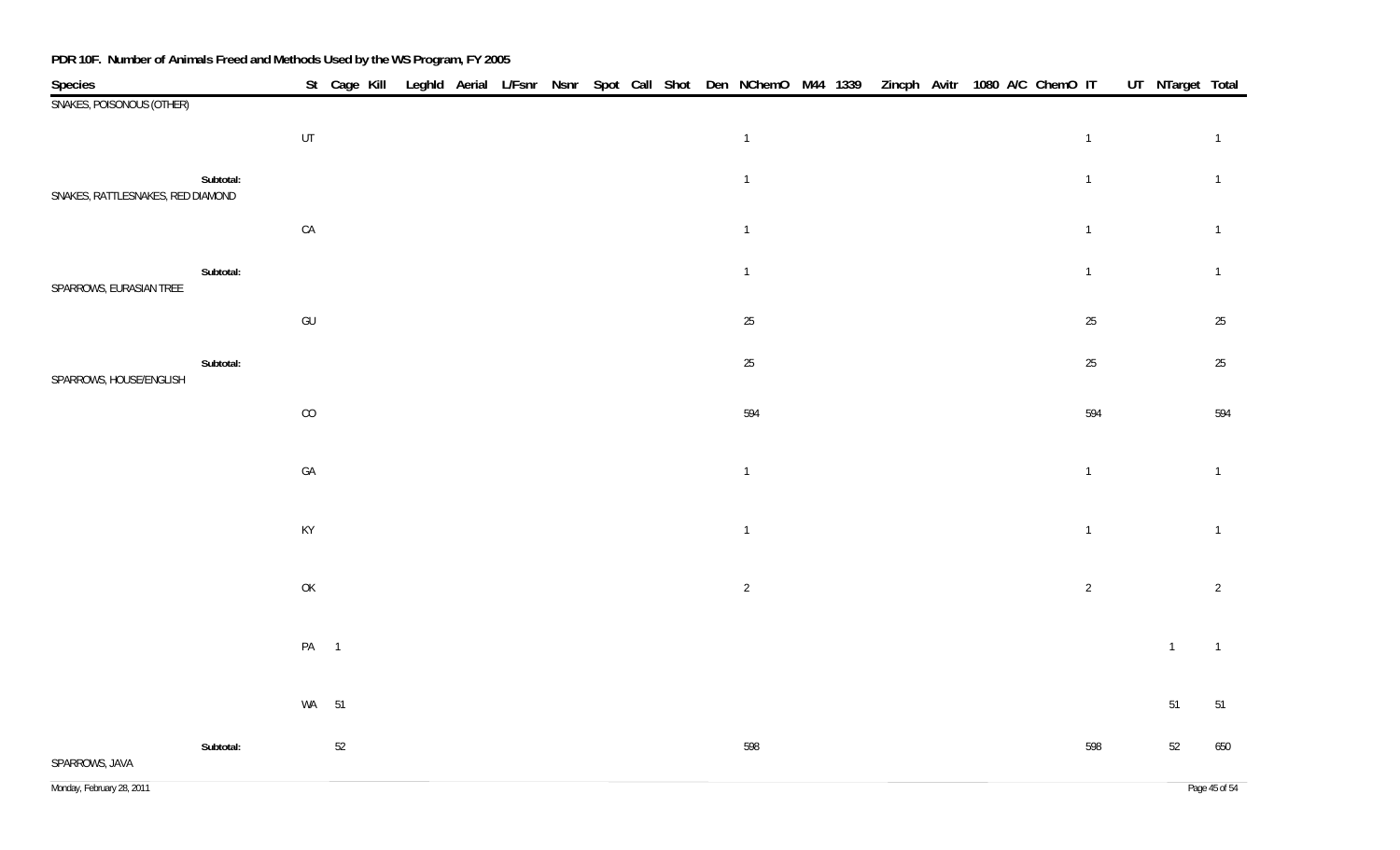| Species         |           |                        | St Cage Kill |  |  |  |  | Leghld Aerial L/Fsnr Nsnr Spot Call Shot Den NChemO M44 1339 Zincph Avitr 1080 A/C ChemO IT |  |  |  |                |                | UT NTarget Total |                |
|-----------------|-----------|------------------------|--------------|--|--|--|--|---------------------------------------------------------------------------------------------|--|--|--|----------------|----------------|------------------|----------------|
| SPARROWS, JAVA  |           |                        |              |  |  |  |  |                                                                                             |  |  |  |                |                |                  |                |
|                 |           | $\mathsf{H}\mathsf{I}$ | 202          |  |  |  |  |                                                                                             |  |  |  | 202            |                |                  | 202            |
| SQUIRRELS, FOX  | Subtotal: |                        | 202          |  |  |  |  |                                                                                             |  |  |  | $202\,$        |                |                  | 202            |
|                 |           | $CO$ 2                 |              |  |  |  |  |                                                                                             |  |  |  | $\overline{2}$ |                |                  | $\overline{2}$ |
|                 |           | $ID \t 2$              |              |  |  |  |  |                                                                                             |  |  |  |                |                | $\overline{2}$   | $\overline{2}$ |
|                 |           | $IL = 1$               |              |  |  |  |  |                                                                                             |  |  |  |                |                | $\overline{1}$   | $\overline{1}$ |
|                 |           | $TN \qquad 1$          |              |  |  |  |  |                                                                                             |  |  |  |                |                | $\overline{1}$   | $\overline{1}$ |
|                 |           | $WV$ 2                 |              |  |  |  |  |                                                                                             |  |  |  |                |                | $\overline{2}$   | $\overline{2}$ |
| SQUIRRELS, GRAY | Subtotal: |                        | $\, 8$       |  |  |  |  |                                                                                             |  |  |  | $\overline{2}$ |                | $6\overline{6}$  | $\, 8$         |
|                 |           | $AZ$ 1                 |              |  |  |  |  |                                                                                             |  |  |  | $\overline{1}$ |                |                  | $\overline{1}$ |
|                 |           | $CA$ 2                 |              |  |  |  |  |                                                                                             |  |  |  | $\overline{1}$ | $\overline{1}$ |                  | $\overline{2}$ |
|                 |           | GA 1                   |              |  |  |  |  |                                                                                             |  |  |  | $\overline{1}$ |                |                  | $\overline{1}$ |
|                 |           | $KY$ 2                 |              |  |  |  |  |                                                                                             |  |  |  | $\overline{2}$ |                |                  | $\overline{2}$ |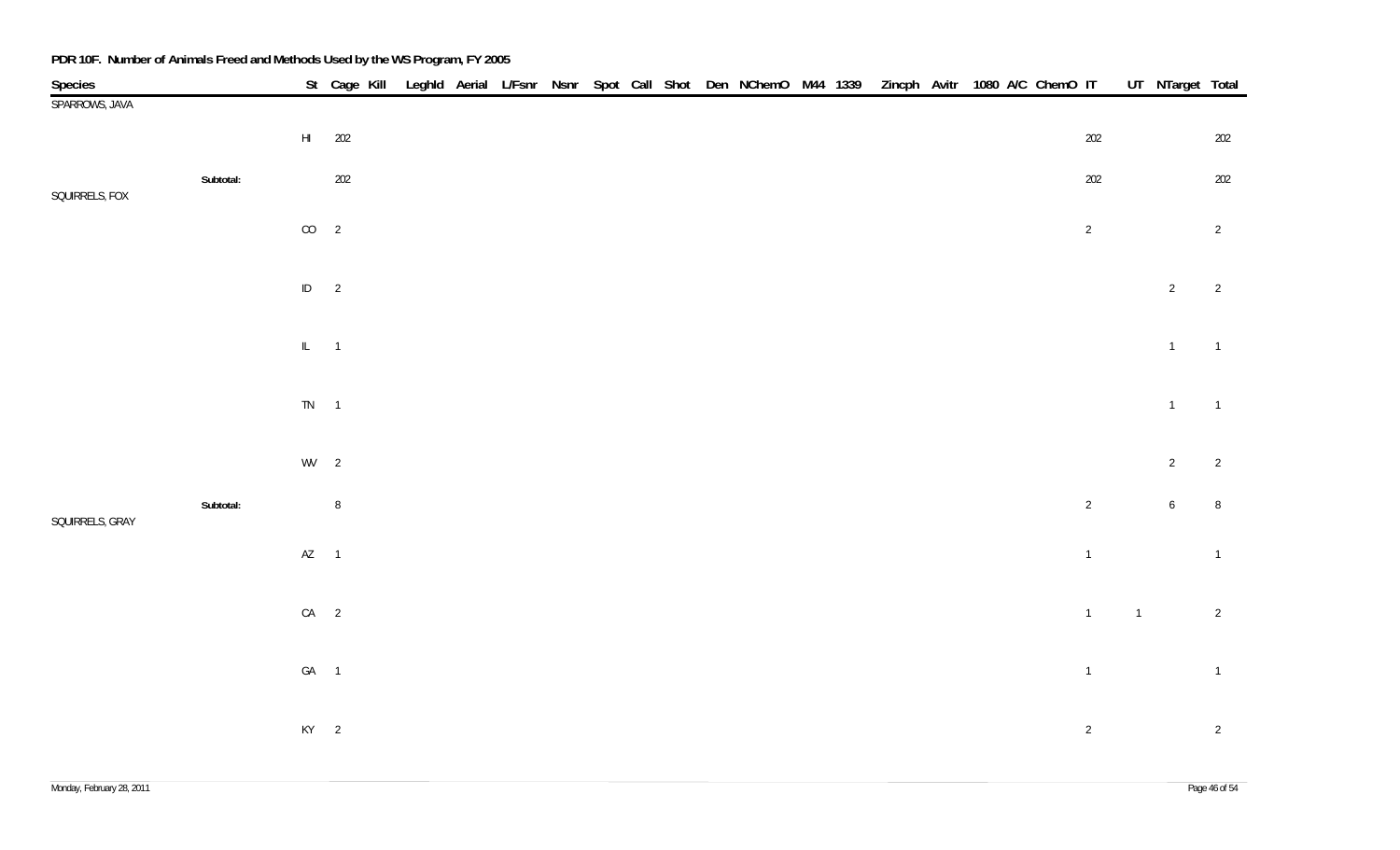| Species                  |           |               |    |  |  |  |  | St Cage Kill Leghld Aerial L/Fsnr Nsnr Spot Call Shot Den NChemO M44 1339 Zincph Avitr 1080 A/C ChemO IT |  |  |  |                 |                | UT NTarget Total |                |
|--------------------------|-----------|---------------|----|--|--|--|--|----------------------------------------------------------------------------------------------------------|--|--|--|-----------------|----------------|------------------|----------------|
| SQUIRRELS, GRAY          |           | $MA$ 1        |    |  |  |  |  |                                                                                                          |  |  |  |                 | $\overline{1}$ |                  | $\overline{1}$ |
|                          |           | $MD$ 2        |    |  |  |  |  |                                                                                                          |  |  |  |                 |                | $\overline{2}$   | $\overline{2}$ |
|                          |           | $ME$ 1        |    |  |  |  |  |                                                                                                          |  |  |  |                 |                | $\overline{1}$   | $\overline{1}$ |
|                          |           | NY 27         |    |  |  |  |  |                                                                                                          |  |  |  |                 |                | $27\,$           | 27             |
|                          |           | PA 1          |    |  |  |  |  |                                                                                                          |  |  |  |                 |                | $\overline{1}$   | $\overline{1}$ |
|                          |           | $TN \qquad 1$ |    |  |  |  |  |                                                                                                          |  |  |  |                 |                | $\mathbf{1}$     | $\overline{1}$ |
|                          |           | $UT \t 2$     |    |  |  |  |  |                                                                                                          |  |  |  | $\overline{2}$  |                |                  | $\overline{2}$ |
|                          |           | $WV$ 1        |    |  |  |  |  |                                                                                                          |  |  |  |                 |                | $\mathbf{1}$     | $\overline{1}$ |
| SQUIRRELS, GROUND, OTHER | Subtotal: |               | 42 |  |  |  |  |                                                                                                          |  |  |  | $7\overline{ }$ | $\overline{2}$ | 33               | 42             |
|                          |           | $CA$ 1        |    |  |  |  |  |                                                                                                          |  |  |  | $\overline{1}$  |                |                  | $\overline{1}$ |
|                          |           | NV 11         |    |  |  |  |  |                                                                                                          |  |  |  | $\overline{2}$  |                | $2 \overline{7}$ | 11             |
|                          |           | $UT \qquad 3$ |    |  |  |  |  |                                                                                                          |  |  |  | $\mathbf{3}$    |                |                  | $\overline{3}$ |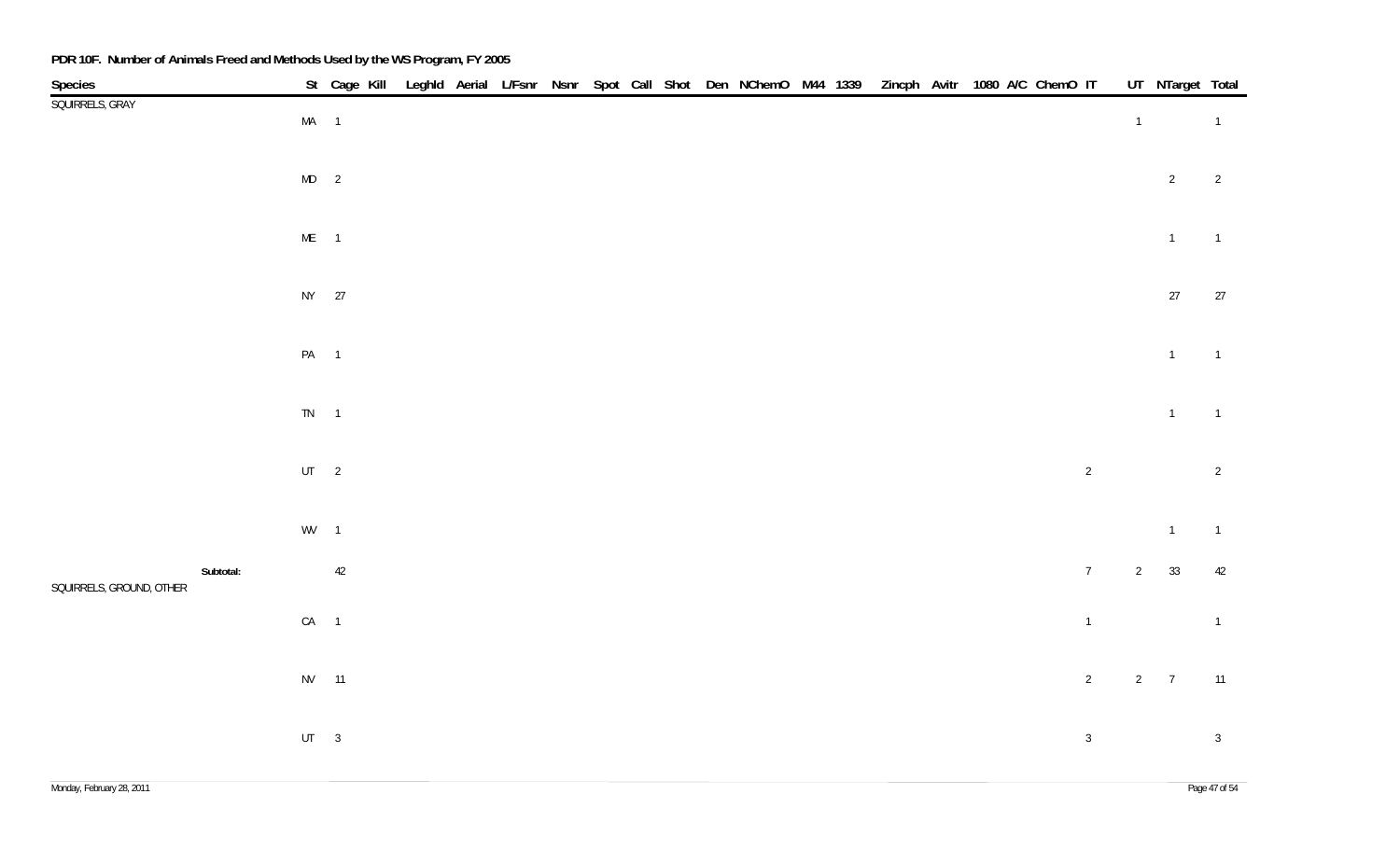| Species                   |           |               | St Cage Kill Leghld Aerial L/Fsnr Nsnr Spot Call Shot Den NChemO M44 1339 Zincph Avitr 1080 A/C ChemO IT |  |  |  |  |  |  |  |  |                 |                 | UT_NTarget Total |                  |
|---------------------------|-----------|---------------|----------------------------------------------------------------------------------------------------------|--|--|--|--|--|--|--|--|-----------------|-----------------|------------------|------------------|
| SQUIRRELS, GROUND, OTHER  |           |               |                                                                                                          |  |  |  |  |  |  |  |  |                 |                 |                  |                  |
|                           |           | $WV$ 3        |                                                                                                          |  |  |  |  |  |  |  |  |                 | $\mathbf{3}$    |                  | $\overline{3}$   |
| SQUIRRELS, RED            | Subtotal: |               | $18\,$                                                                                                   |  |  |  |  |  |  |  |  | $6\phantom{.}6$ | $5\phantom{.0}$ | $\overline{7}$   | 18               |
|                           |           | $ME$ 4        |                                                                                                          |  |  |  |  |  |  |  |  |                 |                 | $\overline{4}$   | $\overline{4}$   |
|                           |           | $NY$ 1        |                                                                                                          |  |  |  |  |  |  |  |  |                 |                 | $\overline{1}$   | $\overline{1}$   |
|                           |           |               |                                                                                                          |  |  |  |  |  |  |  |  |                 |                 |                  |                  |
|                           |           | PA 6          |                                                                                                          |  |  |  |  |  |  |  |  | $\overline{1}$  |                 | 5 <sub>5</sub>   | $\boldsymbol{6}$ |
| SQUIRRELS, ROCK           | Subtotal: |               | 11                                                                                                       |  |  |  |  |  |  |  |  | $\overline{1}$  |                 | $10\,$           | 11               |
|                           |           | AZ 9          |                                                                                                          |  |  |  |  |  |  |  |  | $\overline{7}$  |                 | $\overline{2}$   | $\overline{9}$   |
| SQUIRRELS, Z-(OTHER)      | Subtotal: |               | $\,9$                                                                                                    |  |  |  |  |  |  |  |  | $\overline{7}$  |                 | $\overline{2}$   | $\,9$            |
|                           |           | $AZ$ 1        |                                                                                                          |  |  |  |  |  |  |  |  | $\overline{1}$  |                 |                  | $\overline{1}$   |
| STARLINGS, EUROPEAN       | Subtotal: |               | $\overline{1}$                                                                                           |  |  |  |  |  |  |  |  | $\overline{1}$  |                 |                  | $\overline{1}$   |
|                           |           | $MO$ 1        |                                                                                                          |  |  |  |  |  |  |  |  | $\overline{1}$  |                 |                  | $\overline{1}$   |
| TOADS, MARINE             | Subtotal: |               | $\overline{1}$                                                                                           |  |  |  |  |  |  |  |  | $\overline{1}$  |                 |                  | $\overline{1}$   |
|                           |           | $\mathsf{HI}$ | 83                                                                                                       |  |  |  |  |  |  |  |  |                 |                 | 83               | 83               |
| TOWHEES, RUFOUS-SIDED     | Subtotal: |               | 83                                                                                                       |  |  |  |  |  |  |  |  |                 |                 | 83               | 83               |
| Monday, February 28, 2011 |           |               |                                                                                                          |  |  |  |  |  |  |  |  |                 |                 |                  | Page 48 of 54    |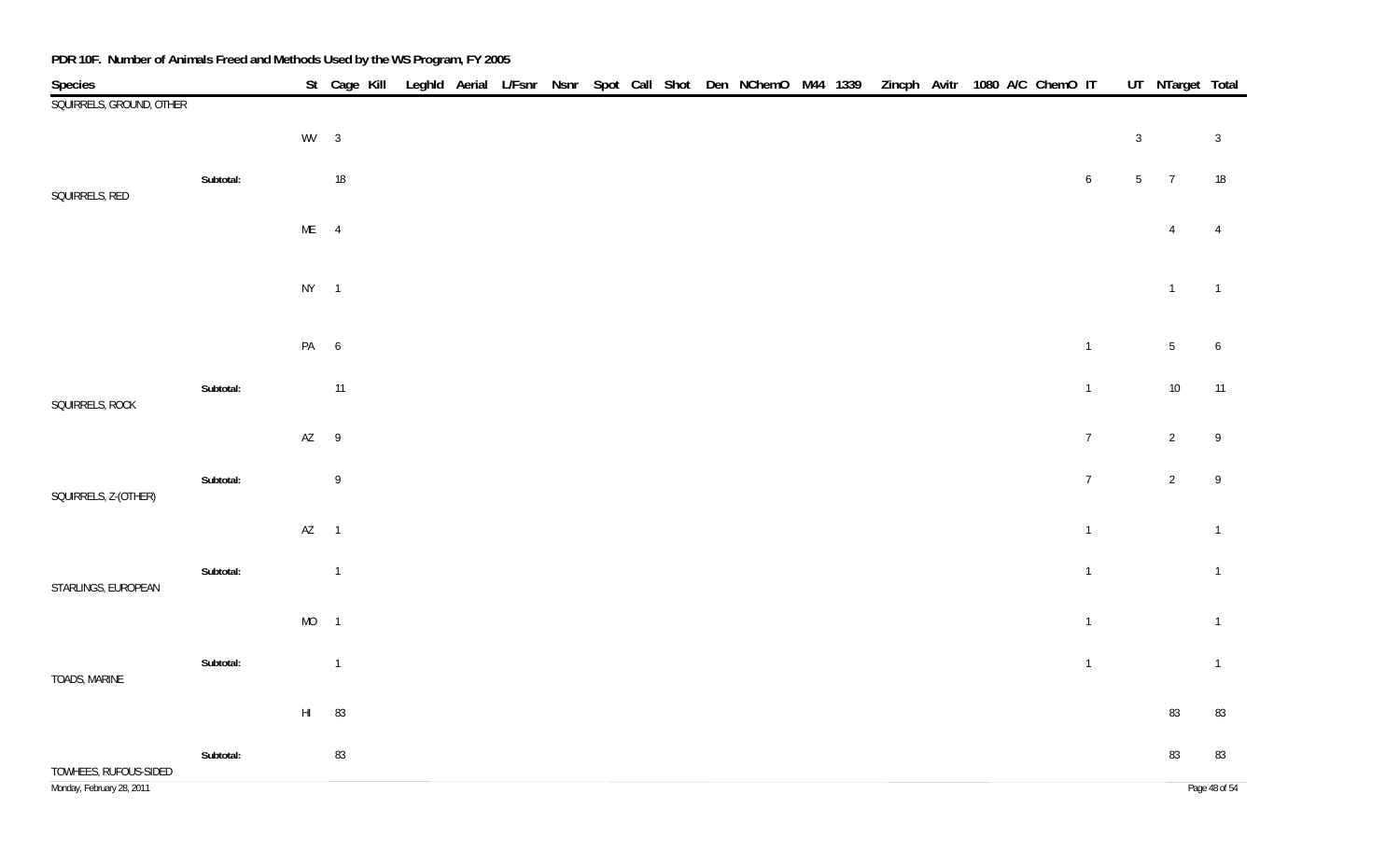| Species               |           |                            |                | St Cage Kill |                |  |                |  |  | Leghld Aerial L/Fsnr Nsnr Spot Call Shot Den NChemO M44 1339 Zincph Avitr 1080 A/C ChemO IT |  |  |  |                | UT NTarget Total |                 |
|-----------------------|-----------|----------------------------|----------------|--------------|----------------|--|----------------|--|--|---------------------------------------------------------------------------------------------|--|--|--|----------------|------------------|-----------------|
| TOWHEES, RUFOUS-SIDED |           |                            |                |              |                |  |                |  |  |                                                                                             |  |  |  |                |                  |                 |
|                       |           | CA 9                       |                |              |                |  |                |  |  |                                                                                             |  |  |  |                | $\,9$            | $\mathsf{9}$    |
|                       |           | $MS$ 1                     |                |              |                |  |                |  |  |                                                                                             |  |  |  |                | $\mathbf 1$      | $\overline{1}$  |
| TURKEY, WILD (ALL)    | Subtotal: |                            | $10\,$         |              |                |  |                |  |  |                                                                                             |  |  |  |                | $10$             | $10$            |
|                       |           | $CA$ 1                     |                |              |                |  |                |  |  |                                                                                             |  |  |  |                | $\overline{1}$   | $\overline{1}$  |
|                       |           | $\mathsf{MI}$              |                |              | $\overline{1}$ |  |                |  |  |                                                                                             |  |  |  |                | $\overline{1}$   | $\overline{1}$  |
|                       |           | $\ensuremath{\mathsf{MN}}$ |                |              | $\mathbf{1}$   |  |                |  |  |                                                                                             |  |  |  |                | $\overline{1}$   | $\overline{1}$  |
|                       |           | $\mathsf{OK}$              |                |              | $\mathbf{1}$   |  |                |  |  |                                                                                             |  |  |  |                | $\overline{1}$   | $\overline{1}$  |
|                       |           | PA 1                       |                |              |                |  |                |  |  |                                                                                             |  |  |  |                | $\mathbf 1$      | $\overline{1}$  |
|                       |           | ${\sf TX}$                 |                |              | $\overline{1}$ |  |                |  |  |                                                                                             |  |  |  |                | $\overline{1}$   | $\overline{1}$  |
|                       |           | WV                         |                |              | $\mathbf{1}$   |  |                |  |  |                                                                                             |  |  |  |                | $\overline{1}$   | $\overline{1}$  |
| TURTLES (ALL)         | Subtotal: |                            | $\overline{2}$ |              | $\sqrt{5}$     |  |                |  |  |                                                                                             |  |  |  |                | $7\overline{ }$  | $7\overline{ }$ |
|                       |           |                            |                | AL 1 77 3    |                |  | $\overline{2}$ |  |  |                                                                                             |  |  |  | $\overline{2}$ | 81               | 83              |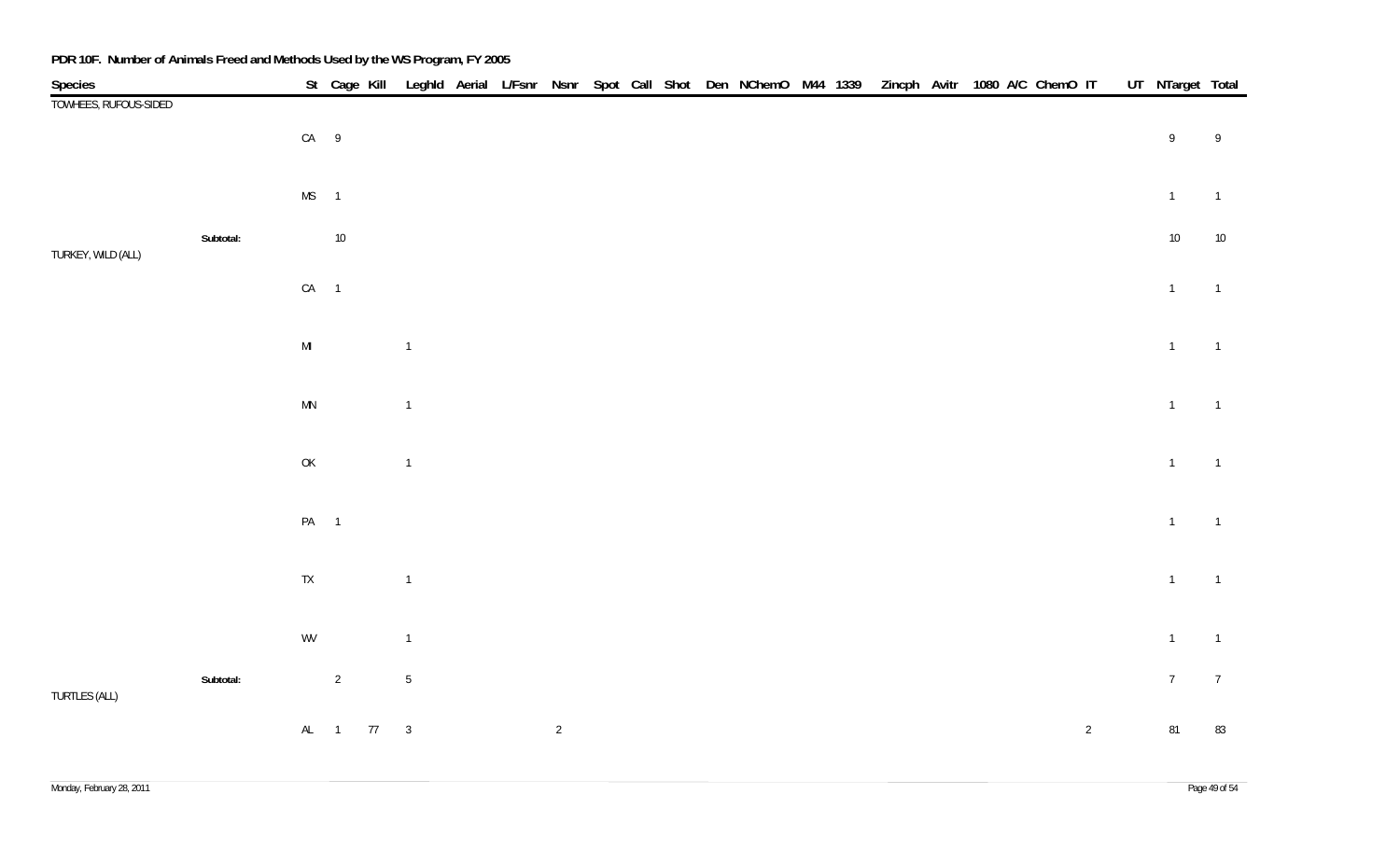| Species                   |                                                                                         |        |                  |  |                |  |  | St Cage Kill Leghld Aerial L/Fsnr Nsnr Spot Call Shot Den NChemO M44 1339 Zincph Avitr 1080 A/C ChemO IT |  |  |  |  |              | UT NTarget Total |                 |
|---------------------------|-----------------------------------------------------------------------------------------|--------|------------------|--|----------------|--|--|----------------------------------------------------------------------------------------------------------|--|--|--|--|--------------|------------------|-----------------|
| <b>TURTLES (ALL)</b>      | $\mathsf{FL}^-$                                                                         |        | $\overline{1}$   |  |                |  |  |                                                                                                          |  |  |  |  |              | $\overline{1}$   | $\overline{1}$  |
|                           |                                                                                         | $GA$ 3 | $\overline{4}$   |  |                |  |  |                                                                                                          |  |  |  |  |              | $7\overline{ }$  | $\overline{7}$  |
|                           | $\mathbb{L}^-$                                                                          |        | $12 \qquad 1$    |  |                |  |  |                                                                                                          |  |  |  |  |              | 13               | 13              |
|                           | $\mathsf{KY}$                                                                           |        | $30\,$           |  |                |  |  |                                                                                                          |  |  |  |  |              | $30\,$           | 30              |
|                           | $\mathsf{LA}\xspace$                                                                    |        | $11\,$           |  |                |  |  |                                                                                                          |  |  |  |  |              | 11               | 11              |
|                           | $\sf MD$                                                                                |        | $10 \qquad 1$    |  |                |  |  |                                                                                                          |  |  |  |  |              | 11               | 11              |
|                           | $\mathsf{MN}$                                                                           |        | $7\phantom{.0}$  |  |                |  |  |                                                                                                          |  |  |  |  |              | $7\overline{ }$  | $\overline{7}$  |
|                           | $\rm MO$                                                                                |        | $\sqrt{5}$       |  |                |  |  |                                                                                                          |  |  |  |  |              | 5 <sub>5</sub>   | $5\phantom{.0}$ |
|                           |                                                                                         | $MS$ 5 | 81               |  | $\overline{2}$ |  |  |                                                                                                          |  |  |  |  | $\mathbf{3}$ | 88               | 88              |
|                           |                                                                                         | $NC$ 2 | 21               |  | $\overline{2}$ |  |  |                                                                                                          |  |  |  |  |              | $25\,$           | 25              |
|                           | $\mathsf{OK}% \left( \mathcal{M}\right) \equiv\mathsf{OK}^{3}\left( \mathcal{M}\right)$ |        | $73\,$           |  | $\overline{2}$ |  |  |                                                                                                          |  |  |  |  |              | $75\,$           | 75              |
|                           | $\operatorname{\mathsf{SC}}$                                                            |        | $\boldsymbol{6}$ |  | $\overline{3}$ |  |  |                                                                                                          |  |  |  |  |              | 9                | 9               |
| Monday, February 28, 2011 |                                                                                         |        |                  |  |                |  |  |                                                                                                          |  |  |  |  |              |                  | Page 50 of 54   |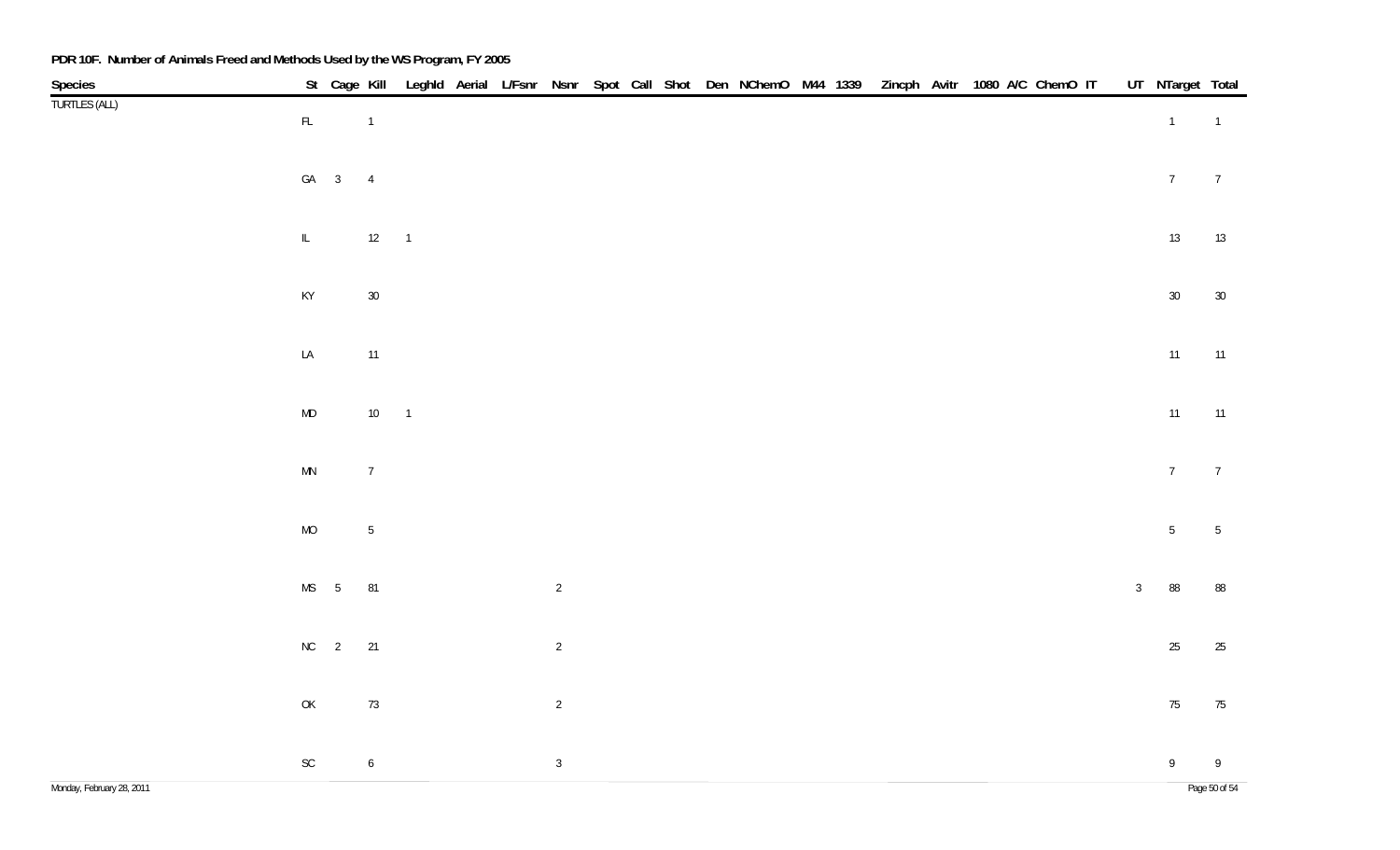| Species                |           |                                                         |    |               |                |  |                |  |                  |                |  |  | St Cage Kill Leghld Aerial L/Fsnr Nsnr Spot Call Shot Den NChemO M44 1339 Zincph Avitr 1080 A/C ChemO IT |                |                | UT NTarget Total |                 |
|------------------------|-----------|---------------------------------------------------------|----|---------------|----------------|--|----------------|--|------------------|----------------|--|--|----------------------------------------------------------------------------------------------------------|----------------|----------------|------------------|-----------------|
| <b>TURTLES (ALL)</b>   |           |                                                         |    |               |                |  |                |  |                  |                |  |  |                                                                                                          |                |                |                  |                 |
|                        |           |                                                         |    |               |                |  |                |  |                  |                |  |  |                                                                                                          |                |                |                  |                 |
|                        |           | $TN \qquad 8$                                           |    | $52 \qquad 1$ |                |  | $\overline{1}$ |  |                  |                |  |  |                                                                                                          |                |                | $62\,$           | 62              |
|                        |           |                                                         |    |               |                |  |                |  |                  |                |  |  |                                                                                                          |                |                |                  |                 |
|                        |           | $\mathsf{TX}$                                           |    | $\mathbf{3}$  |                |  |                |  |                  |                |  |  |                                                                                                          |                |                | 3 <sup>1</sup>   | $\overline{3}$  |
|                        |           |                                                         |    |               |                |  |                |  |                  |                |  |  |                                                                                                          |                |                |                  |                 |
|                        |           | VA 5                                                    |    | 24            |                |  | $\mathbf{3}$   |  |                  |                |  |  |                                                                                                          | $\overline{2}$ | $\overline{1}$ | 29               | 32              |
|                        |           |                                                         |    |               |                |  |                |  |                  |                |  |  |                                                                                                          |                |                |                  |                 |
|                        |           | $\ensuremath{\mathsf{W}}\xspace\ensuremath{\mathsf{I}}$ |    | 52 4          |                |  |                |  |                  |                |  |  |                                                                                                          |                |                | $56\,$           | 56              |
|                        |           |                                                         |    |               |                |  |                |  |                  |                |  |  |                                                                                                          |                |                |                  |                 |
|                        |           | $WV$ 4                                                  |    |               |                |  |                |  |                  |                |  |  |                                                                                                          |                |                | $\overline{4}$   | $\overline{4}$  |
|                        | Subtotal: |                                                         | 28 | 469           | 10             |  | $15\,$         |  |                  |                |  |  |                                                                                                          | $\overline{4}$ | $\overline{4}$ | 517              | 522             |
| VOLES (ALL)            |           |                                                         |    |               |                |  |                |  |                  |                |  |  |                                                                                                          |                |                |                  |                 |
|                        |           | KY                                                      | 34 |               |                |  |                |  |                  |                |  |  |                                                                                                          | 34             |                |                  | 34              |
|                        |           |                                                         |    |               |                |  |                |  |                  |                |  |  |                                                                                                          |                |                |                  |                 |
| <b>VULTURES, BLACK</b> | Subtotal: |                                                         | 34 |               |                |  |                |  |                  |                |  |  |                                                                                                          | $34\,$         |                |                  | $34\,$          |
|                        |           | $\mathsf{FL}$                                           |    |               |                |  |                |  | $\mathbf{1}$     |                |  |  |                                                                                                          | $\overline{1}$ |                |                  | $\overline{1}$  |
|                        |           |                                                         |    |               |                |  |                |  |                  |                |  |  |                                                                                                          |                |                |                  |                 |
| VULTURES, TURKEY       | Subtotal: |                                                         |    |               |                |  |                |  | $\mathbf 1$      |                |  |  |                                                                                                          | $\overline{1}$ |                |                  | $\overline{1}$  |
|                        |           | ${\sf CA}$                                              |    |               | $\overline{2}$ |  |                |  |                  | $\overline{1}$ |  |  |                                                                                                          |                |                | 3 <sup>1</sup>   | $\overline{3}$  |
|                        |           |                                                         |    |               |                |  |                |  |                  |                |  |  |                                                                                                          |                |                |                  |                 |
|                        |           |                                                         |    |               |                |  |                |  |                  |                |  |  |                                                                                                          |                |                |                  |                 |
|                        |           | $FL = 1$                                                |    |               |                |  |                |  | $\boldsymbol{6}$ |                |  |  |                                                                                                          | $\overline{7}$ |                |                  | $7\overline{ }$ |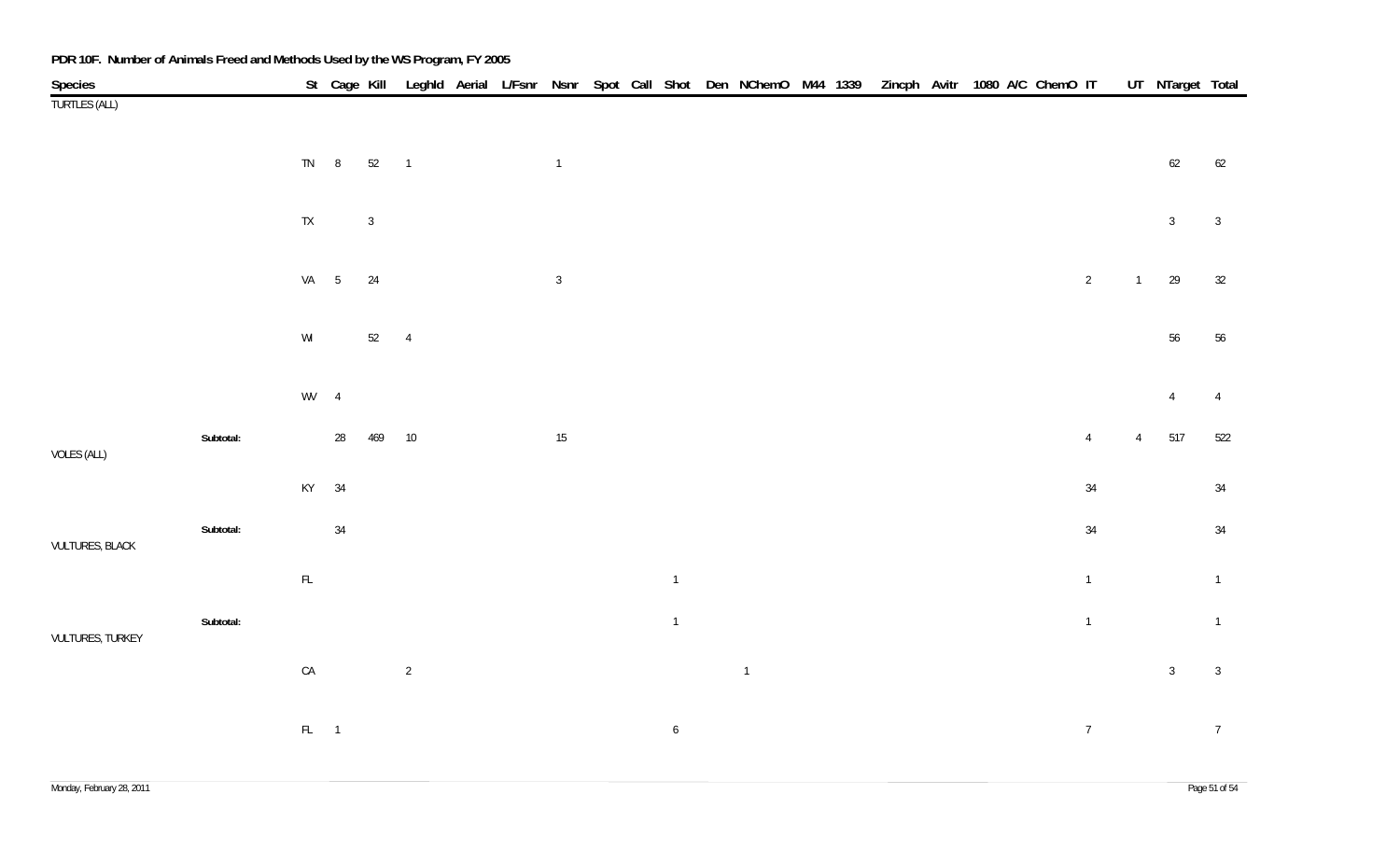| Species                 |           |                        | St Cage Kill    |                  |  |  |                  | Leghld Aerial L/Fsnr Nsnr Spot Call Shot Den NChemO M44 1339 |  | Zincph Avitr 1080 A/C ChemO IT |  |  |                  |                | UT_NTarget Total |                 |
|-------------------------|-----------|------------------------|-----------------|------------------|--|--|------------------|--------------------------------------------------------------|--|--------------------------------|--|--|------------------|----------------|------------------|-----------------|
| <b>VULTURES, TURKEY</b> |           | $GA$ 4                 |                 |                  |  |  |                  |                                                              |  |                                |  |  |                  |                | $\overline{4}$   | $\overline{4}$  |
|                         |           | MT                     |                 | $\mathbf{1}$     |  |  |                  |                                                              |  |                                |  |  |                  |                | $\mathbf{1}$     | $\overline{1}$  |
|                         |           | $\mathsf{N}\mathsf{M}$ |                 | $\mathbf{1}$     |  |  |                  |                                                              |  |                                |  |  |                  |                | $\overline{1}$   | $\overline{1}$  |
|                         |           | $TX = 1$               |                 | $\overline{1}$   |  |  |                  | $\overline{1}$                                               |  |                                |  |  | $\overline{1}$   | $\overline{1}$ | $\overline{1}$   | $\overline{3}$  |
| <b>WEASELS (ALL)</b>    | Subtotal: |                        | $6\phantom{.0}$ | $\sqrt{5}$       |  |  | $\boldsymbol{6}$ | $\overline{2}$                                               |  |                                |  |  | $\, 8$           | $\overline{1}$ | 10               | 19              |
|                         |           | PA 1                   |                 |                  |  |  |                  |                                                              |  |                                |  |  |                  |                | $\mathbf{1}$     | $\overline{1}$  |
|                         |           | $WY$ 1                 |                 |                  |  |  |                  |                                                              |  |                                |  |  |                  |                | $\overline{1}$   | $\overline{1}$  |
| WOLVERINES              | Subtotal: |                        | $\overline{2}$  |                  |  |  |                  |                                                              |  |                                |  |  |                  |                | $2\overline{ }$  | $\overline{2}$  |
|                         |           | $\sf ID$               |                 | $\mathbf 1$      |  |  |                  |                                                              |  |                                |  |  |                  |                | $\mathbf{1}$     | $\overline{1}$  |
| WOLVES, GRAY/TIMBER     | Subtotal: |                        |                 | $\mathbf{1}$     |  |  |                  |                                                              |  |                                |  |  |                  |                | $\mathbf{1}$     | $\overline{1}$  |
|                         |           | $\sf ID$               |                 | $\boldsymbol{6}$ |  |  |                  |                                                              |  |                                |  |  | $\boldsymbol{6}$ |                |                  | $6\phantom{.0}$ |
|                         |           | $\mathsf{MI}$          |                 | $22\,$           |  |  |                  |                                                              |  |                                |  |  | $22\,$           |                |                  | 22              |
|                         |           | $\mathsf{M}\mathsf{N}$ |                 | $14$             |  |  |                  |                                                              |  |                                |  |  | 14               |                |                  | 14              |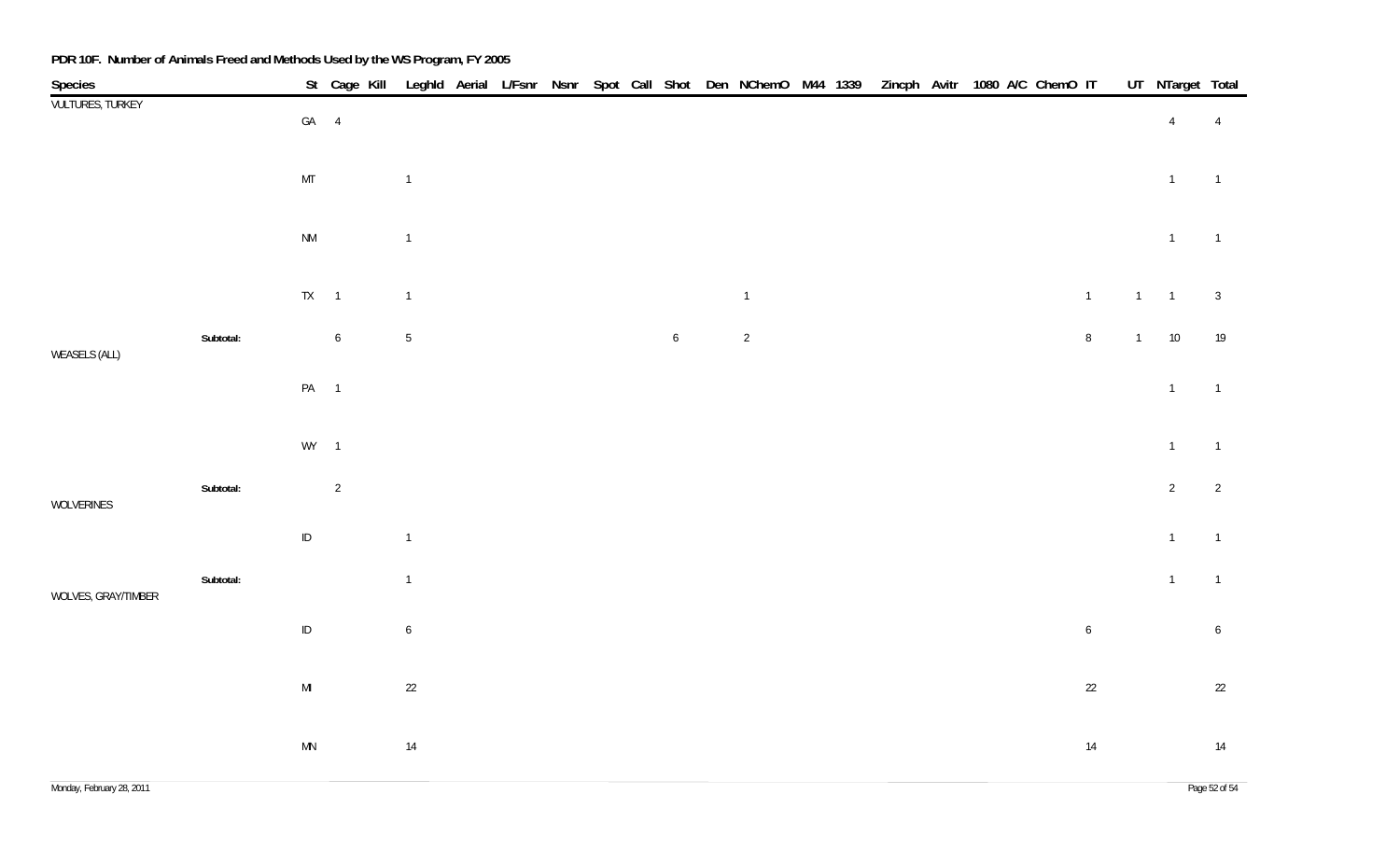| Species                   |           |                        | St Cage Kill   |                |  |  |  |  |  |  | Leghld Aerial L/Fsnr Nsnr Spot Call Shot Den NChemO M44 1339 Zincph Avitr 1080 A/C ChemO IT |                |                | UT_NTarget Total |                 |
|---------------------------|-----------|------------------------|----------------|----------------|--|--|--|--|--|--|---------------------------------------------------------------------------------------------|----------------|----------------|------------------|-----------------|
| WOLVES, GRAY/TIMBER       |           |                        |                |                |  |  |  |  |  |  |                                                                                             |                |                |                  |                 |
|                           |           | $\mathsf{MT}$          |                | $\mathbf{3}$   |  |  |  |  |  |  |                                                                                             | $\overline{2}$ | $\sqrt{5}$     |                  | $5\phantom{.0}$ |
|                           |           |                        |                |                |  |  |  |  |  |  |                                                                                             |                |                |                  |                 |
|                           |           | $\mathsf{W}\mathsf{I}$ |                | 11             |  |  |  |  |  |  |                                                                                             |                | 11             |                  | 11              |
|                           |           |                        |                |                |  |  |  |  |  |  |                                                                                             |                |                |                  |                 |
|                           |           | WY                     |                | $\overline{4}$ |  |  |  |  |  |  |                                                                                             |                | $\mathbf{3}$   | $\overline{1}$   | $\overline{4}$  |
|                           | Subtotal: |                        |                | $60\,$         |  |  |  |  |  |  |                                                                                             | $\sqrt{2}$     | 61             | $\mathbf{1}$     | 62              |
| WOLVES, MEXICAN GRAY      |           |                        |                |                |  |  |  |  |  |  |                                                                                             |                |                |                  |                 |
|                           |           | $\mathsf{A}\mathsf{Z}$ |                | $11$           |  |  |  |  |  |  |                                                                                             |                | 11             |                  | 11              |
|                           | Subtotal: |                        |                | $11$           |  |  |  |  |  |  |                                                                                             |                | 11             |                  | 11              |
| WOODPECKERS, ACORN        |           |                        |                |                |  |  |  |  |  |  |                                                                                             |                |                |                  |                 |
|                           |           | $CA$ 1                 |                |                |  |  |  |  |  |  |                                                                                             |                |                | $\mathbf{1}$     | $\overline{1}$  |
|                           |           |                        |                |                |  |  |  |  |  |  |                                                                                             |                |                |                  |                 |
| z-PASSERINES (OTHER)      | Subtotal: |                        | $\overline{1}$ |                |  |  |  |  |  |  |                                                                                             |                |                | $\overline{1}$   | $\overline{1}$  |
|                           |           | $AZ$ 3                 |                |                |  |  |  |  |  |  |                                                                                             |                |                | $\mathbf{3}$     | $\overline{3}$  |
|                           |           |                        |                |                |  |  |  |  |  |  |                                                                                             |                |                |                  |                 |
|                           |           | $HI$ 2                 |                |                |  |  |  |  |  |  |                                                                                             |                | $\overline{2}$ |                  | $\overline{2}$  |
|                           |           |                        |                |                |  |  |  |  |  |  |                                                                                             |                |                |                  |                 |
|                           |           | $NE$ 5                 |                |                |  |  |  |  |  |  |                                                                                             |                | $\sqrt{5}$     |                  | $5\,$           |
|                           |           |                        |                |                |  |  |  |  |  |  |                                                                                             |                |                |                  |                 |
|                           |           | OH <sub>1</sub>        |                |                |  |  |  |  |  |  |                                                                                             |                |                | $\overline{1}$   | $\overline{1}$  |
|                           |           |                        |                |                |  |  |  |  |  |  |                                                                                             |                |                |                  |                 |
|                           |           |                        | PA 18          |                |  |  |  |  |  |  |                                                                                             |                | $18\,$         |                  | 18              |
| Monday, February 28, 2011 |           |                        |                |                |  |  |  |  |  |  |                                                                                             |                |                |                  | Page 53 of 54   |